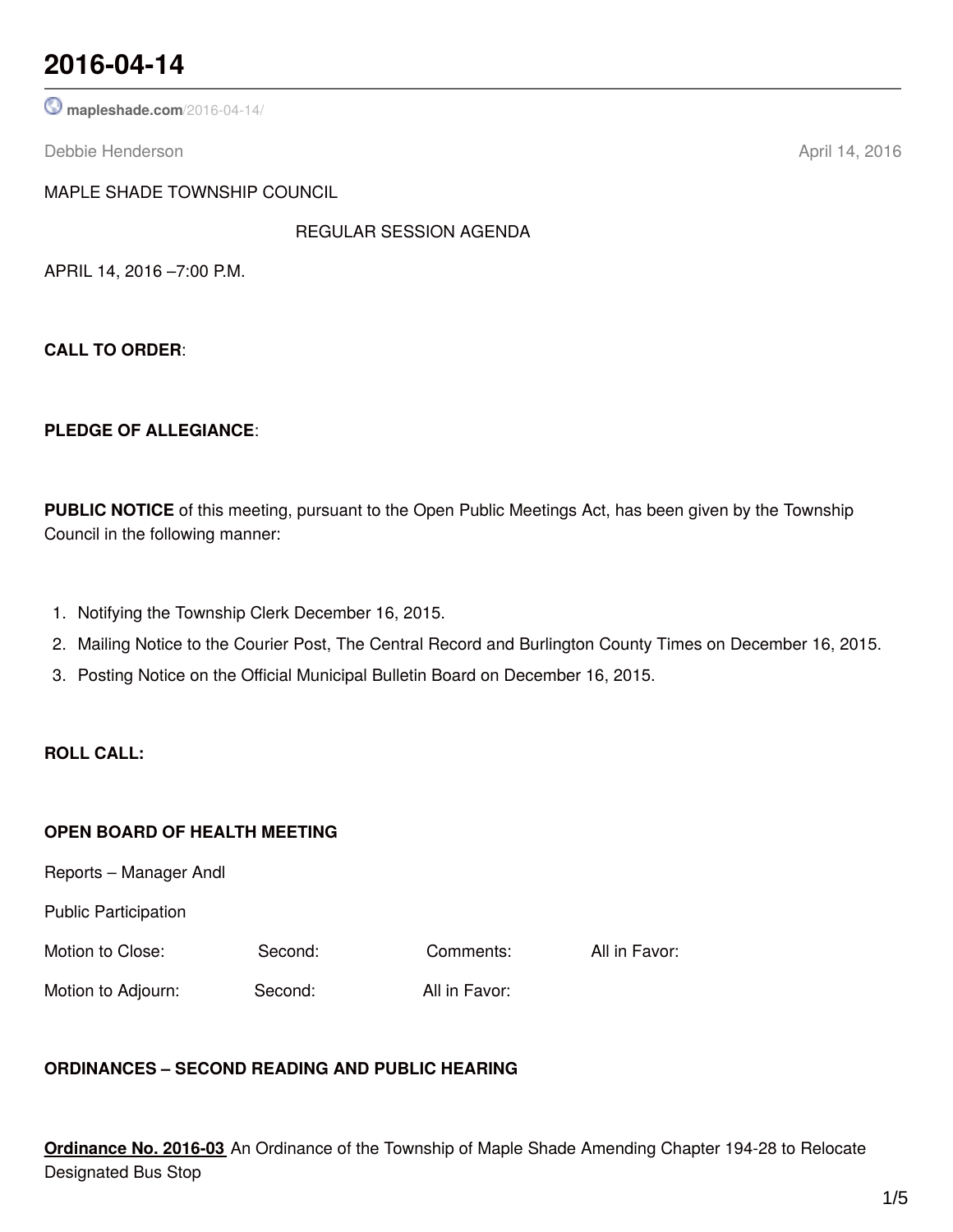## **2016-04-28**

**[mapleshade.com](http://www.mapleshade.com/2016-04-28/)**/2016-04-28/

Debbie Henderson April 28, 2016

MAPLE SHADE TOWNSHIP COUNCIL

REGULAR SESSION AGENDA

APRIL 28, 2016 –7:00 P.M.

**CALL TO ORDER**:

## **PLEDGE OF ALLEGIANCE**:

**PUBLIC NOTICE** of this meeting, pursuant to the Open Public Meetings Act, has been given by the Township Council in the following manner:

- 1. Notifying the Township Clerk December 16, 2015.
- 2. Mailing Notice to the Courier Post, The Central Record and Burlington County Times on December 16, 2015.
- 3. Posting Notice on the Official Municipal Bulletin Board on December 16, 2015.

## **ROLL CALL:**

## **ORDINANCES – INTRODUCTION AND FIRST READING**

**Ordinance No. 2016-04** An Ordinance of the Township of Maple Shade Granting a Five (5) Year Tax Exemption and Abatement of Local Real Property Taxes to the owner of a qualified new commercial development on property having a street address of 584 Route 38 East and Designated as Block 189.01, Lot 3.01 on the Tax Map of the Township of Maple Shade

| Motion for Introduction:      | Second: | Comments:                    | Roll Call: |
|-------------------------------|---------|------------------------------|------------|
| Publication Date: May 6, 2016 |         | Public Hearing: May 26, 2016 |            |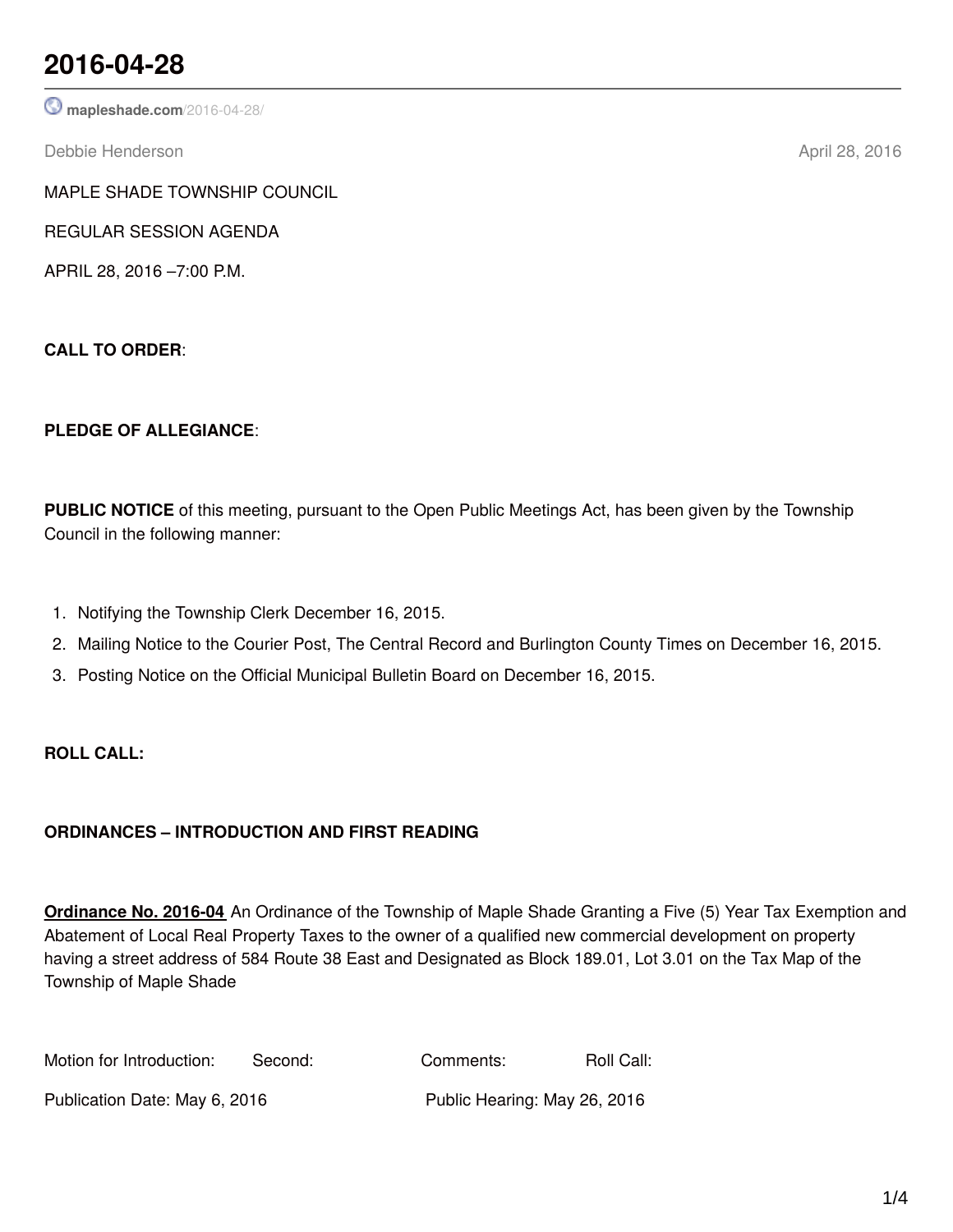**Ordinance No. 2016-05** An Ordinance of the Township of Maple Shade, County of Burlington and State of New Jersey to Amend Salary Ordinance 1986-9, 2010-12 and 2015-10 as Amended with Respect to Salaries

| Motion for Introduction:      | Second: | Comments:                    | Roll Call: |
|-------------------------------|---------|------------------------------|------------|
| Publication Date: May 6, 2016 |         | Public Hearing: May 26, 2016 |            |

**Ordinance No. 2016-06** An Ordinance of the Township of Maple Shade, County of Burlington and State of New Jersey Adopting a Redevelopment Plan for the Real Property located at Block 66.01, Lots 1 and 5; and Block 67, Lots 1 and 2 and Amending the Zoning District Map to Reflect that the Redevelopment Plan will Serve as an Overlay to the Existing Zone Plan for Block 66.01, Lots 1 and 5; and Block 67, Lots 1 and 2

| Motion for Introduction:      | Second: | Comments:                    | Roll Call: |
|-------------------------------|---------|------------------------------|------------|
| Publication Date: May 6, 2016 |         | Public Hearing: May 26, 2016 |            |

## **CONSENT AGENDA**

**Resolution No. 2016-R-65** Authorize Contract with Houston Freightliner, Inc. for Purchase of Public Works Truck under Houston-Galveston Area Council Cooperative Purchasing in the amount of \$114,019

**Resolution No. 2016-R-66** Appoint Members of Green Team Advisory Committee

**Resolution No. 2016-R-67** Authorize Establishment of "Green Business Recognition Program"

**Resolution No. 2016-R-68** Release Performance Guarantee for Holman Automotive Group (Carwash Building) with Respect to Block 189, Lot 1 – Phase 2(A)

**Resolution No. 2016-R-69** Award Contract for Water Treatment Plant Improvements – Well #12, VFD/Service Pumps and Upgrades, to KRS Services, 1806 Route 206, Southampton, NJ (08088) in the Amount of \$122,009.00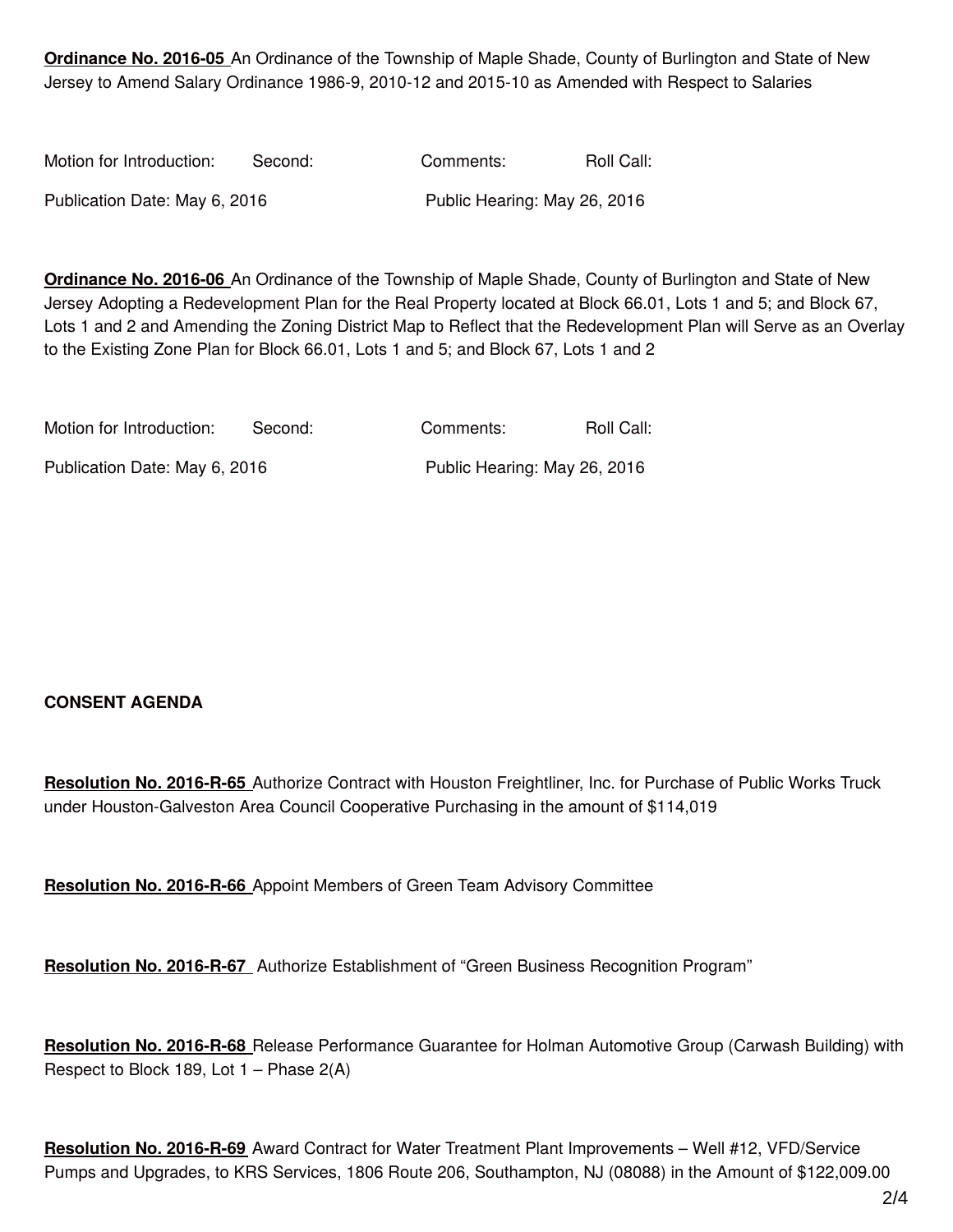**Resolution No. 2016-R-70** Amend Contract for Boulevard Avenue Sewer Line Project and Approve Change Order in the Amount of \$7,000

**Resolution No. 2016-R-71** Authorize Application for 2015 Recycling Tonnage Grant

**Resolution No. 2016-R-72** Authorize Contract for Public Works F150 Truck with Winner Ford as Approved State Contract Vendor Pursuant to NJSA 40A:11-12a

| Motion to Approve Consent Agenda: |         | Second:   | Comments:     | Roll Call: |
|-----------------------------------|---------|-----------|---------------|------------|
| APPROVAL OF EXPENDITURE LIST      |         |           |               |            |
| Motion to Approve:                | Second: | Comments: | Roll Call:    |            |
|                                   |         |           |               |            |
| APPROVAL OF MARCH 2016 MINUTES    |         |           |               |            |
| Motion to Approve:                | Second: | Comments: | Roll Call:    |            |
|                                   |         |           |               |            |
| <b>PUBLIC COMMENTS:</b>           |         |           |               |            |
| Motion to Close:                  | Second: | Comments: | All in Favor: |            |
|                                   |         |           |               |            |

STAFF AND PROFESSIONAL COMMENTS:

OLD BUSINESS:

- 1. Operations
- 2. Engineer's Report (Engineer Hennessy will be present)
- 3. Main Street Maple Shade
- 4. Site Plan Advisory Board report; Councilman Wells
- 5. Sustainable Maple Shade report; Councilman Kauffman
- 6. Redevelopment
- 7. Housing Inspections Mr. Wiest
	- 1. Hotels/Motels Inspections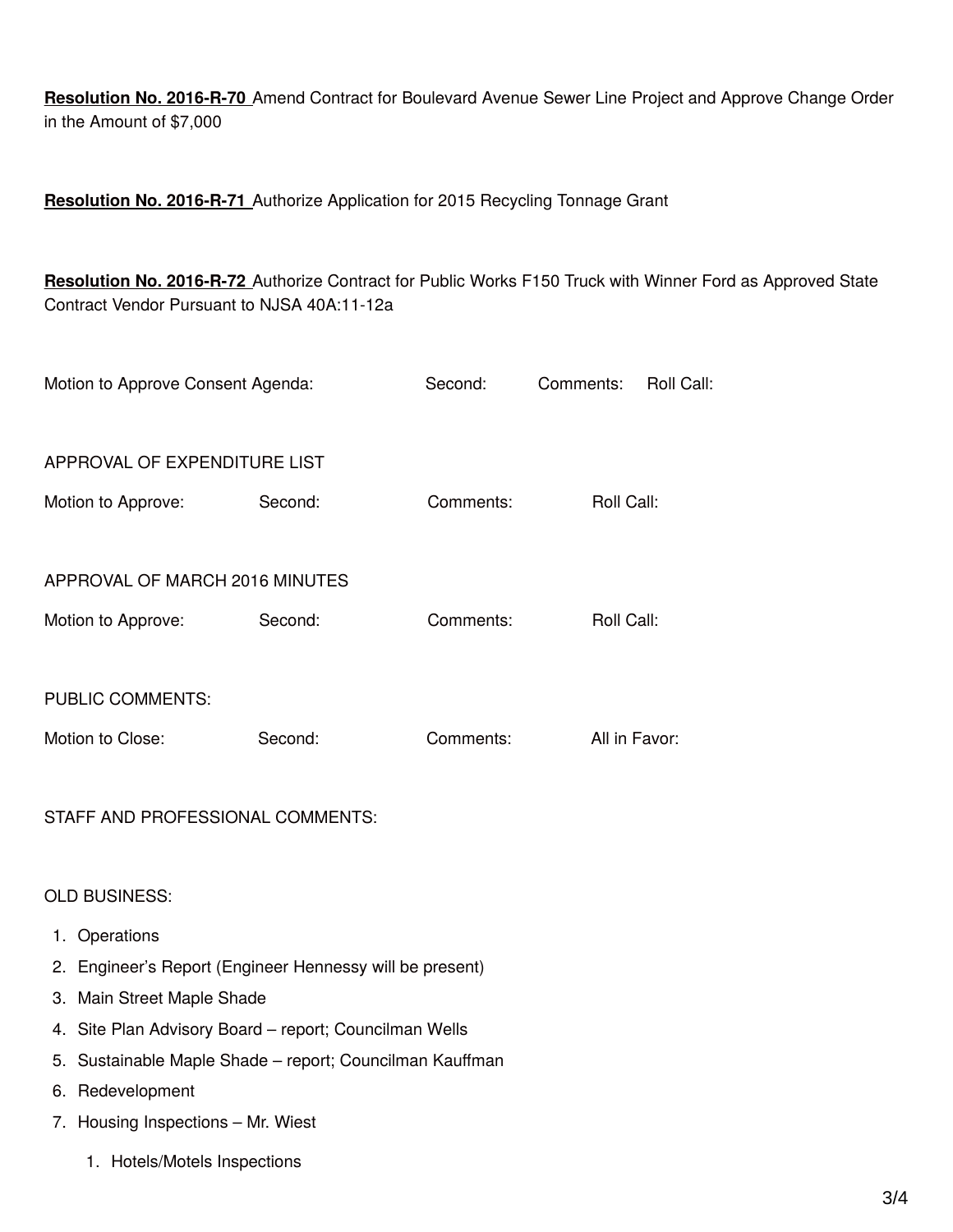## NEW BUSINESS

1. Temporary Street Closure for Youth Football

## RESOLUTION TO CLOSE MEETING IF REQUIRED:

| Motion to Close:                             | Second: | Comments: | All in Favor:                                                                                                    |  |
|----------------------------------------------|---------|-----------|------------------------------------------------------------------------------------------------------------------|--|
|                                              |         |           | Mayor of the Township Council then declares the meeting closed and directs that the tape be shut off.            |  |
| tape on.                                     |         |           | At conclusion of closed portion, Mayor of Township Council calls for a motion to reopen the meeting and turn the |  |
| Motion to Open:                              | Second: | Comments: | All in Favor:                                                                                                    |  |
|                                              |         |           |                                                                                                                  |  |
| MOTION TO ADJOURN UNTIL May 12, 2016         |         |           |                                                                                                                  |  |
| Motion:                                      | Second: | Comments: | All in Favor:                                                                                                    |  |
|                                              |         |           |                                                                                                                  |  |
| Notice is being forwarded in accordance with |         |           |                                                                                                                  |  |
| The Open Public Meetings Act                 |         |           |                                                                                                                  |  |
| April 26, 2016                               |         |           |                                                                                                                  |  |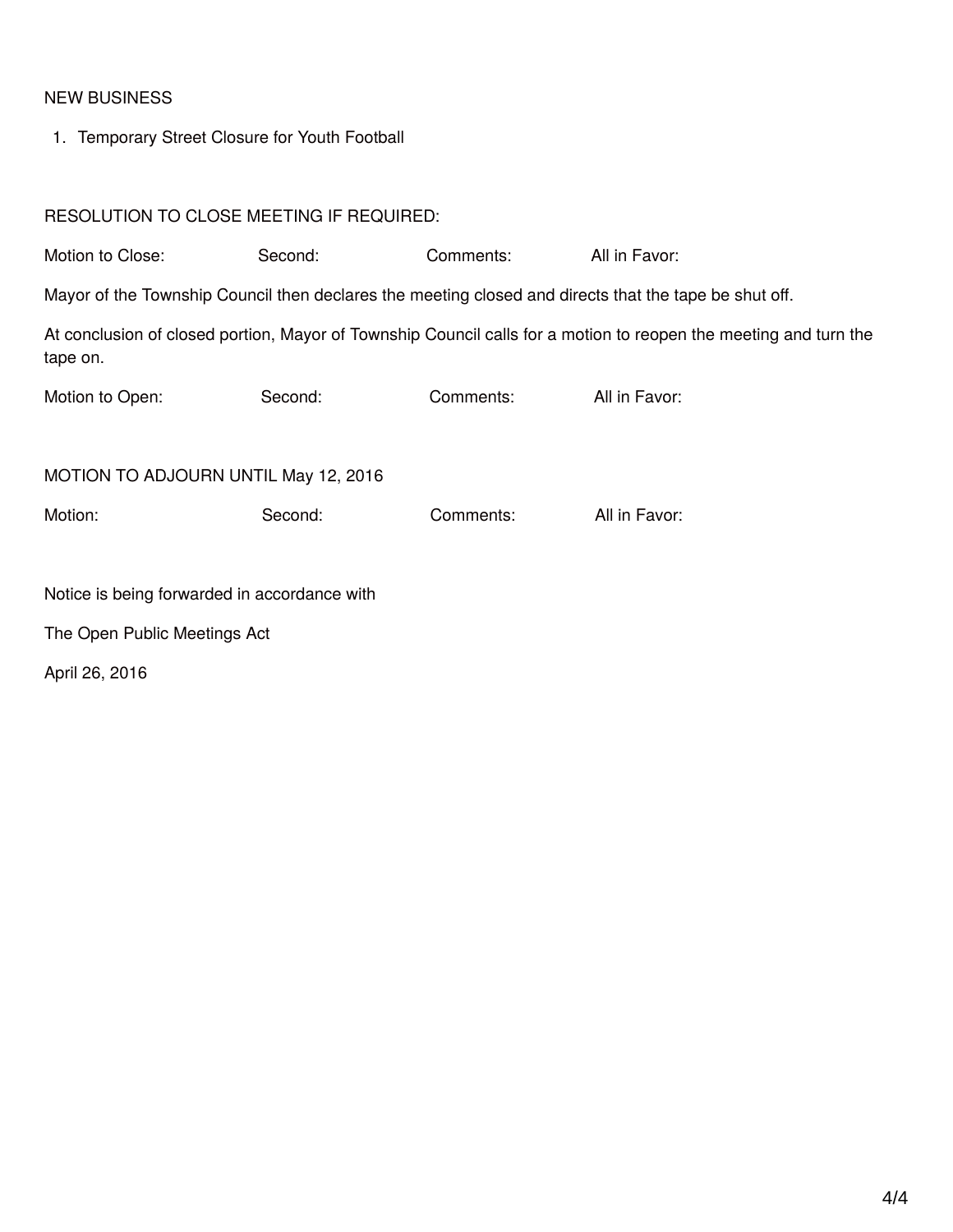## **2016-05-12**

**[mapleshade.com](http://www.mapleshade.com/2016-05-12/)**/2016-05-12/

Debbie Henderson May 12, 2016

MAPLE SHADE TOWNSHIP COUNCIL

REGULAR SESSION AGENDA

MAY 12, 2016 –7:00 P.M.

**CALL TO ORDER**:

#### **PLEDGE OF ALLEGIANCE**:

**PUBLIC NOTICE** of this meeting, pursuant to the Open Public Meetings Act, has been given by the Township Council in the following manner:

- 1. Notifying the Township Clerk December 16, 2015.
- 2. Mailing Notice to the Courier Post, The Central Record and Burlington County Times on December 16, 2015.
- 3. Posting Notice on the Official Municipal Bulletin Board on December 16, 2015.

### **ROLL CALL:**

#### **OPEN BOARD OF HEALTH MEETING**

Reports – Manager Andl

Public Participation

Motion to Close: Second: Comments: All in Favor:

Motion to Adjourn: Second: All in Favor:

## **ORDINANCES – INTRODUCTION AND FIRST READING**

**Ordinance No. 2016-06** An Ordinance of the Township of Maple Shade, County of Burlington and State of New Jersey Adopting a Redevelopment Plan for the Real Property located at Block 66.01, Lots 1 and 5; and Block 67,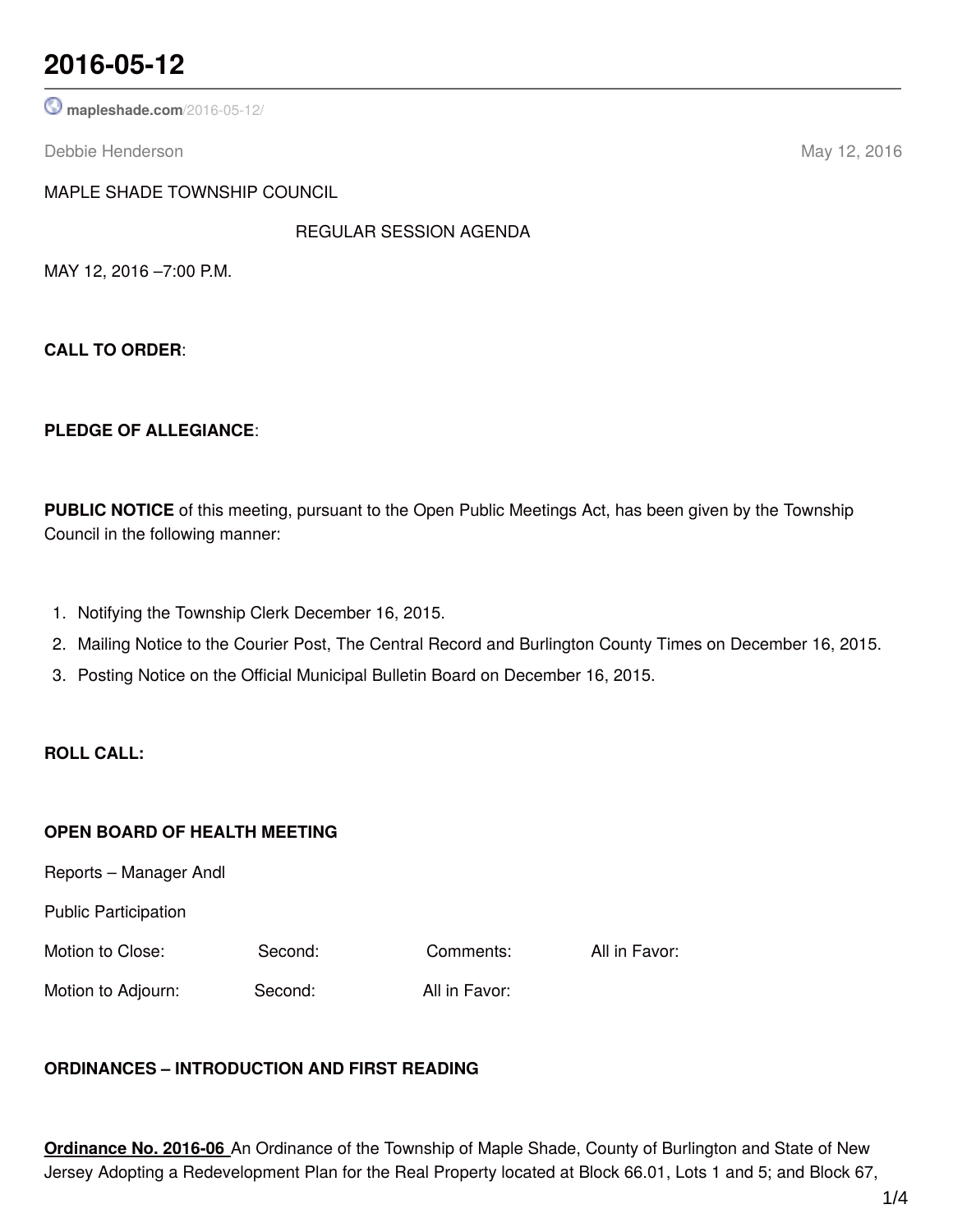Lots 1 and 2 and Amending the Zoning District Map to Reflect that the Redevelopment Plan will Serve as an Overlay to the Existing Zone Plan for Block 66.01, Lots 1 and 5; and Block 67, Lots 1 and 2

| Motion to Take from Table:    | Second: | Comments: | All in Favor: |
|-------------------------------|---------|-----------|---------------|
| Motion to Table to 5-26-2016: | Second: | Comments: | Roll Call:    |

#### **CONSENT AGENDA**

**Resolution No. 2016-R-74** Amend Contract for Center Avenue Reconstruction – Phases II and III and Approve Change Order No. 3

**Resolution No. 2016-R-75** Rescind Resolution 2016-R-65 Authorizing Contract with Houston Freightliner, Inc. for Purchase of Public Works Truck through Cooperative Purchasing

**Resolution No. 2016-R-76** Award Contract to CDW Government for Police Department Computers under National Joint Powers Alliance Cooperative Contract No. 1006141 in the Amount of \$28,344.14

**Resolution No. 2016-R-77** Authorize Application for Safe Routes to Schools

**Resolution No. 2016-R-78** Release Performance Guarantee for Holman Automotive Group (Carwash Building) with Respect to Block 189, Lot 1 – Phase 2(A)

**Resolution No. 2016-R-79** Release Performance Guarantee for Holman Automotive Group (Parking Lot) with Respect to Block 174, Lots 2.01 and 2.02, Phase 1B

**Resolution No. 2016-R-80** Release Performance Guarantee for Police and Fire Federal Credit Union with Respect to Block 189.01, Lot 10

**Resolution No. 2016-R-81** Approve Business License for Police and Fire Federal Credit Union located at 468 South Lenola Road

**Resolution No. 2016-R-82** Approve Business License to Yusef Rivera trading as UBreakIFix located at 10 Willow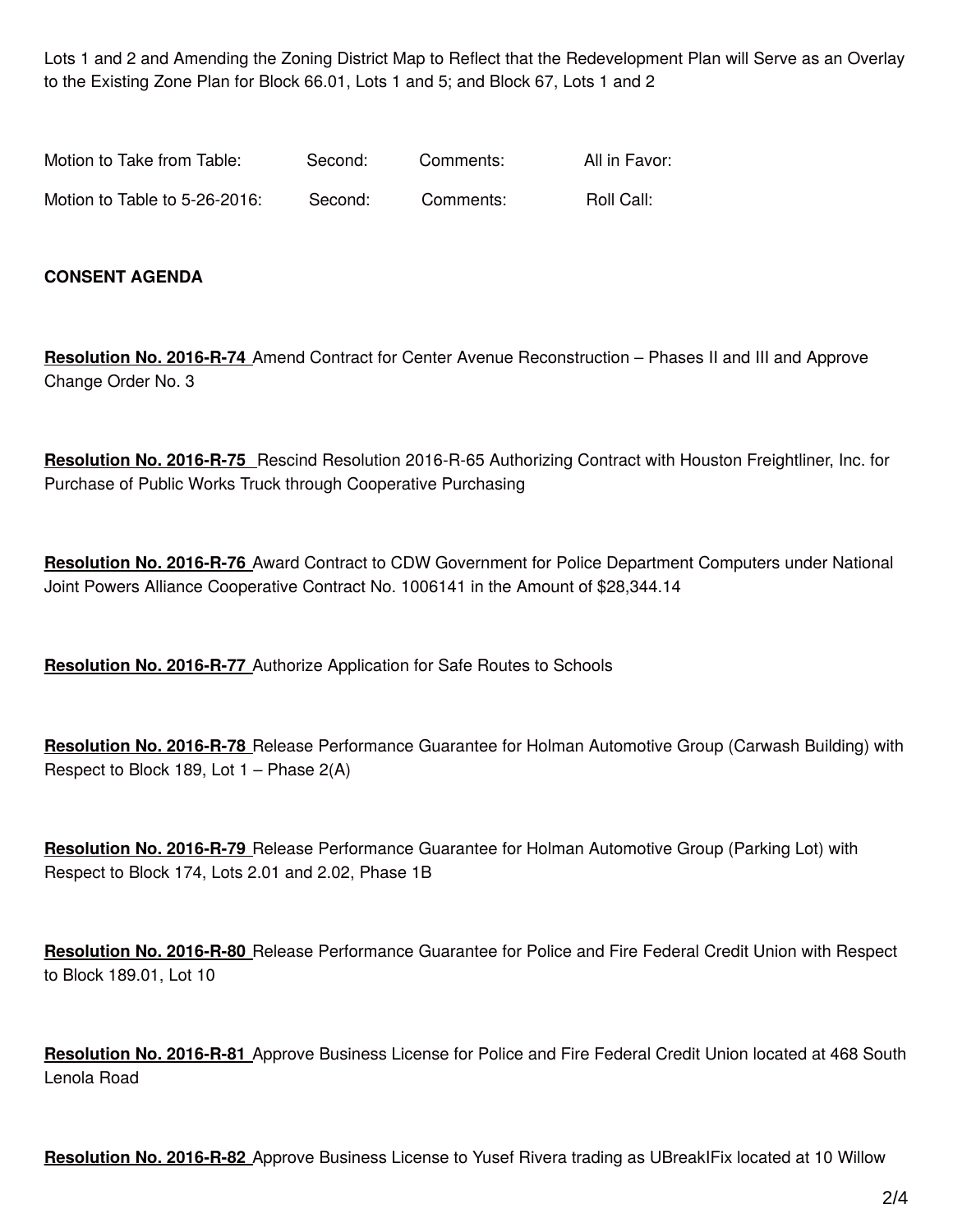### **Resolution No. 2016-R-83** Authorize Temporary Street Closure for EMS Week Open House

#### **Resolution No. 2016-R-84** Authorize Temporary Street Closure for Youth Football Annual Carnival

| Motion to Approve Consent Agenda: |         | Second:   | Comments:     | Roll Call: |
|-----------------------------------|---------|-----------|---------------|------------|
| APPROVAL OF EXPENDITURE LIST      |         |           |               |            |
| Motion to Approve:                | Second: | Comments: | Roll Call:    |            |
| <b>PUBLIC COMMENTS:</b>           |         |           |               |            |
| Motion to Close:                  | Second: | Comments: | All in Favor: |            |

#### STAFF AND PROFESSIONAL COMMENTS:

#### OLD BUSINESS:

- 1. Operations
- 2. Engineer's Report
- 3. Main Street Maple Shade
- 4. Site Plan Advisory Board report; Councilman Wells
- 5. Sustainable Maple Shade report; Councilman Kauffman
- 6. Redevelopment
- 7. Housing Inspections Mr. Wiest
	- 1. Hotels/Motels Inspections

#### NEW BUSINESS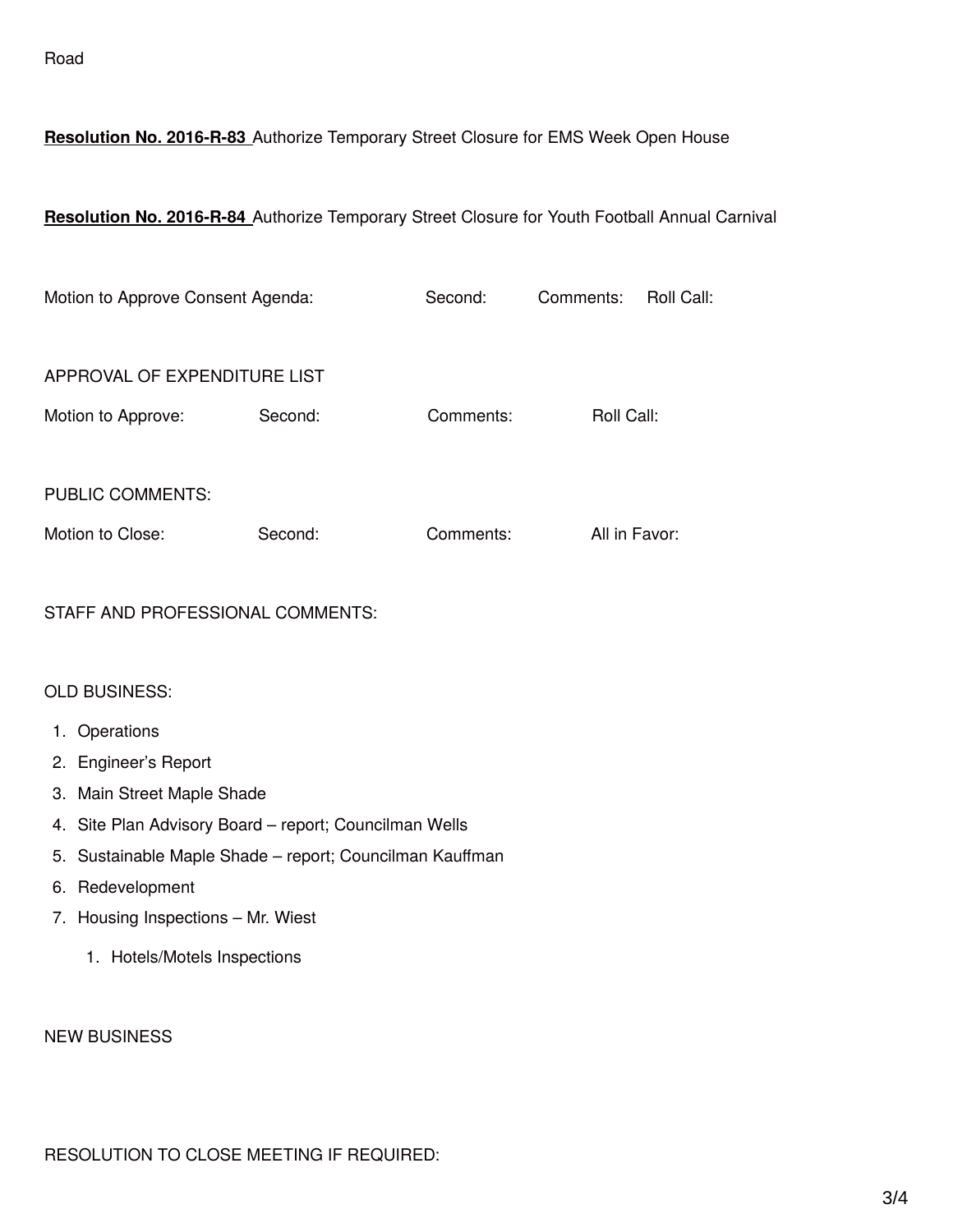| Motion to Close:                                                                                      | Second: | Comments: | All in Favor:                                                                                                    |  |  |
|-------------------------------------------------------------------------------------------------------|---------|-----------|------------------------------------------------------------------------------------------------------------------|--|--|
| Mayor of the Township Council then declares the meeting closed and directs that the tape be shut off. |         |           |                                                                                                                  |  |  |
| tape on.                                                                                              |         |           | At conclusion of closed portion, Mayor of Township Council calls for a motion to reopen the meeting and turn the |  |  |
| Motion to Open:                                                                                       | Second: | Comments: | All in Favor:                                                                                                    |  |  |
|                                                                                                       |         |           |                                                                                                                  |  |  |
| MOTION TO ADJOURN UNTIL May 26, 2016                                                                  |         |           |                                                                                                                  |  |  |
| Motion:                                                                                               | Second: | Comments: | All in Favor:                                                                                                    |  |  |
|                                                                                                       |         |           |                                                                                                                  |  |  |
| Notice is being forwarded in accordance with                                                          |         |           |                                                                                                                  |  |  |
| The Open Public Meetings Act                                                                          |         |           |                                                                                                                  |  |  |

May 10, 2016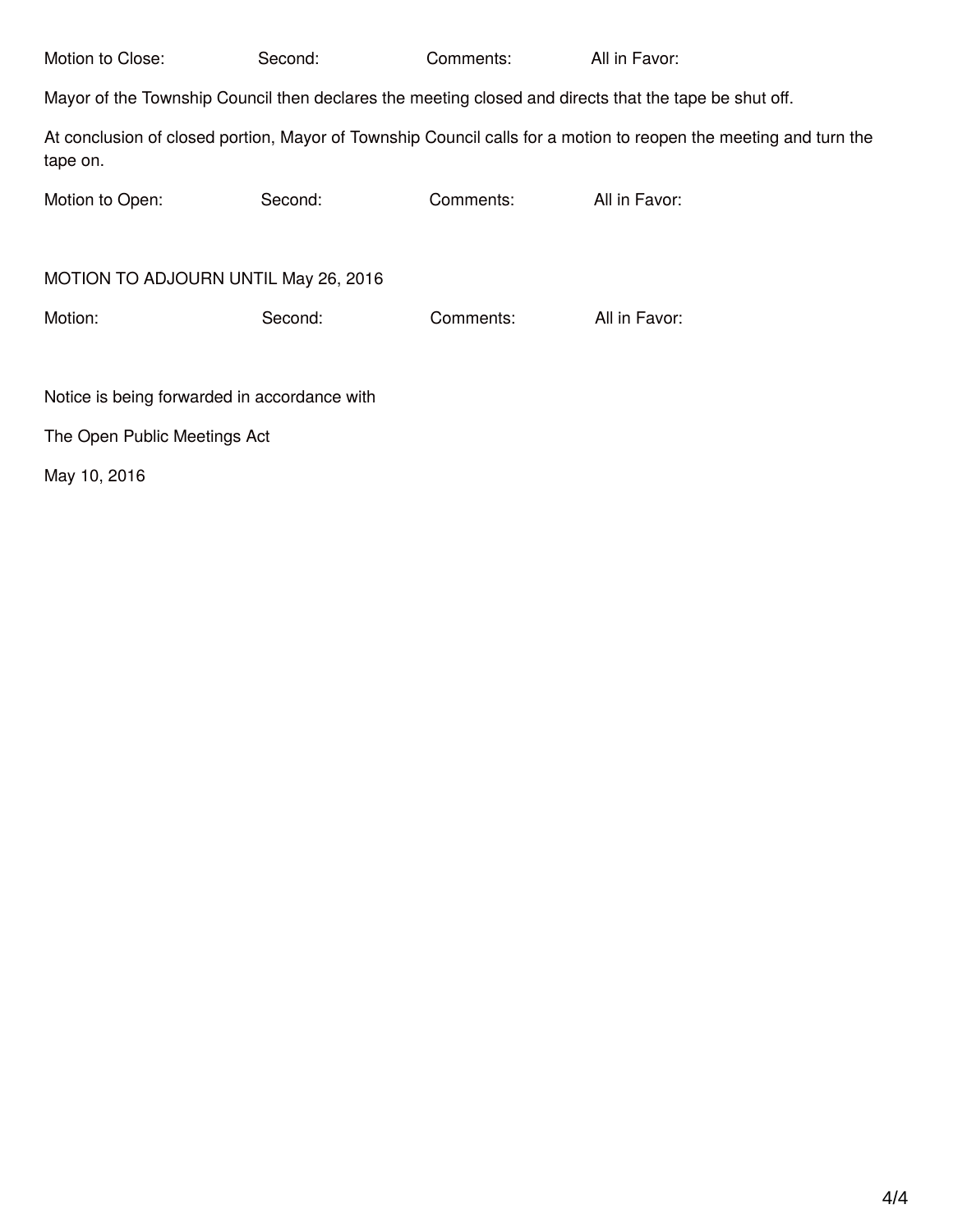## **2016-06-09**

**[mapleshade.com](http://www.mapleshade.com/2016-06-09/)**/2016-06-09/

Debbie Henderson June 9, 2016

MAPLE SHADE TOWNSHIP COUNCIL

REGULAR SESSION AGENDA

JUNE 9, 2016 –7:00 P.M.

**CALL TO ORDER**:

## **PLEDGE OF ALLEGIANCE**:

**PUBLIC NOTICE** of this meeting, pursuant to the Open Public Meetings Act, has been given by the Township Council in the following manner:

- 1. Notifying the Township Clerk December 16, 2015.
- 2. Mailing Notice to the Courier Post, The Central Record and Burlington County Times on December 16, 2015.
- 3. Posting Notice on the Official Municipal Bulletin Board on December 16, 2015.

## **ROLL CALL:**

## **OPEN BOARD OF HEALTH MEETING**

Reports – Manager Andl

Public Participation

Motion to Close: Second: Comments: All in Favor:

Motion to Adjourn: Second: All in Favor:

## **ORDINANCES – INTRODUCTION AND FIRST READING**

**Ordinance No. 2016-07** An Ordinance of the Township of Maple Shade, in the County of Burlington, New Jersey, Providing for Various Capital Improvements and Other Related Expenses in and for the Township of Maple Shade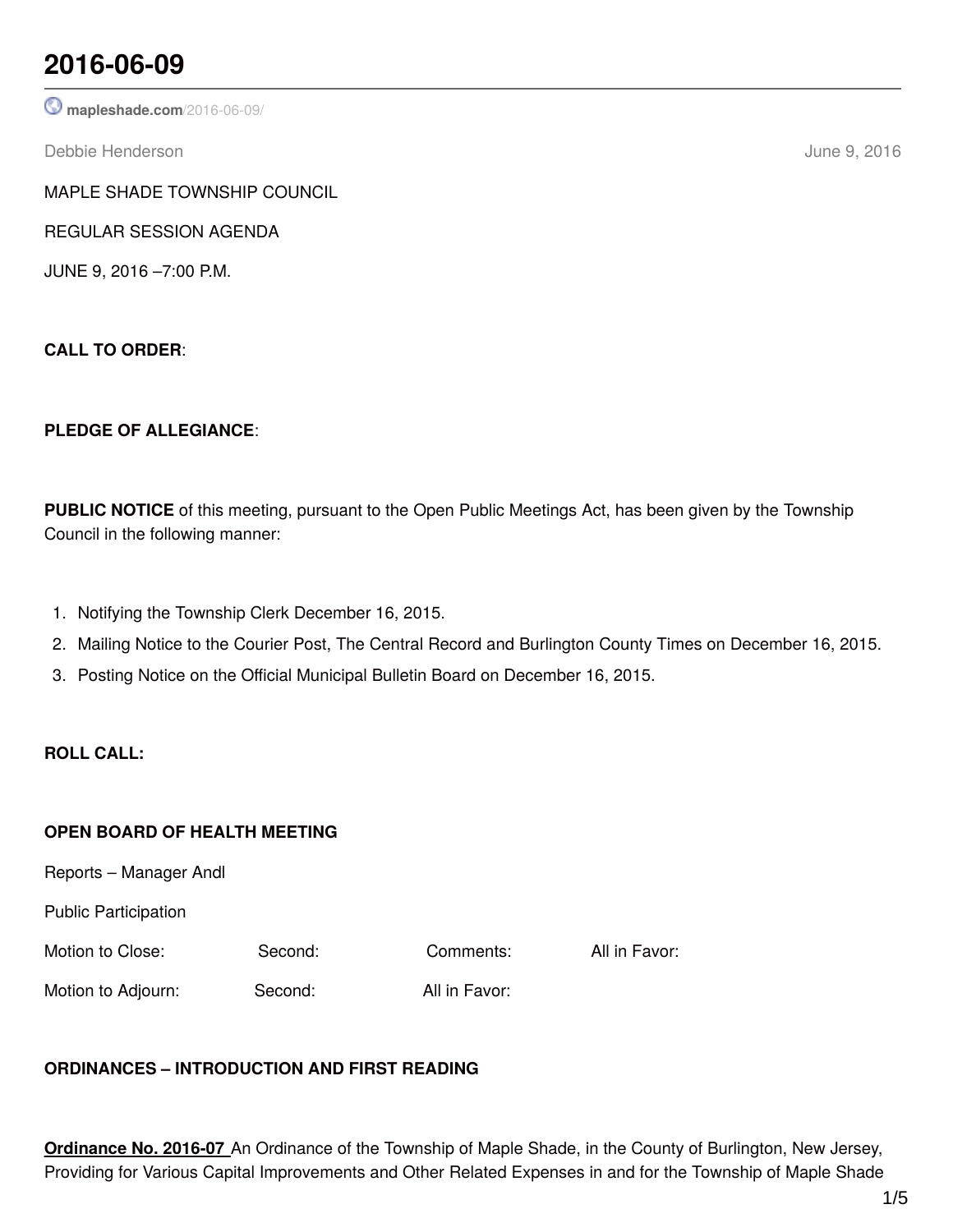and Appropriating \$2,373,000 Therefor, and Providing for the Issuance of \$2,254,350 in Bonds or Notes of the Township of Maple Shade to Finance the Same

| Motion for Introduction:        | Second: | Comments:                    | Roll Call: |
|---------------------------------|---------|------------------------------|------------|
| Publication Date: June 15, 2016 |         | Public Hearing: July 7, 2016 |            |

**Ordinance No. 2016-08** An Ordinance of the Township of Maple Shade, in the County of Burlington, New Jersey, Providing for Various Water and Sewer Utility Improvements and Other Related Expenses in and for the Township of Maple Shade and Appropriating \$2,020,000 therefor, and Providing for the Issuance of \$2,020,000 in Bonds or Notes of the Township of Maple Shade to Finance the Same

| Motion for Introduction:        | Second: | Comments:                    | Roll Call: |
|---------------------------------|---------|------------------------------|------------|
| Publication Date: June 15, 2016 |         | Public Hearing: July 7, 2016 |            |

## **ORDINANCES – SECOND READING AND PUBLIC HEARING**

**Ordinance No. 2016-04** An Ordinance of the Township of Maple Shade Granting a Five (5) Year Tax Exemption and Abatement of Local Real Property Taxes to the owner of a qualified new commercial development on property having a street address of 584 Route 38 East and Designated as Block 189.01, Lot 3.01 on the Tax Map of the Township of Maple Shade

Open to Public

Motion to Close: Second: Comments: All in Favor:

Motion to Adopt: Second: Comments: Roll Call:

**Ordinance No. 2016-05** An Ordinance of the Township of Maple Shade, County of Burlington and State of New Jersey to Amend Salary Ordinance 1986-9, 2010-12 and 2015-10 as Amended with Respect to Salaries

Open to Public

Motion to Close: Second: Comments: All in Favor: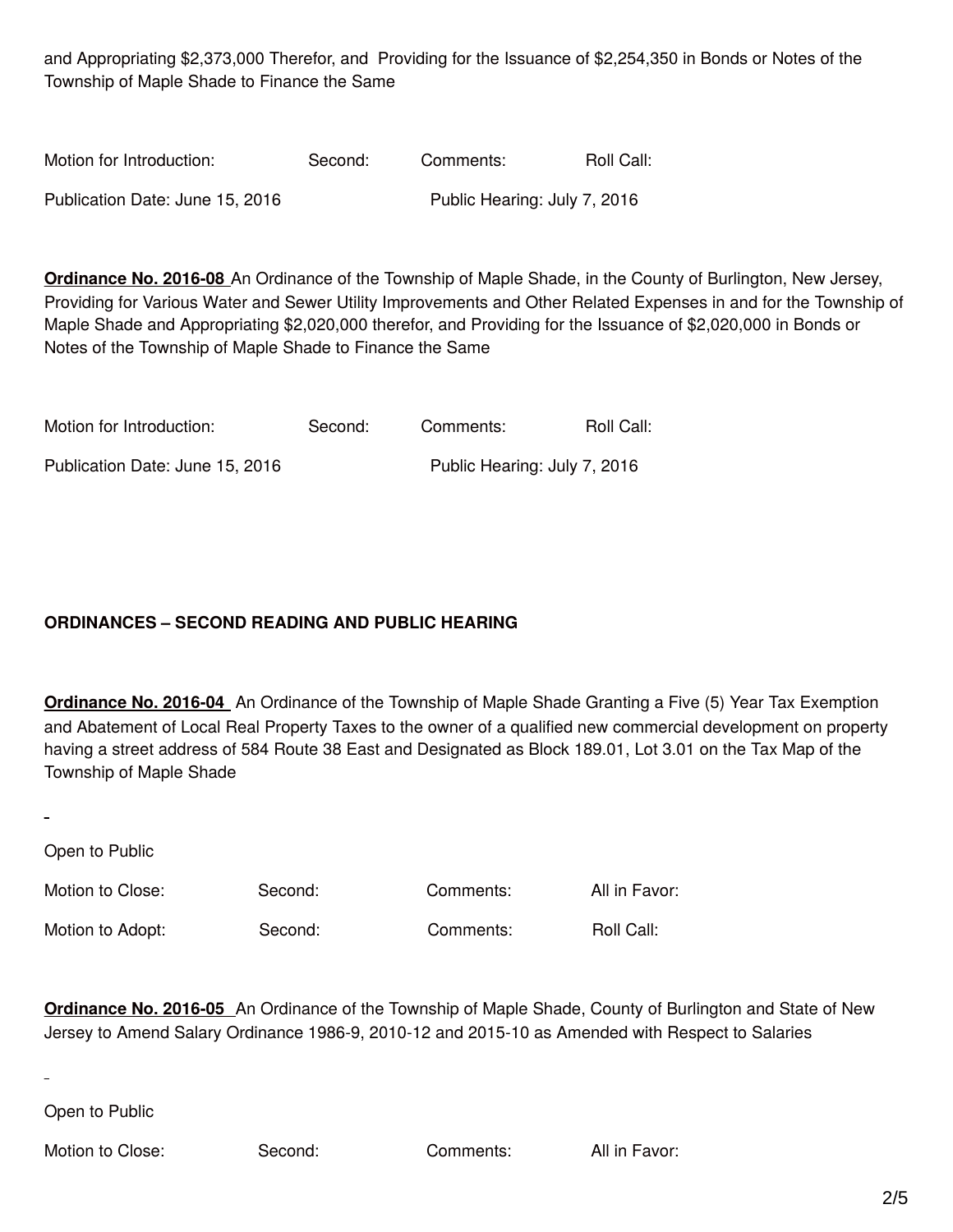Motion to Adopt: Second: Comments: Roll Call:

#### **CONSENT AGENDA**

**Resolution No. 2016-R-85** Approve Business License to Jessica Bruno trading as Foundation Professional Services located at 2 Rose Avenue

**Resolution No. 2016-R-86** Approve Business License to Sukhdev S. Kabow trading as Palace of Asia located at 480 Route 38 East

**Resolution No. 2016-R-87** Approval of Fireworks Display on July 2, 2016

**Resolution No. 2016-R-88** Cancel \$9,075.97 from the Payroll Accounts and \$1,392.42 from the General Fund and Transfer Balances into the Main Bank Account

**Resolution No. 2016-R-89** Resolution Requesting Approval of Items of Revenue and Appropriation – N.J.S.A. 40A:87- Clean Communities Program

**Resolution No. 2016-R-90** Approve 2016-2017 Liquor License Renewals

**Resolution No. 2016-R-91** Reappoint Ad Hoc Advisory Finance Committee

**Resolution No. 2016-R-92** Resolution Authorizing Execution of Rights-of-Way Use Agreement with Cross River Fiber, LLC

Motion to Approve Consent Agenda: Second: Comments: Roll Call:

APPROVAL OF EXPENDITURE LIST

Motion to Approve: Second: Comments: Roll Call:

PUBLIC COMMENTS: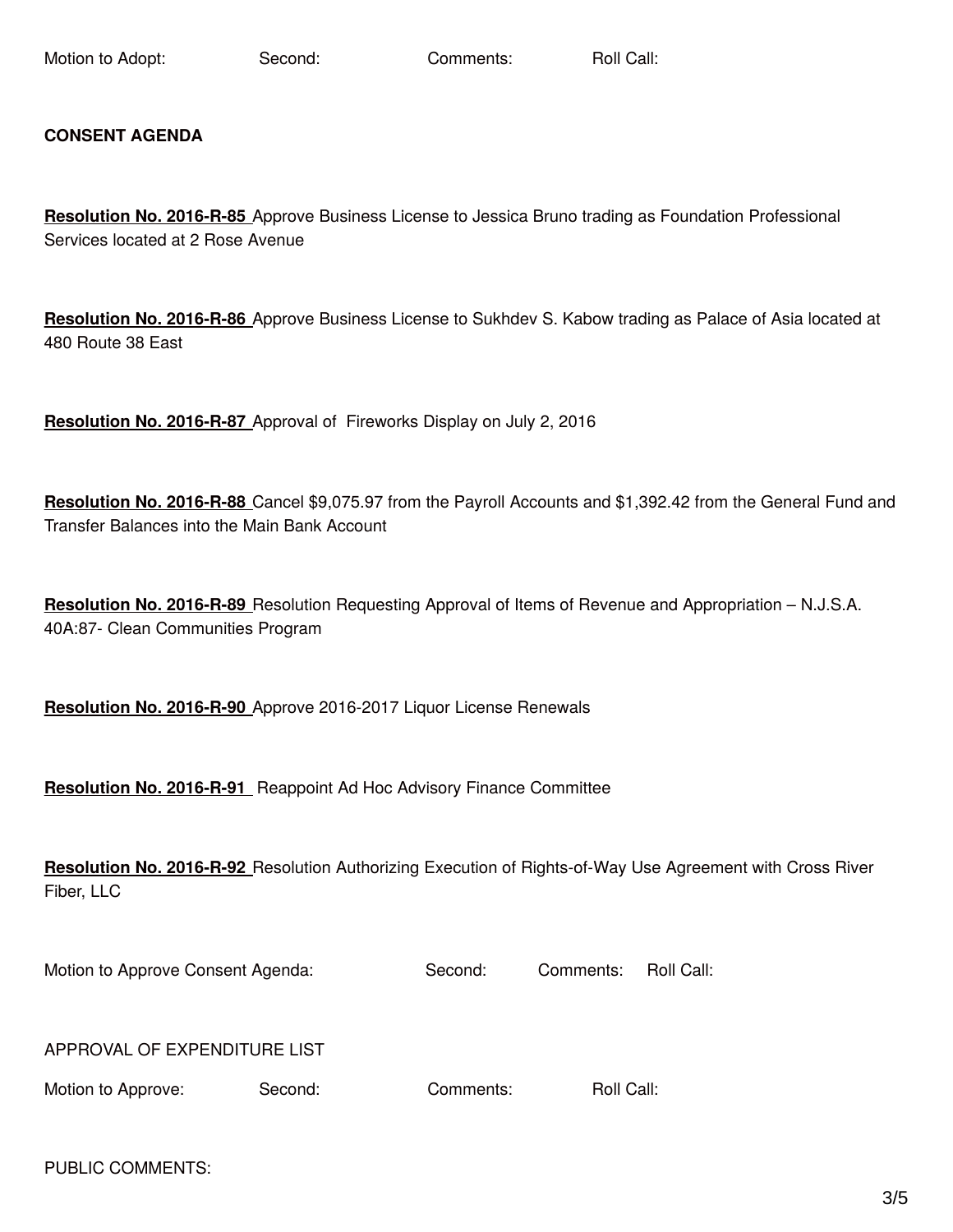#### **PRESENTATION – Green Fair Poster Contest**

STAFF AND PROFESSIONAL COMMENTS:

## OLD BUSINESS:

- 1. Operations
- 2. Engineer's Report
	- 1. Proposal engineering services for Kings Highway Water Plant Well No. 9
	- 2. Proposal engineering services for water system hydrant replacement
	- 3. Proposal engineering services for replacement for hydraulic improvements
	- 4. Proposal engineering services for roof upgrades bldg/life safety improvements
	- 5. Proposal CME services for 2016 Road Program
- 3. Main Street Maple Shade
- 4. Site Plan Advisory Board report; Councilman Wells
- 5. Sustainable Maple Shade report; Councilman Kauffman
- 6. Redevelopment
- 7. Housing Inspections report; Councilman Wiest
	- 1. Hotels/Motels Inspections

## NEW BUSINESS

## RESOLUTION TO CLOSE MEETING IF REQUIRED:

Motion to Close: Second: Comments: All in Favor:

Mayor of the Township Council then declares the meeting closed and directs that the tape be shut off.

At conclusion of closed portion, Mayor of Township Council calls for a motion to reopen the meeting and turn the tape on.

| Second:<br>Comments: | Motion to Open: |  |  | All in Favor: |
|----------------------|-----------------|--|--|---------------|
|----------------------|-----------------|--|--|---------------|

## MOTION TO ADJOURN UNTIL JUNE 23, 2016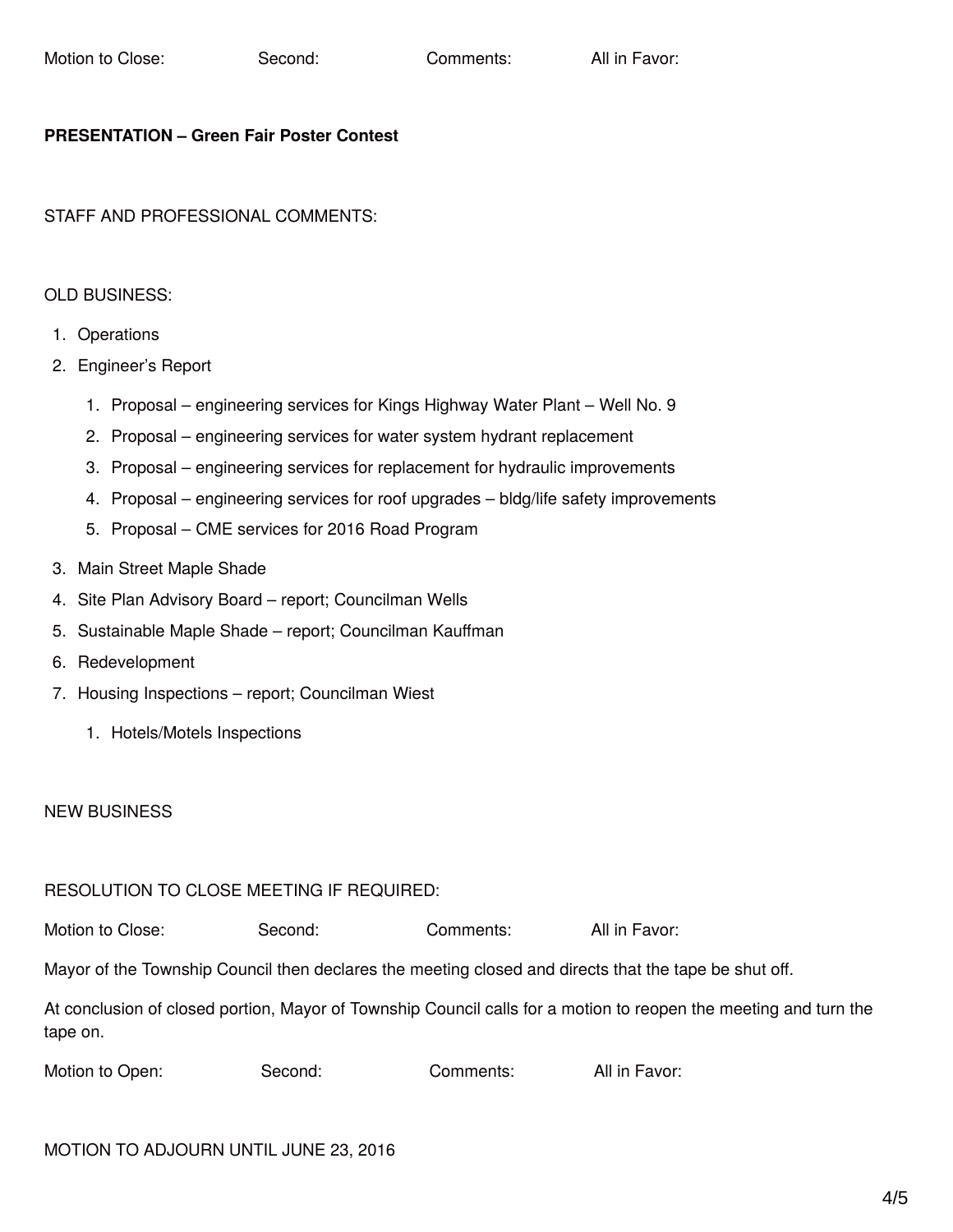Notice is being forwarded in accordance with

The Open Public Meetings Act

June 7, 2016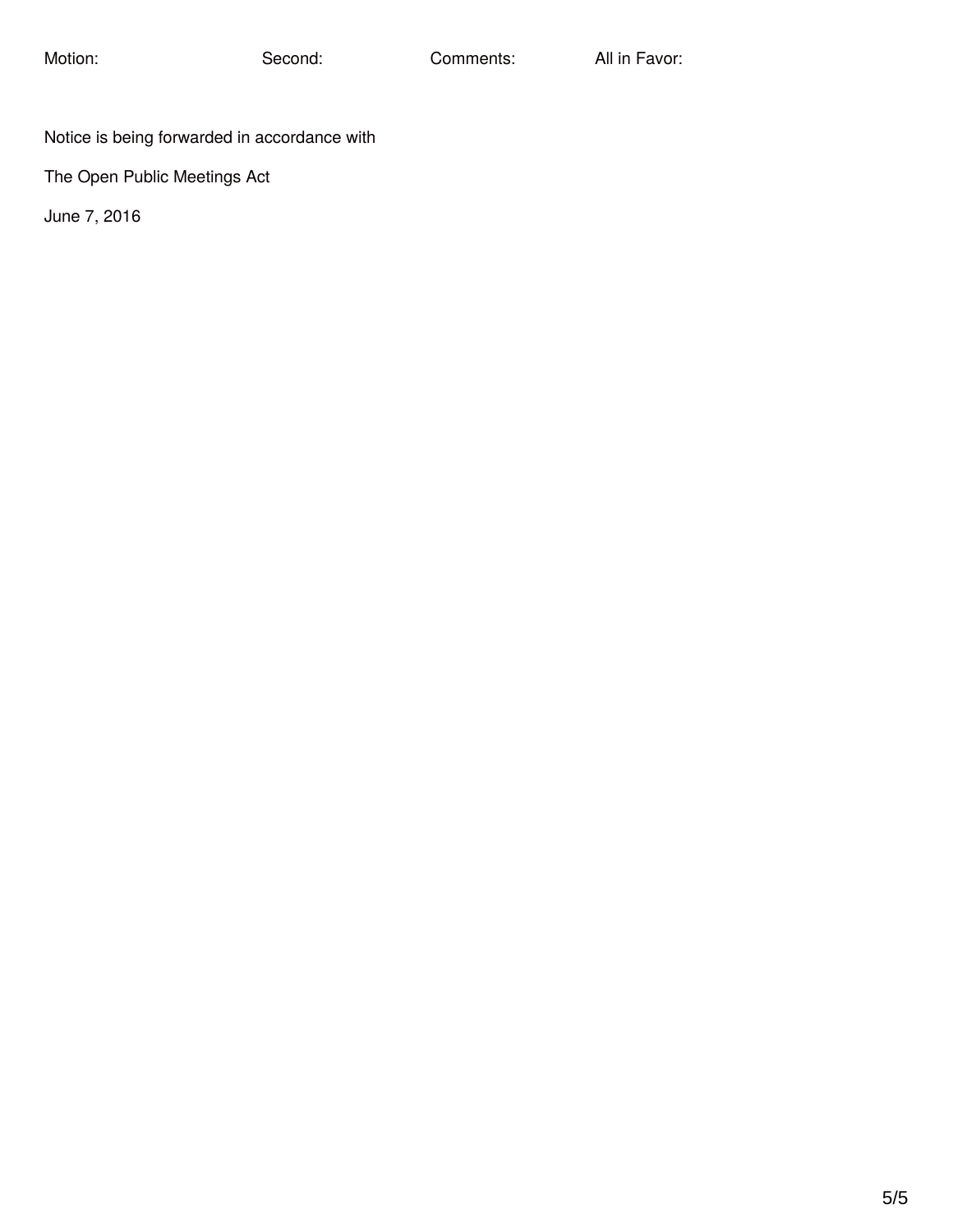## **2016-06-23**

**[mapleshade.com](http://www.mapleshade.com/2016-06-23/)**/2016-06-23/

Debbie Henderson June 22, 2016

MAPLE SHADE TOWNSHIP COUNCIL

REGULAR SESSION AGENDA

JUNE 23, 2016 –7:00 P.M.

**CALL TO ORDER**:

## **PLEDGE OF ALLEGIANCE**:

**PUBLIC NOTICE** of this meeting, pursuant to the Open Public Meetings Act, has been given by the Township Council in the following manner:

- 1. Notifying the Township Clerk December 16, 2015.
- 2. Mailing Notice to the Courier Post, The Central Record and Burlington County Times on December 16, 2015.
- 3. Posting Notice on the Official Municipal Bulletin Board on December 16, 2015.

## **ROLL CALL:**

**PRESENTATION – Clean Communities Poster Contest**

## **CONSENT AGENDA**

**Resolution No. 2016-R-94** Approve Business License to Thomas J. Folliard trading as CarMax Auto Superstores, Inc. located 531 Route 38 West

**Resolution No. 2016-R-95** Approve 2016-2017 Liquor License Renewals

**Resolution No. 2016-R-96** Resolution Authorizing Sale to the Highest Bidder of Township Owned Property, Known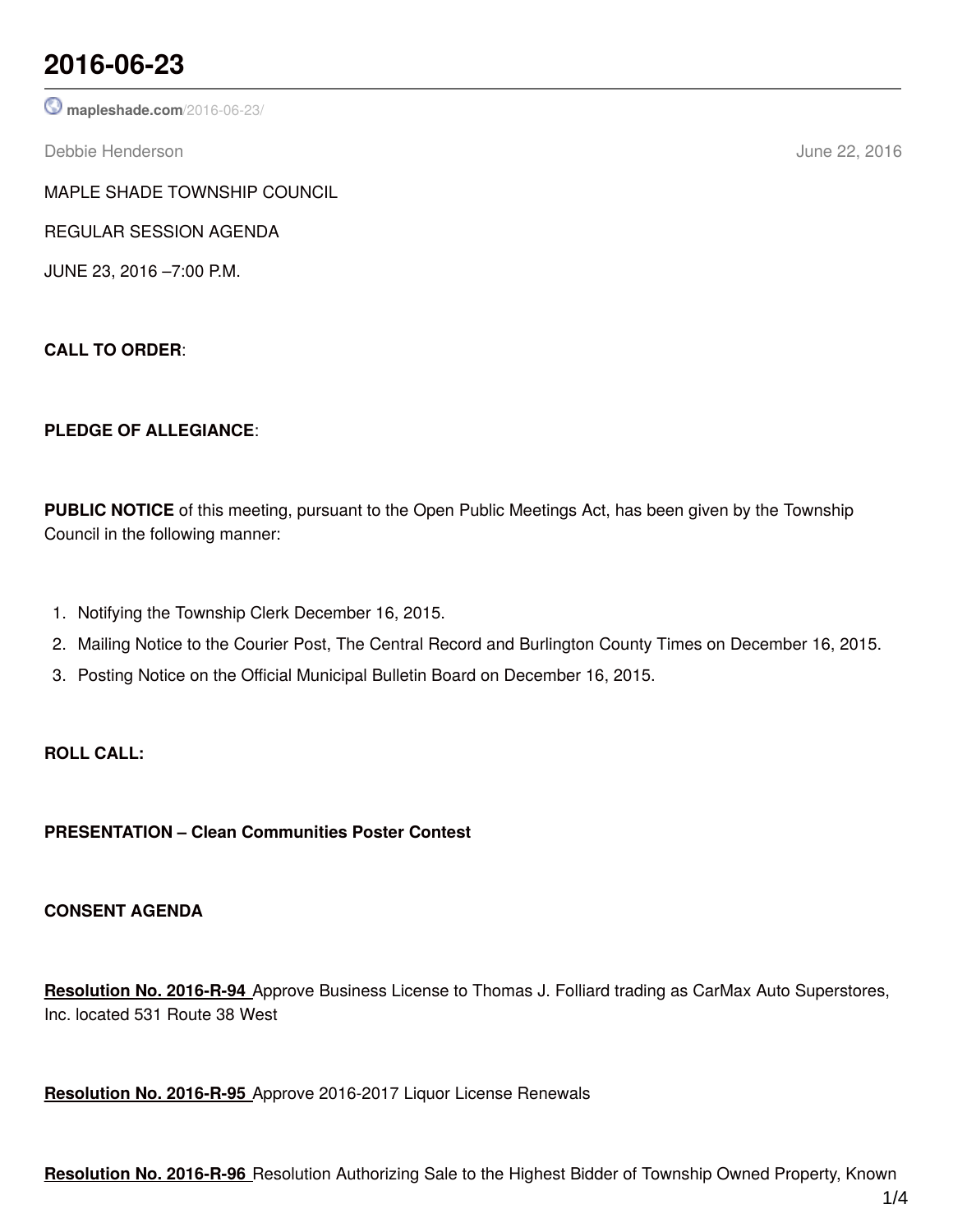**Resolution No. 2016-R-97** Authorizing Sale to Highest Bidder of Tax Certificate and Subsequent Lien Held by the Township of Maple Shade on Certain Properties

**Resolution No. 2016-R-98** Authorize Purchase of Diesel and Kerosene through Burlington County Cooperative Purchasing Program

**Resolution No. 2016-R-99** Release Performance Guarantee for Cellco Partnership d/b/a/ Verizon Wireless with Respect to Block 189.02, Lot 1

**Resolution No. 2016-R-100** Authorize Engineering Services for the Service of Kings Highway Water Plant – Well No. 9

**Resolution No. 2016-R-101** Authorize Engineering Services for the Replacement of Certain Fire Hydrants in the Township of Maple Shade

**Resolution No. 2016-R-102** Authorize Engineering Services for Water Main Replacement for Hydraulic Improvements

**Resolution No. 2016-R-103** Authorize Consulting Engineering Services for Roof Upgrades and Building and Life Safety Improvements at the Maple Shade Township Wastewater Treatment Plant

**Resolution No. 2016-R-104** Award of Contract to CME Associates for Engineering Services with Respect to 2016 Maple Shade Road Program

| Motion to Approve Consent Agenda: | Second: | Comments: Roll Call: |  |
|-----------------------------------|---------|----------------------|--|
|                                   |         |                      |  |

|  |  | APPROVAL OF EXPENDITURE LIST |  |
|--|--|------------------------------|--|
|--|--|------------------------------|--|

| Motion to Approve: | Secon |
|--------------------|-------|
|--------------------|-------|

d: Comments: Roll Call: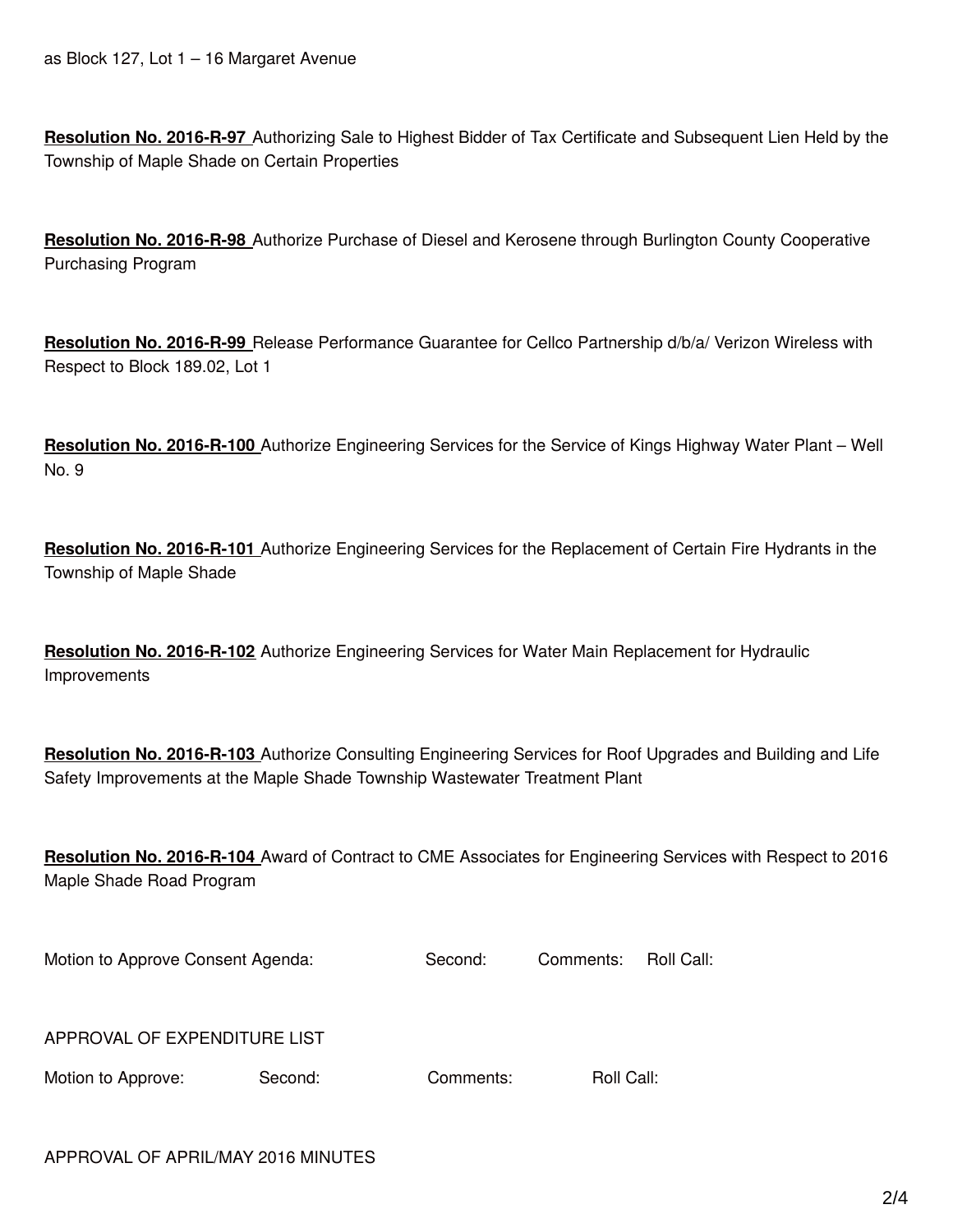| Motion to Approve:      | Second: | Comments: | Roll Call:    |
|-------------------------|---------|-----------|---------------|
|                         |         |           |               |
| <b>PUBLIC COMMENTS:</b> |         |           |               |
| Motion to Close:        | Second: | Comments: | All in Favor: |

STAFF AND PROFESSIONAL COMMENTS:

#### OLD BUSINESS:

- 1. Operations
- 2. Engineer's Report (Engineer Hennessy will be present)
- 3. Main Street Maple Shade
- 4. Site Plan Advisory Board report; Councilman Wells
- 5. Sustainable Maple Shade report; Councilman Kauffman
- 6. Redevelopment
- 7. Housing Inspections report; Councilman Wiest
	- 1. Hotels/Motels Inspections

#### NEW BUSINESS

#### RESOLUTION TO CLOSE MEETING IF REQUIRED:

| Motion to Close: | Second: | Comments: | All in Favor: |
|------------------|---------|-----------|---------------|
|------------------|---------|-----------|---------------|

Mayor of the Township Council then declares the meeting closed and directs that the tape be shut off.

|          | At conclusion of closed portion, Mayor of Township Council calls for a motion to reopen the meeting and turn the |
|----------|------------------------------------------------------------------------------------------------------------------|
| tape on. |                                                                                                                  |

| Motion to Open: | Second: | Comments: | All in Favor: |
|-----------------|---------|-----------|---------------|
|-----------------|---------|-----------|---------------|

#### MOTION TO ADJOURN UNTIL JULY 7, 2016

| Motion: | Second: | Comments: | All in Favor: |
|---------|---------|-----------|---------------|
|         |         |           |               |

#### Notice is being forwarded in accordance with

The Open Public Meetings Act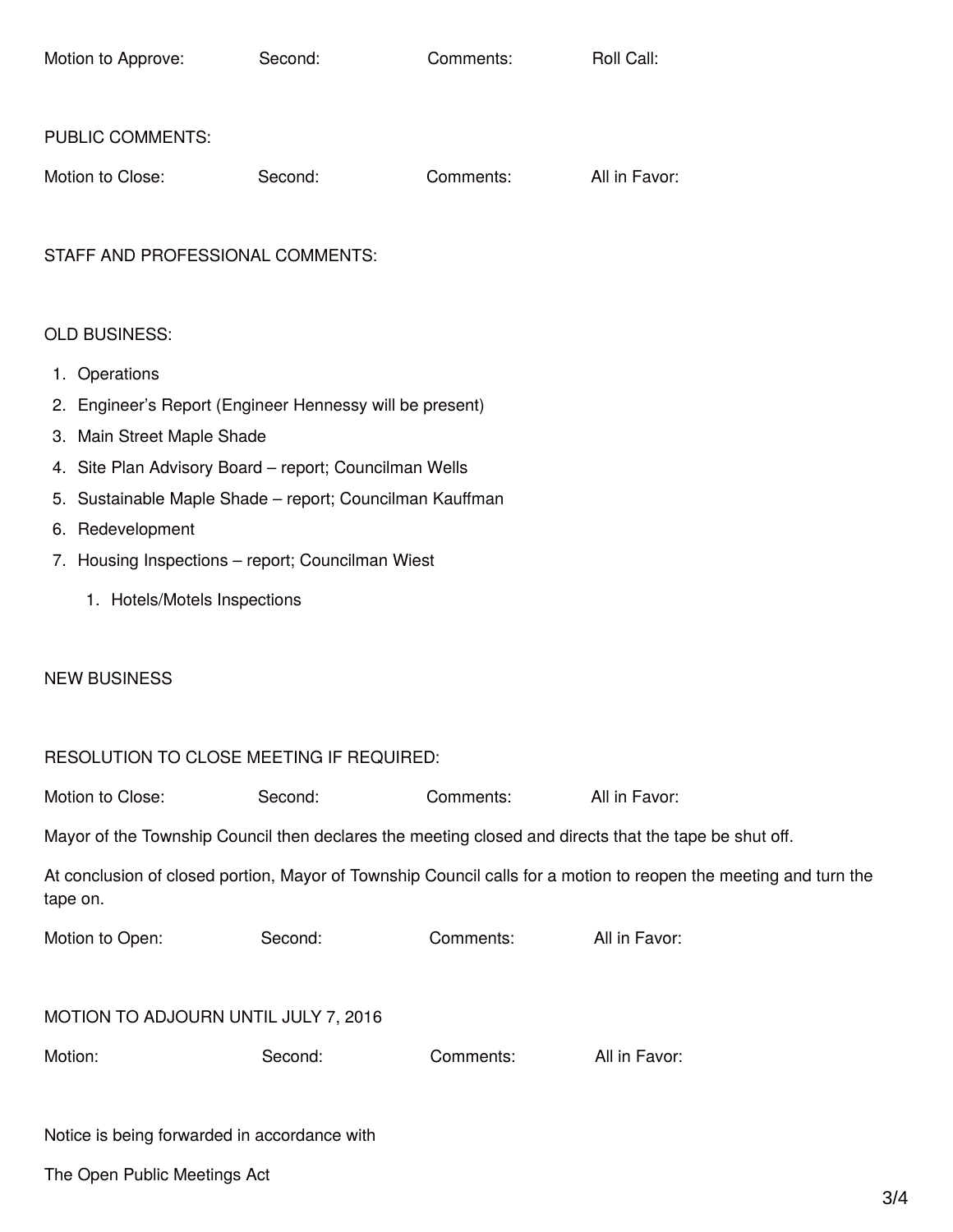June 21, 2016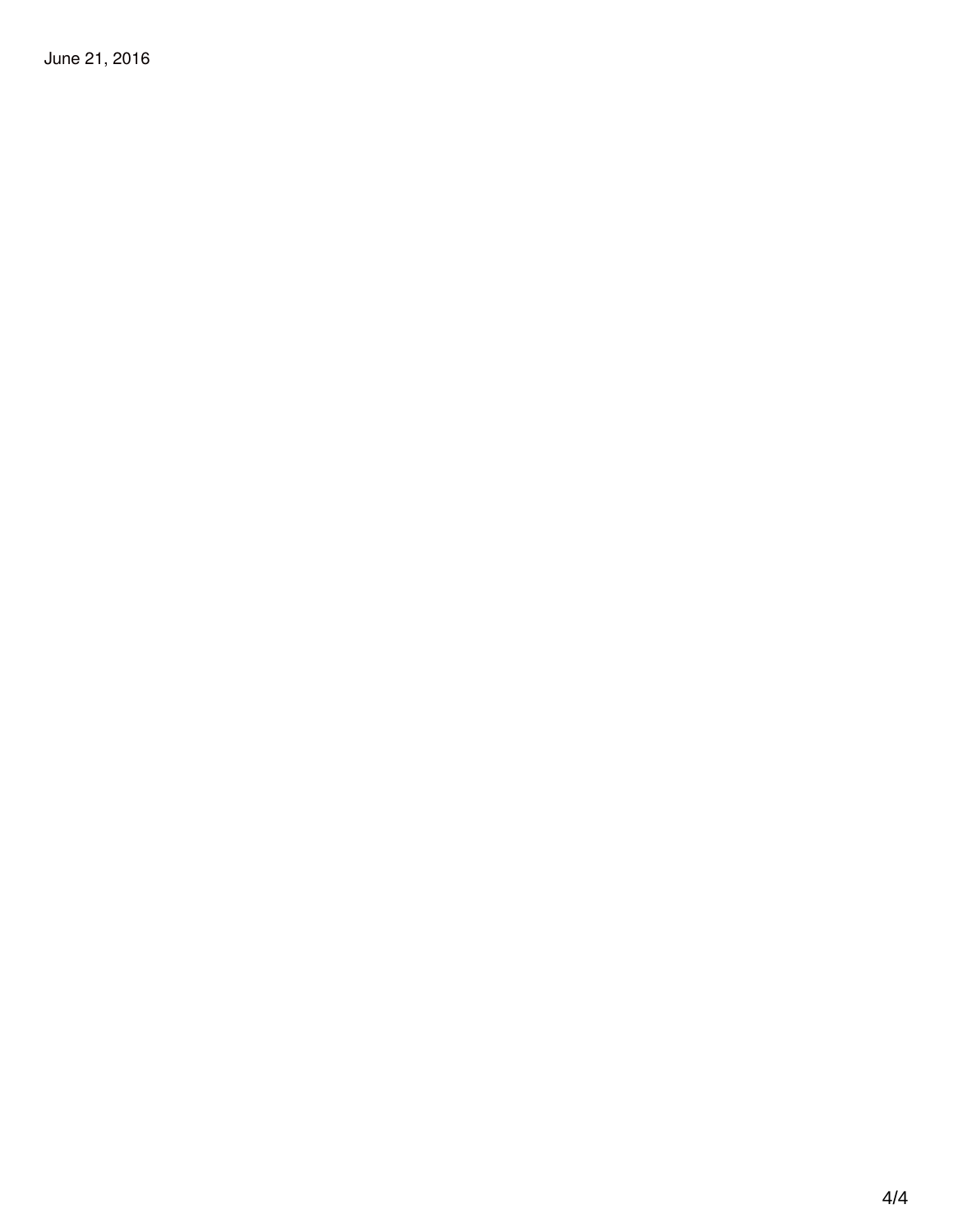## **2016-07-07**

**[mapleshade.com](http://www.mapleshade.com/2016-07-07/)**/2016-07-07/

Debbie Henderson July 7, 2016

MAPLE SHADE TOWNSHIP COUNCIL

REGULAR SESSION AGENDA

JULY 7, 2016 –7:00 P.M.

**CALL TO ORDER**:

#### **PLEDGE OF ALLEGIANCE**:

**PUBLIC NOTICE** of this meeting, pursuant to the Open Public Meetings Act, has been given by the Township Council in the following manner:

- 1. Notifying the Township Clerk December 16, 2015.
- 2. Mailing Notice to the Courier Post, The Central Record and Burlington County Times on December 16, 2015.
- 3. Posting Notice on the Official Municipal Bulletin Board on December 16, 2015.

### **ROLL CALL:**

#### **OPEN BOARD OF HEALTH MEETING**

Reports – Manager Andl

Public Participation

Motion to Close: Second: Comments: All in Favor:

Motion to Adjourn: Second: All in Favor:

## **PRESENTATION – Clean Communities Poster Contest**

#### **ORDINANCES – INTRODUCTION AND FIRST READING**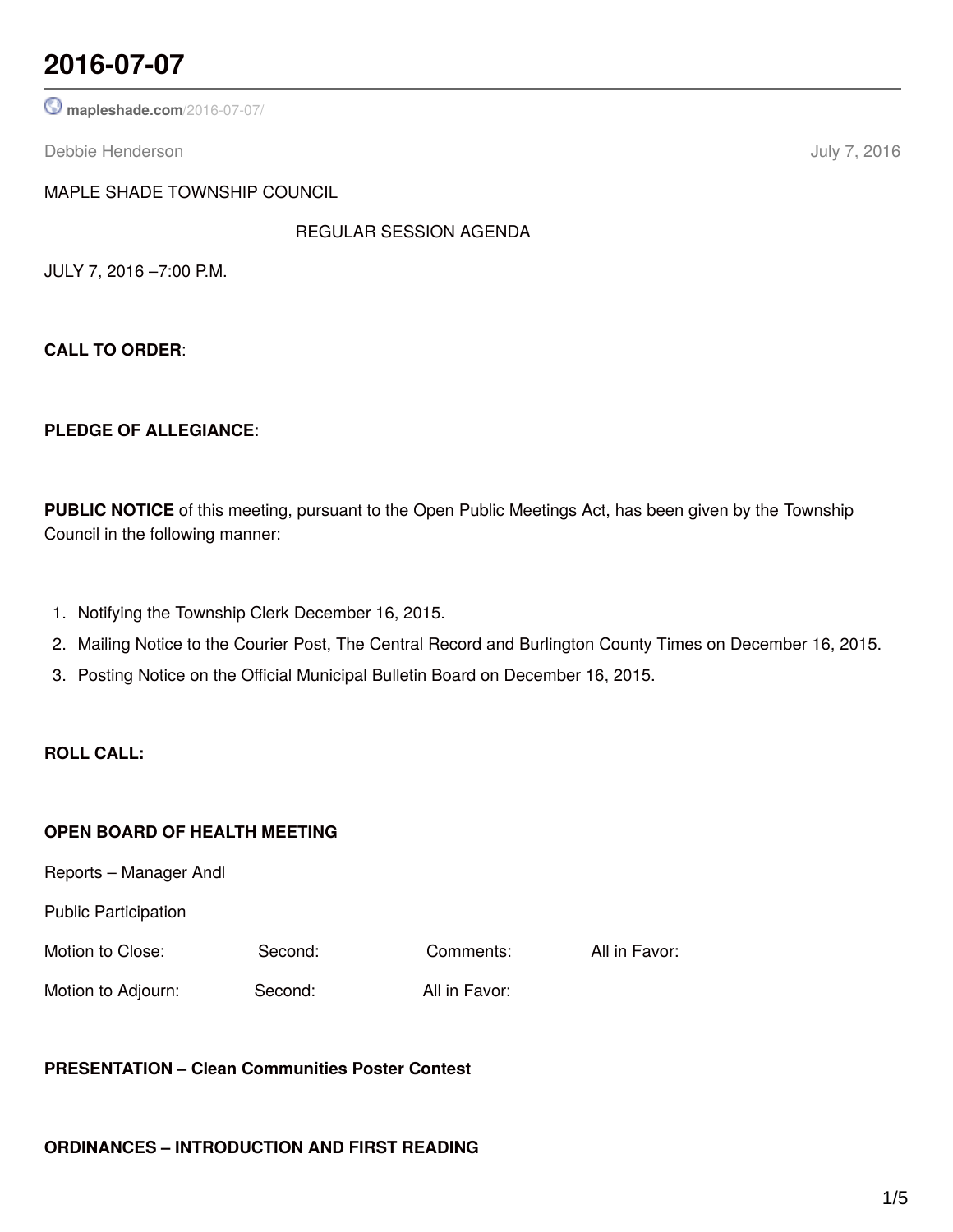**Ordinance No. 2016-09** An Ordinance of the Township of Maple Shade Amending Chapter 205 (Zoning) Article VI DB Downtown Business Districts Consistent with the Recommendations Contained Within the Adopted 4-27-2016 Master Plan Reexamination Report and Master Plan Amendment

| Motion for Introduction:        | Second: | Comments:                       | Roll Call: |
|---------------------------------|---------|---------------------------------|------------|
| Publication Date: July 15, 2016 |         | Public Hearing: August 25, 2016 |            |

**Ordinance No. 2016-10** An Ordinance of the Township of Maple Shade Amending Chapter 205 (Zoning) Subchapter 6 (Zoning Map) to Rezone Block 57, Lots 14.02, 14.03, 14.04, 14.05, 14.06, 14.07, 14.08, 14.09, 14.10, 14.11, 14.12 and 14.13 from Downtown Business (DB) to Residential-2 (R-2) Consistent with the Recommendations Contained within the Adopted 4-27-2016 Master Plan Reexamination Report and Master Plan Amendment

| Motion for Introduction:        | Second: | Comments: | Roll Call:                      |
|---------------------------------|---------|-----------|---------------------------------|
| Publication Date: July 15, 2016 |         |           | Public Hearing: August 25, 2016 |

**Ordinance No. 2016-11** An Ordinance of the Township of Maple Shade Amending Chapter 102 (Food Establishments) of the Township Code, to delete Section 102-3 – Employee Health Certificates

| Motion for Introduction:        | Second: | Comments:                       | Roll Call: |
|---------------------------------|---------|---------------------------------|------------|
| Publication Date: July 15, 2016 |         | Public Hearing: August 25, 2016 |            |

**Ordinance No. 2016-12**An Ordinance of the Township of Maple Shade Amending Chapter 114 of the Township Code

| Motion for Introduction:        | Second: | Comments: | Roll Call:                      |
|---------------------------------|---------|-----------|---------------------------------|
| Publication Date: July 15, 2016 |         |           | Public Hearing: August 25, 2016 |

**Ordinance No. 2016-13**An Ordinance of the Township of Maple Shade Amending Chapter of the Township Code Referencing Tree Fund Expenditures Recommendation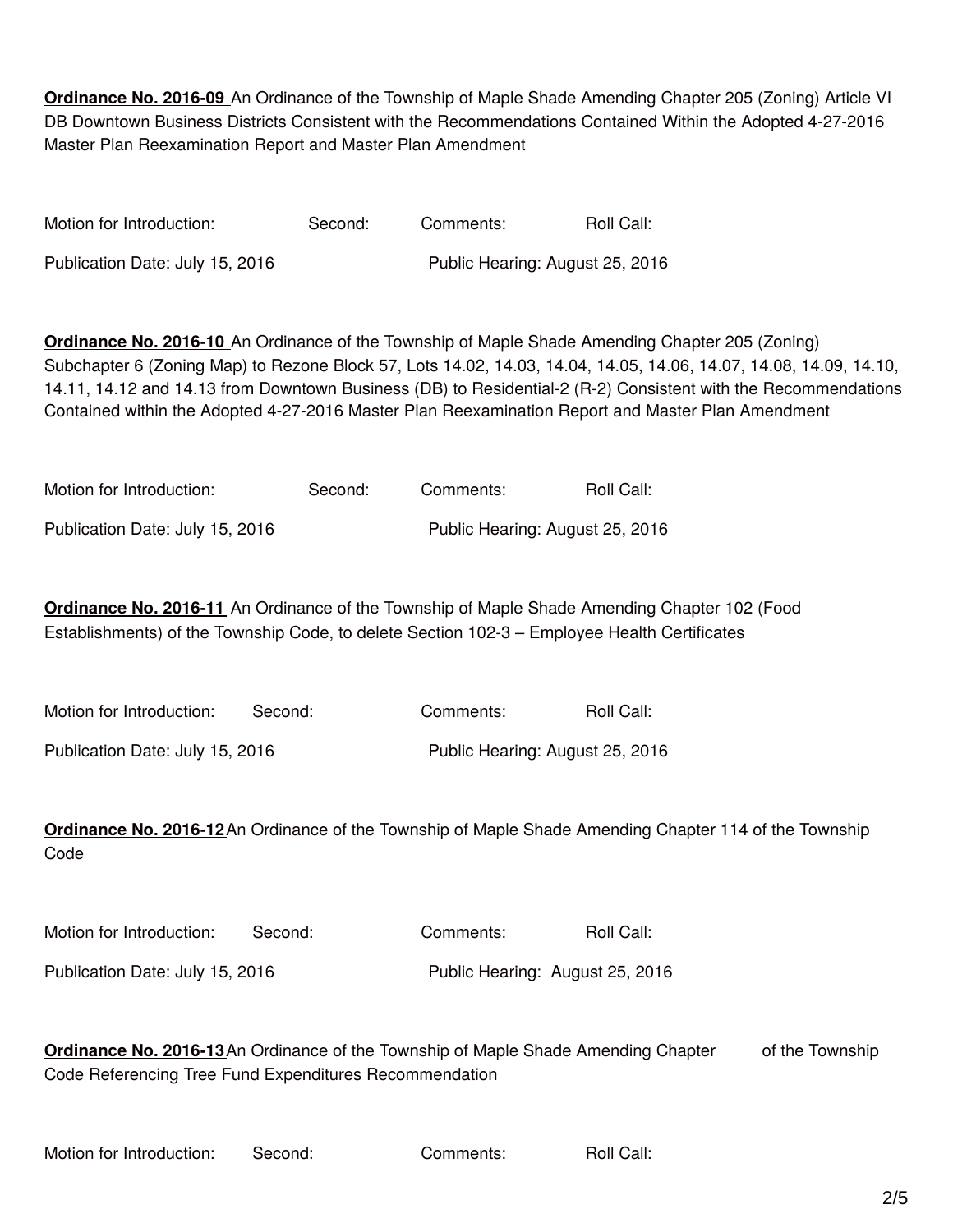### **ORDINANCES – SECOND READING AND PUBLIC HEARING**

**Ordinance No. 2016-07**An Ordinance of the Township of Maple Shade, in the County of Burlington, New Jersey, Providing for Various Capital Improvements and Other Related Expenses in and for the Township of Maple Shade and Appropriating \$2,373,000 Therefor, and Providing for the Issuance of \$2,254,350 in Bonds or Notes of the Township of Maple Shade to Finance the Same

| Open to Public   |         |           |               |
|------------------|---------|-----------|---------------|
| Motion to Close: | Second: | Comments: | All in Favor: |
| Motion to Adopt: | Second: | Comments: | Roll Call:    |

**Ordinance No. 2016-08**An Ordinance of the Township of Maple Shade, in the County of Burlington, New Jersey, Providing for Various Water and Sewer Utility Improvements and Other Related Expenses in and for the Township of Maple Shade and Appropriating \$2,020,000 therefor, and Providing for the Issuance of \$2,020,000 in Bonds or Notes of the Township of Maple Shade to Finance the Same

Open to Public

| Motion to Close: | Second: | Comments: | All in Favor: |
|------------------|---------|-----------|---------------|
| Motion to Adopt: | Second: | Comments: | Roll Call:    |

#### **CONSENT AGENDA**

**Resolution No. 2016-R-105 Authorize** Declaration of Compliance with Regulations of Local Finance Board

**Resolution No. 2016-R-106**Approve Corrective Action Plan for 2015 Audit

**Resolution No. 2016-R-107**Resolution Authorizing Closure of Bank Accounts

**Resolution No. 2016-R-108**Resolution Confirming Award of Emergency Contract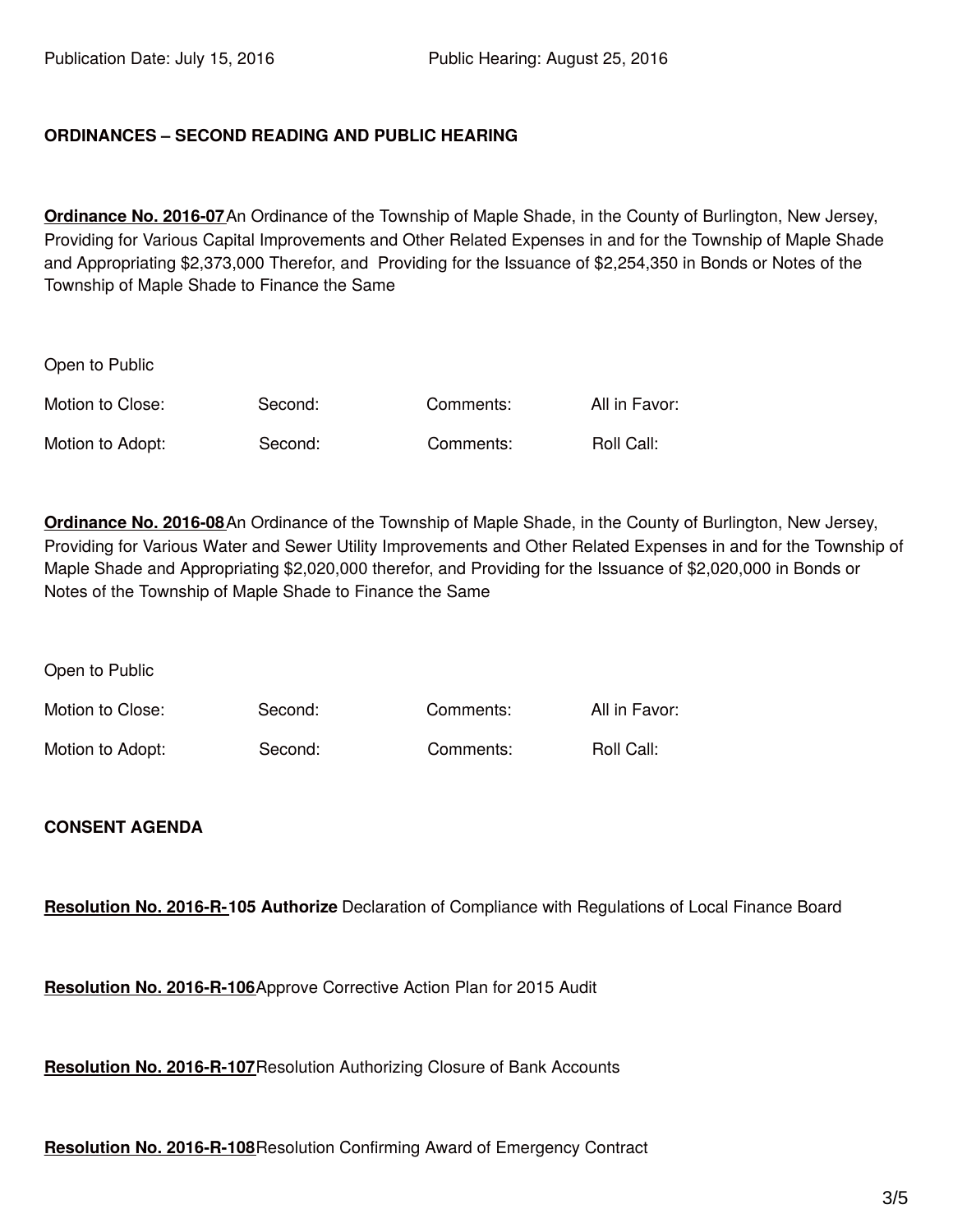**Resolution No. 2016-R-109** Authorize Contract with Houston Freightliner, Inc. for Purchase of Public Works Truck under Houston-Galveston Area Council Cooperative Purchasing in the Amount of \$146,737.00

 $\overline{a}$ 

**Resolution No. 2016-R-110** Resolution Amending Tree Planting Account Established by Resolution 09-R-2009

| Motion to Approve Consent Agenda: |         | Second:   | Comments:     | Roll Call: |
|-----------------------------------|---------|-----------|---------------|------------|
| APPROVAL OF EXPENDITURE LIST      |         |           |               |            |
| Motion to Approve:                | Second: | Comments: | Roll Call:    |            |
| APPROVAL OF JUNE 2016 MINUTES     |         |           |               |            |
| Motion to Approve:                | Second: | Comments: | Roll Call:    |            |
| <b>PUBLIC COMMENTS:</b>           |         |           |               |            |
| Motion to Close:                  | Second: | Comments: | All in Favor: |            |

STAFF AND PROFESSIONAL COMMENTS:

OLD BUSINESS:

- 1. Operations
- 2. Engineer's Report
- 3. Main Street Maple Shade
- 4. Site Plan Advisory Board report; Councilman Wells
- 5. Sustainable Maple Shade report; Councilman Kauffman
- 6. Redevelopment
- 7. Housing Inspections report; Councilman Wiest
	- 1. Hotels/Motels Inspections

#### NEW BUSINESS: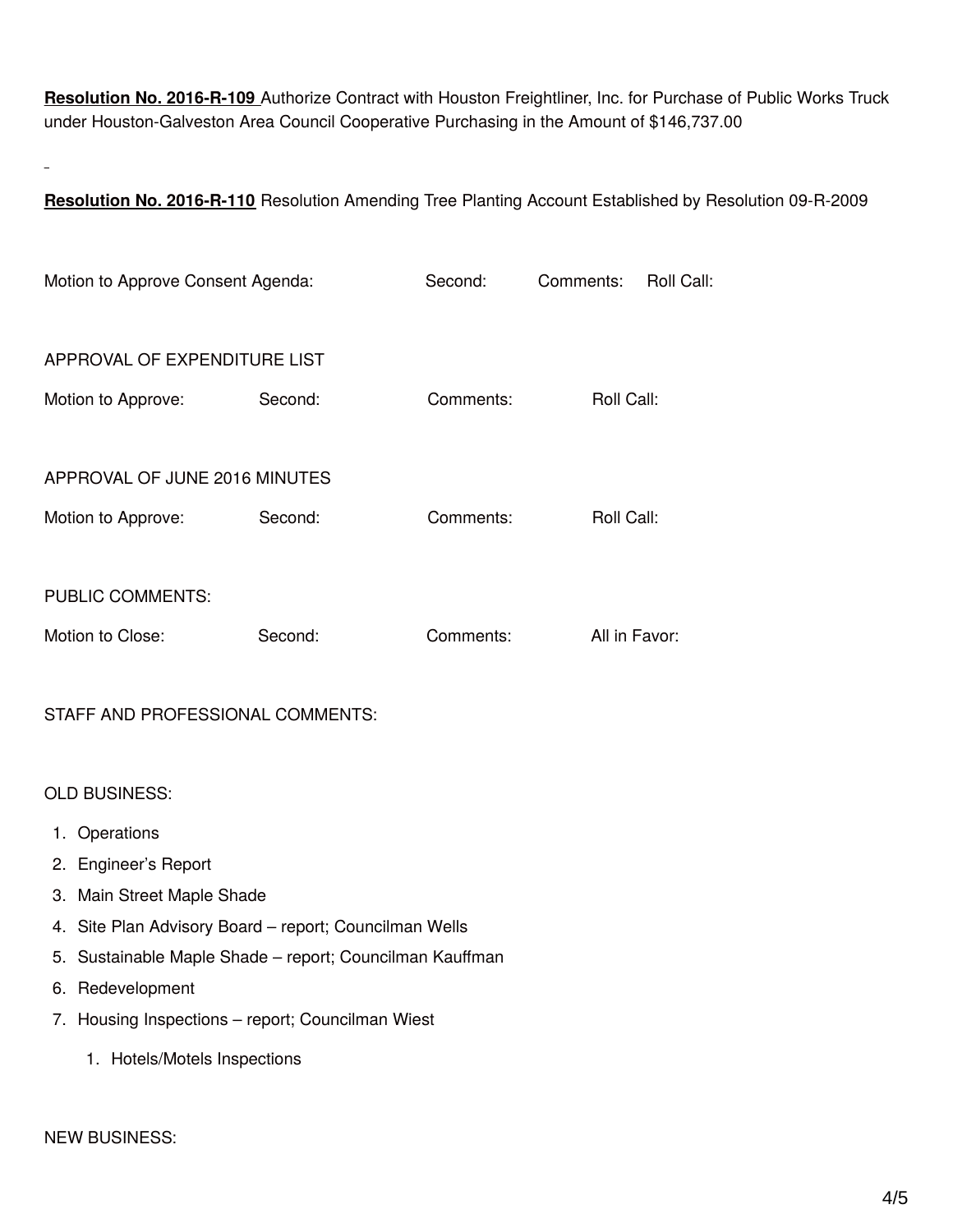#### RESOLUTION TO CLOSE MEETING IF REQUIRED:

Motion to Close: Second: Comments: All in Favor: Mayor of the Township Council then declares the meeting closed and directs that the tape be shut off. At conclusion of closed portion, Mayor of Township Council calls for a motion to reopen the meeting and turn the tape on. Motion to Open: Second: Comments: All in Favor: **Resolution No. 2016-R-111** Award Contract for various Professional Positions for Maple Shade Township Motion to Approve: Second: Comments: Roll Call: **Resolution No. 2016-R-112** Resolution Authorizing the Settlement of Litigation Entitled "In the Matter of Maple Shade Township" Motion to Approve: Second: Comments: Roll Call: MOTION TO ADJOURN UNTIL AUGUST 25, 2016 Motion: Second: Comments: All in Favor: Notice is being forwarded in accordance with The Open Public Meetings Act July5, 2016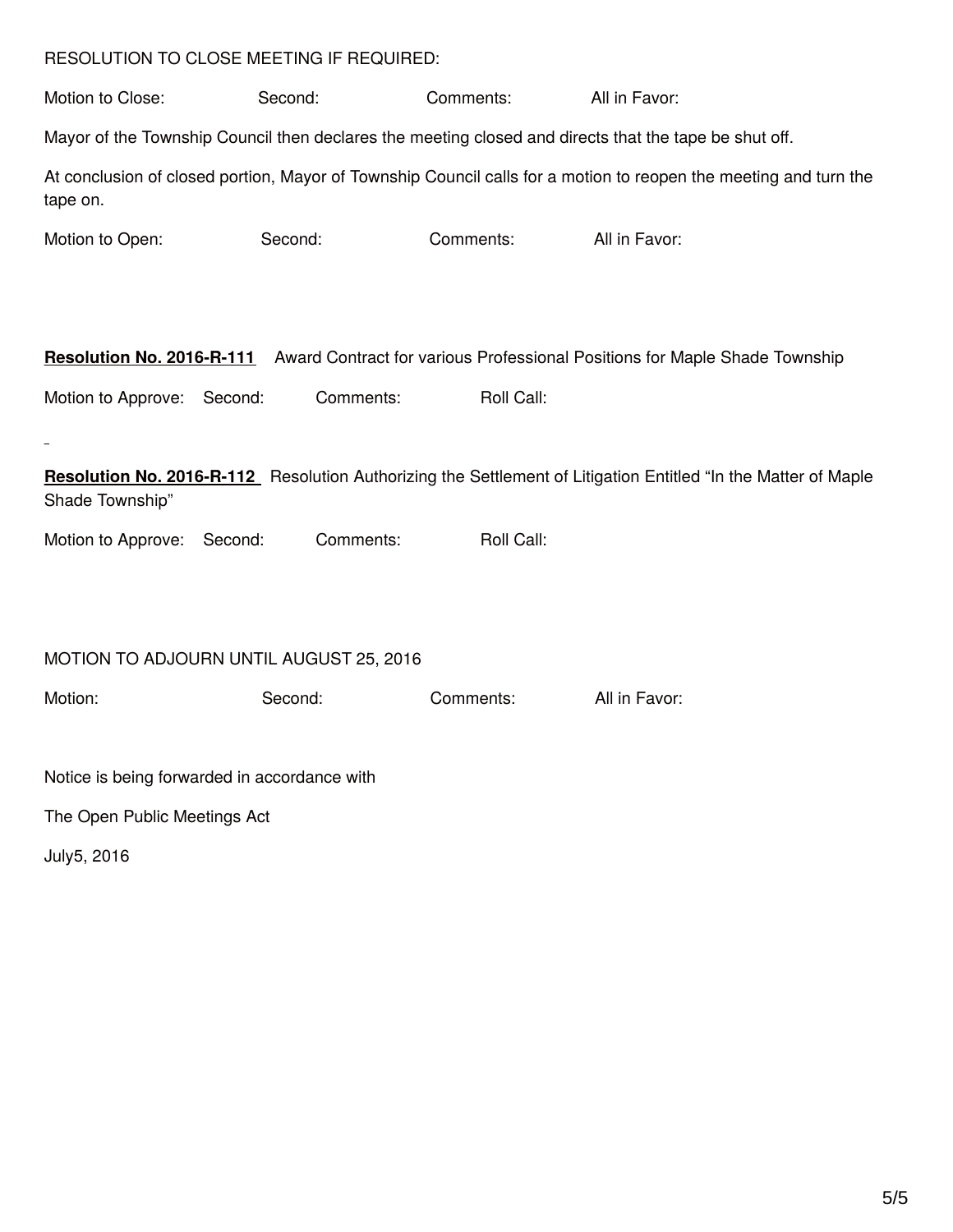## **2016-08-25**

**[mapleshade.com](http://www.mapleshade.com/2016-08-25/)**/2016-08-25/

Debbie Henderson **August 24, 2016** 

MAPLE SHADE TOWNSHIP COUNCIL

REGULAR SESSION AGENDA

AUGUST 25, 2016 –7:00 P.M.

**CALL TO ORDER**:

## **PLEDGE OF ALLEGIANCE**:

**PUBLIC NOTICE** of this meeting, pursuant to the Open Public Meetings Act, has been given by the Township Council in the following manner:

- 1. Notifying the Township Clerk December 16, 2015.
- 2. Mailing Notice to the Courier Post, The Central Record and Burlington County Times on December 16, 2015.
- 3. Posting Notice on the Official Municipal Bulletin Board on December 16, 2015.

## **ROLL CALL:**

## **OPEN BOARD OF HEALTH MEETING**

Reports – Manager Andl

Public Participation

Motion to Close: Second: Comments: All in Favor:

Motion to Adjourn: Second: All in Favor:

## **ORDINANCES – SECOND READING AND PUBLIC HEARING**

**Ordinance No. 2016-09** An Ordinance of the Township of Maple Shade Amending Chapter 205 (Zoning) Article VI DB Downtown Business Districts Consistent with the Recommendations Contained Within the Adopted 4-27-2016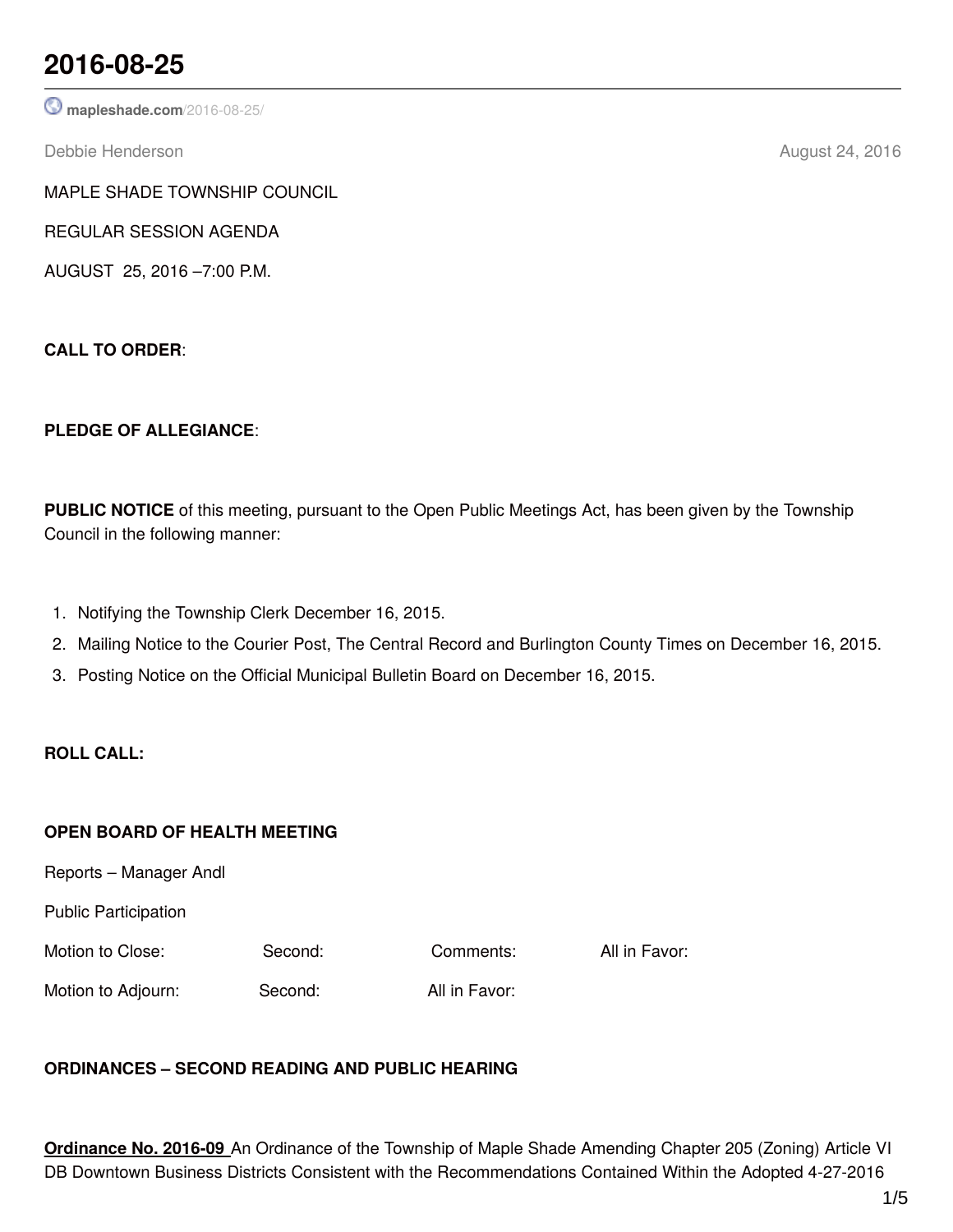Master Plan Reexamination Report and Master Plan Amendment

Open to Public

| Open to Public   |         |           |               |
|------------------|---------|-----------|---------------|
| Motion to Close: | Second: | Comments: | All in Favor: |
| Motion to Adopt: | Second: | Comments: | Roll Call:    |

**Ordinance No. 2016-10** An Ordinance of the Township of Maple Shade Amending Chapter 205 (Zoning) Subchapter 6 (Zoning Map) to Rezone Block 57, Lots 14.02, 14.03, 14.04, 14.05, 14.06, 14.07, 14.08, 14.09, 14.10, 14.11, 14.12 and 14.13 from Downtown Business (DB) to Residential-2 (R-2) Consistent with the Recommendations Contained within the Adopted 4-27-2016 Master Plan Reexamination Report and Master Plan Amendment

| Motion to Close: | Second: | Comments: | All in Favor: |
|------------------|---------|-----------|---------------|
| Motion to Adopt: | Second: | Comments: | Roll Call:    |

**Ordinance No. 2016-11** An Ordinance of the Township of Maple Shade Amending Chapter 102 (Food Establishments) of the Township Code, to delete Section 102-3 – Employee Health Certificates

| Open to Public   |         |           |               |
|------------------|---------|-----------|---------------|
| Motion to Close: | Second: | Comments: | All in Favor: |
| Motion to Adopt: | Second: | Comments: | Roll Call:    |

**Ordinance No. 2016-12** An Ordinance of the Township of Maple Shade Amending Chapter 114 of the Township Code, Business Licensing

| Open to Public   |         |           |               |
|------------------|---------|-----------|---------------|
| Motion to Close: | Second: | Comments: | All in Favor: |
| Motion to Adopt: | Second: | Comments: | Roll Call:    |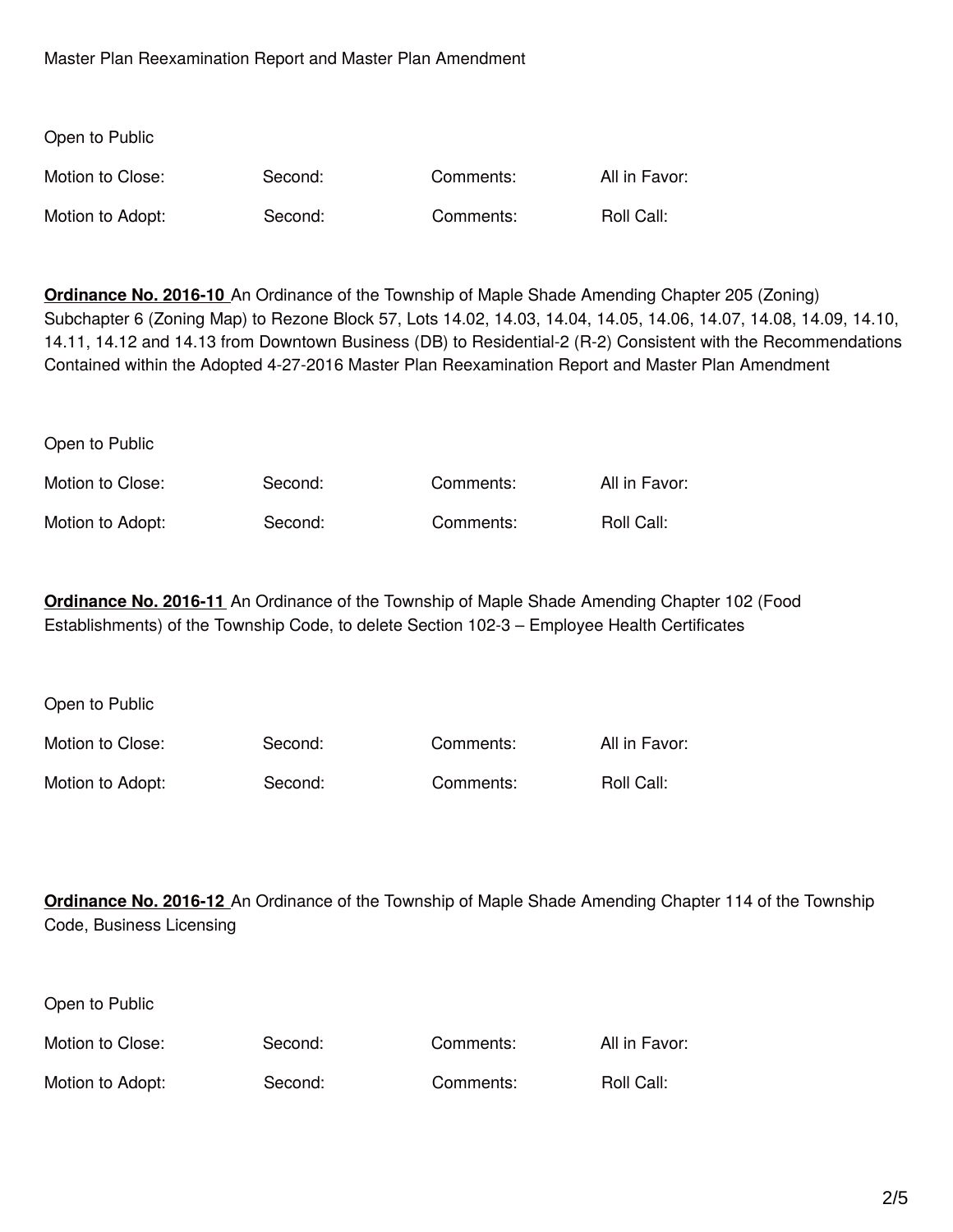**Ordinance No. 2016-13** An Ordinance of the Township of Maple Shade Amending Chapter of the Township Code Referencing Tree Fund Expenditures Recommendation

Open to Public

Motion to Close: Second: Comments: All in Favor:

Motion to Adopt: Second: Comments: Roll Call:

### **CONSENT AGENDA**

**Resolution No. 2016-R-112** Authorize Sale to the Highest Bidder of Township owned Property, Known as Block 127, Lot 1 Known as 16 Margaret Avenue

**Resolution No. 2016-R-113** Approve Community Forestry Management Plan and Authorize Submission to New Jersey State Forestry

**Resolution No. 2016-R-114** Authorize Renewal of 2013-2014 Liquor License for Mikado II Corporation

**Resolution No. 2016-R-115** Authorize Renewal of 2015-2016 Liquor License for Mikado II Corporation

**Resolution No. 2016-R-116** Amend Contract with South State, Inc. for South Coles Avenue Road Improvements and Approve Close-Out Change Order

**Resolution No. 2016-R-117** Authorizing Sale to Highest Bidder of Tax Certificate and Subsequent Lien held by the Township of Maple Shade on Certain Property

**Resolution No. 2016-R-118** Authorize School Resource Officer Agreement

Motion to Approve Consent Agenda: Second: Comments: Roll Call:

APPROVAL OF EXPENDITURE LIST

Motion to Approve: Second: Comments: Roll Call: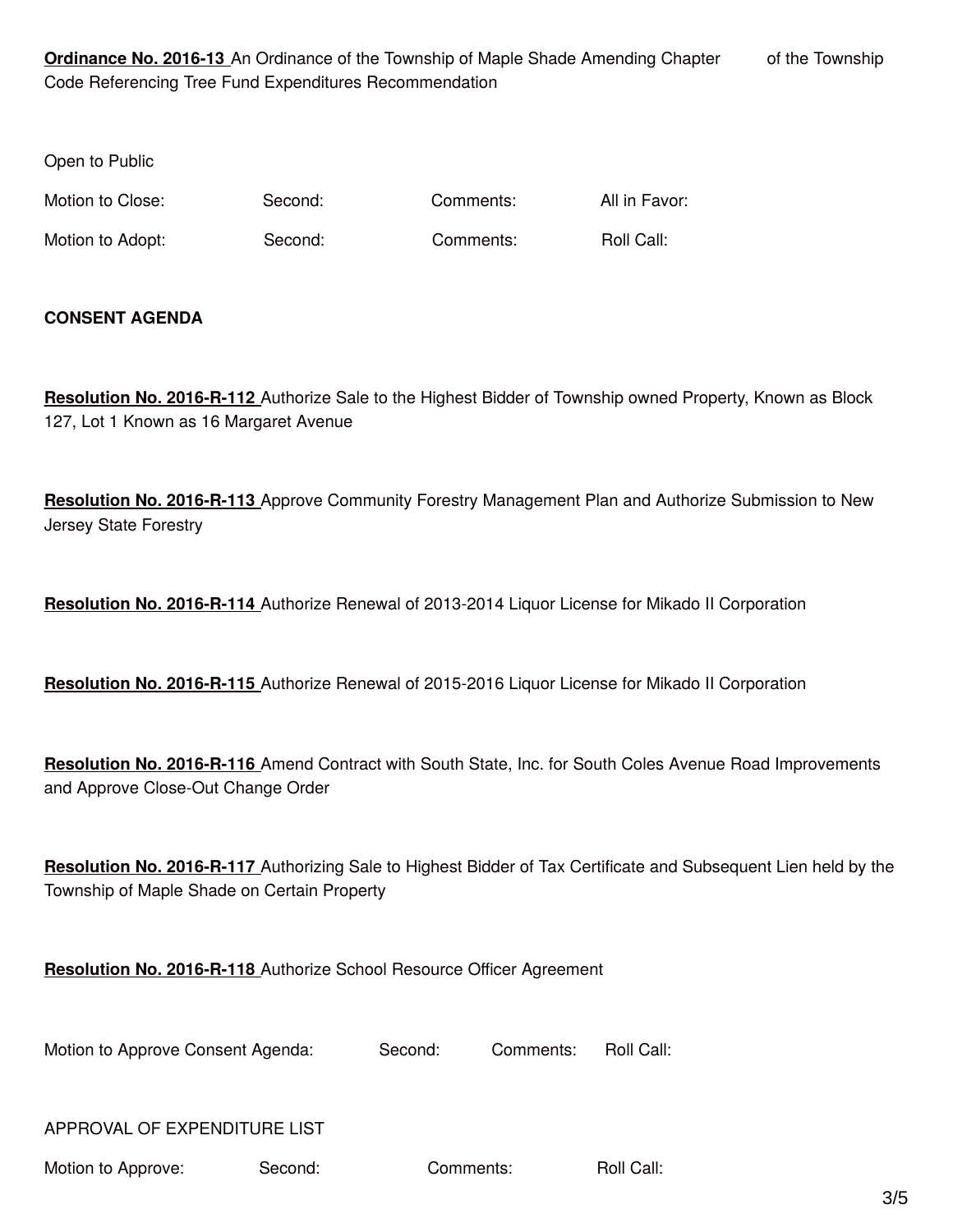### APPROVAL OF JULY 2016 MINUTES

| Motion to Approve: | Second: | Comments: | Roll Call: |
|--------------------|---------|-----------|------------|
|--------------------|---------|-----------|------------|

#### PUBLIC COMMENTS:

| Motion to Close: |  |  |
|------------------|--|--|
|                  |  |  |

Second: Comments: All in Favor:

#### STAFF AND PROFESSIONAL COMMENTS:

#### OLD BUSINESS:

- 1. Operations
- 2. Engineer's Report
- 3. Main Street Maple Shade
- 4. Site Plan Advisory Board report; Councilman Wells
- 5. Sustainable Maple Shade report; Councilman Kauffman
- 6. Redevelopment
- 7. Housing Inspection Ordinance report; Councilman Wiest
	- 1. Hotels/Motels Inspections

#### NEW BUSINESS

- 1. Changing hours of operation for Liquor Licenses
- 2. Shared Service Tax Assessor
- 3. First Aid Squad Roof Project Bid results
- 4. 2016 Fire Hydrant Replacement Program Bid results (8/23, 10:30am)
- 5. Servicing of Well No. 9 –Bid results (8/23, 11:00 am)
- 6. Proposal for Library HVAC
- 7. Change Water Main Project from Sensational Host to Holman
- 8. Litter Ordinance
- 9. Bond Release for Habitat for Humanity (next month)
- 10. Bond Release for Acura Group 1 Realty (next month)

RESOLUTION TO CLOSE MEETING IF REQUIRED: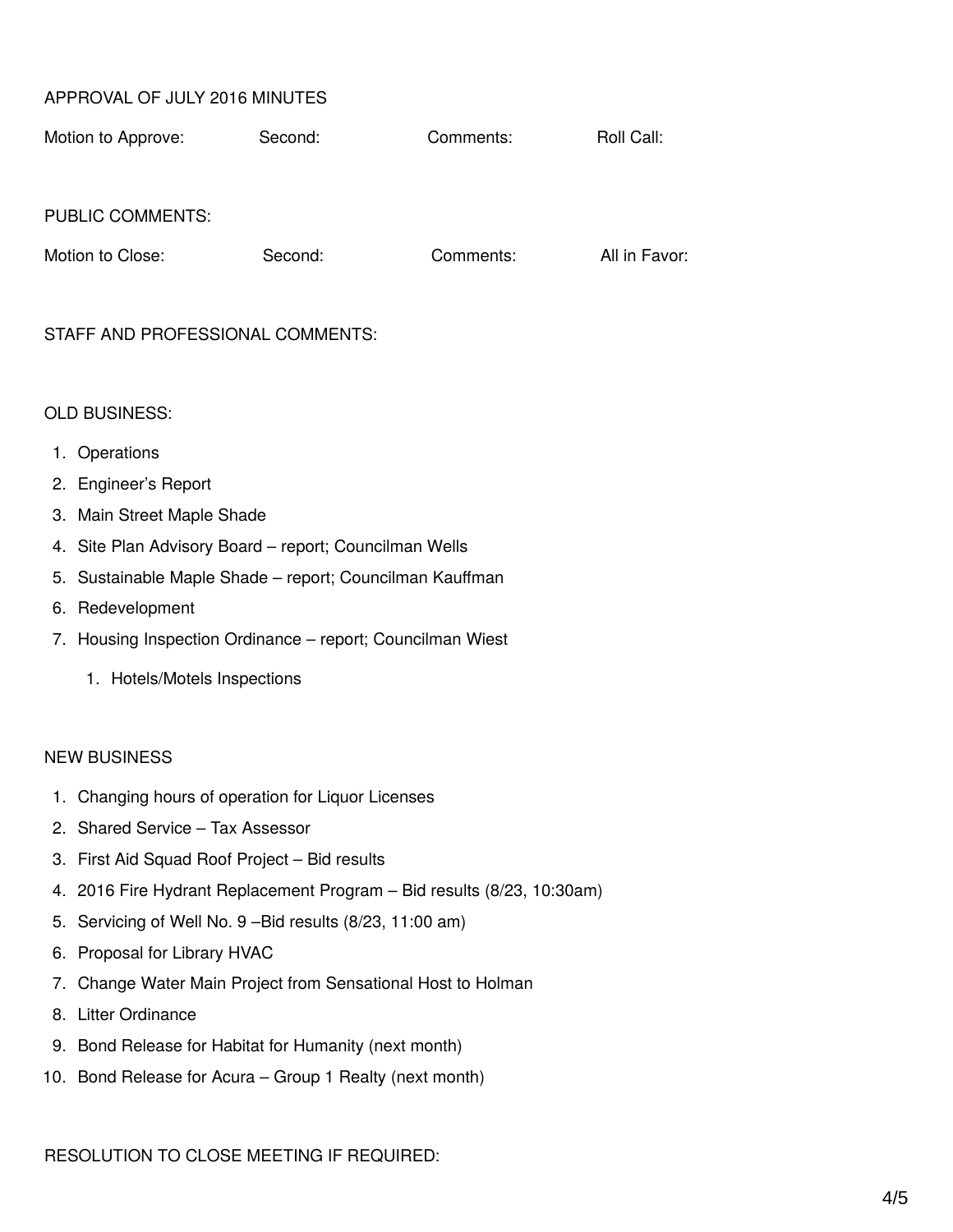| Motion to Close:                                                                                      | Second: | Comments: | All in Favor:                                                                                                    |  |  |
|-------------------------------------------------------------------------------------------------------|---------|-----------|------------------------------------------------------------------------------------------------------------------|--|--|
| Mayor of the Township Council then declares the meeting closed and directs that the tape be shut off. |         |           |                                                                                                                  |  |  |
| tape on.                                                                                              |         |           | At conclusion of closed portion, Mayor of Township Council calls for a motion to reopen the meeting and turn the |  |  |
| Motion to Open:                                                                                       | Second: | Comments: | All in Favor:                                                                                                    |  |  |
|                                                                                                       |         |           |                                                                                                                  |  |  |
| MOTION TO ADJOURN UNTIL SEPTEMBER 8, 2016                                                             |         |           |                                                                                                                  |  |  |
| Motion:                                                                                               | Second: | Comments: | All in Favor:                                                                                                    |  |  |
|                                                                                                       |         |           |                                                                                                                  |  |  |
| Notice is being forwarded in accordance with                                                          |         |           |                                                                                                                  |  |  |
| The Open Public Meetings Act                                                                          |         |           |                                                                                                                  |  |  |

August 23, 2016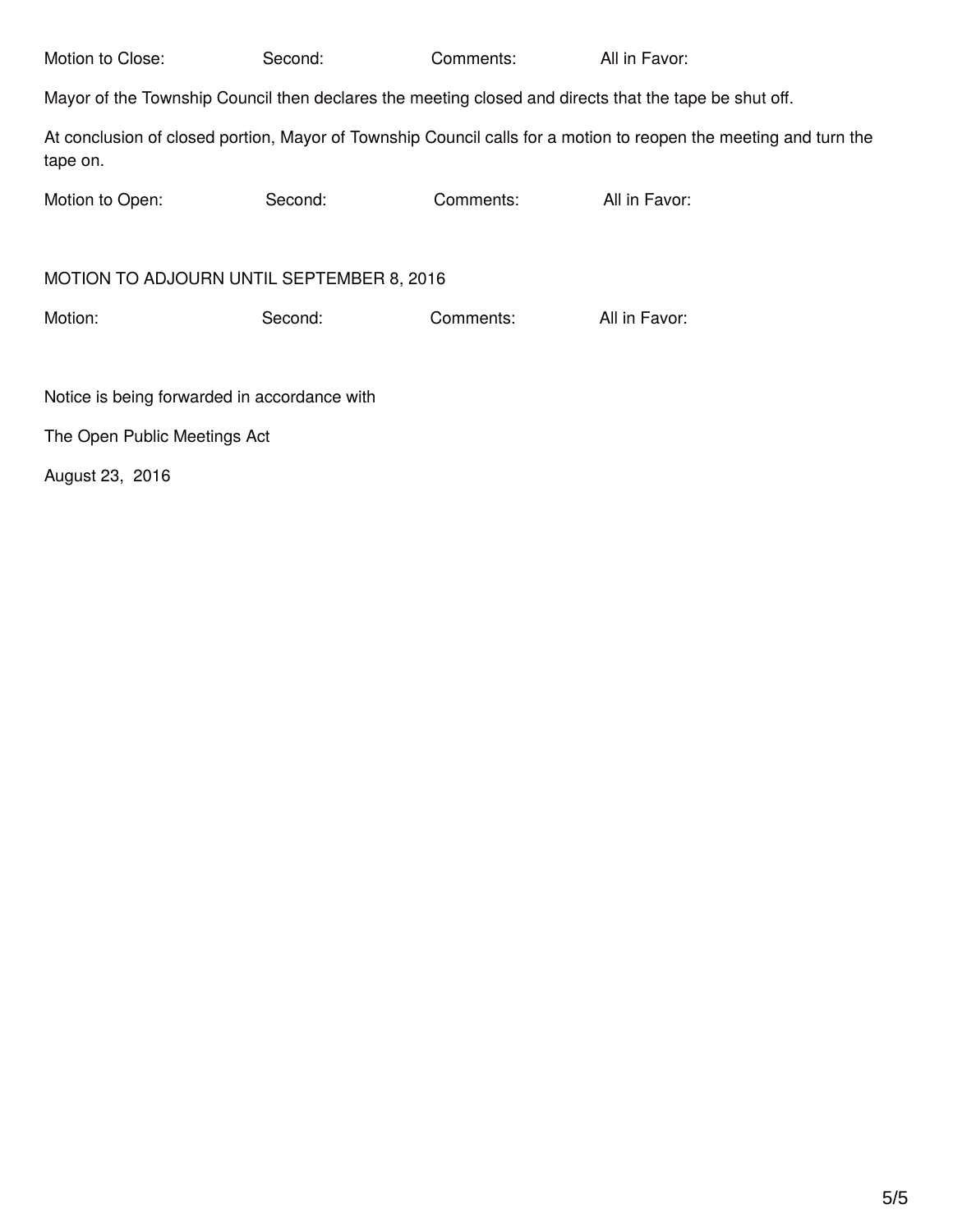## **2016-09-8**

**[mapleshade.com](http://www.mapleshade.com/2016-9-8/)**/2016-9-8/

Maple Shade September 8, 2016

MAPLE SHADE TOWNSHIP COUNCIL REGULAR SESSION AGENDA SEPTEMBER 8, 2016 –7:00 P.M.

CALL TO ORDER:

PLEDGE OF ALLEGIANCE:

PUBLIC NOTICE of this meeting, pursuant to the Open Public Meetings Act, has been given by the Township Council in the following manner:

1. Notifying the Township Clerk December 16, 2015.

2. Mailing Notice to the Courier Post, The Central Record and Burlington County Times on December 16, 2015.

3. Posting Notice on the Official Municipal Bulletin Board on December 16, 2015.

ROLL CALL:

ORDINANCES – INTRODUCTION AND FIRST READING

Ordinance No. 2016-13 An Ordinance of the Township of Maple Shade, County of Burlington, State of New Jersey Amending Chapter 57 of the Maple Shade Township Code Entitled "Alcoholic Beverages" to Expand Sunday Business Hours

Motion for Introduction: Second: Comments: Roll Call: Publication Date: September 16, 2016 Public Hearing: October 13, 2016

CONSENT AGENDA

Resolution No. 2016-R-119 Authorize Use of Proprietary Goods or Services for the Township of Maple Shade Water Meter Replacement Program Project

Resolution No. 2016-R-120 Award of Contract to Perna Construction, LLC for 2016 Fire Hydrant Replacement Program

Resolution No. 2016-R-121 Aware of Contract to Steffen Drilling, LLC for Servicing of Well #9

Resolution No. 2016-R-122 Authorize Engineering Design Services for Library HVAC Improvements

Resolution No. 2016-R-123 Award of Contract to Northeast Roof Maintenance, Inc. for the Replacement of the First Aid Squad Building Roof

Resolution No. 2016-R-124 Resolution Accepting Bid Received for Tax Sales Certificate Including Subsequent Municipal Lien, for Block 113, Lot 1 (417 South Forklanding Road)

Motion to Approve Consent Agenda: Second: Comments: Roll Call:

APPROVAL OF EXPENDITURE LIST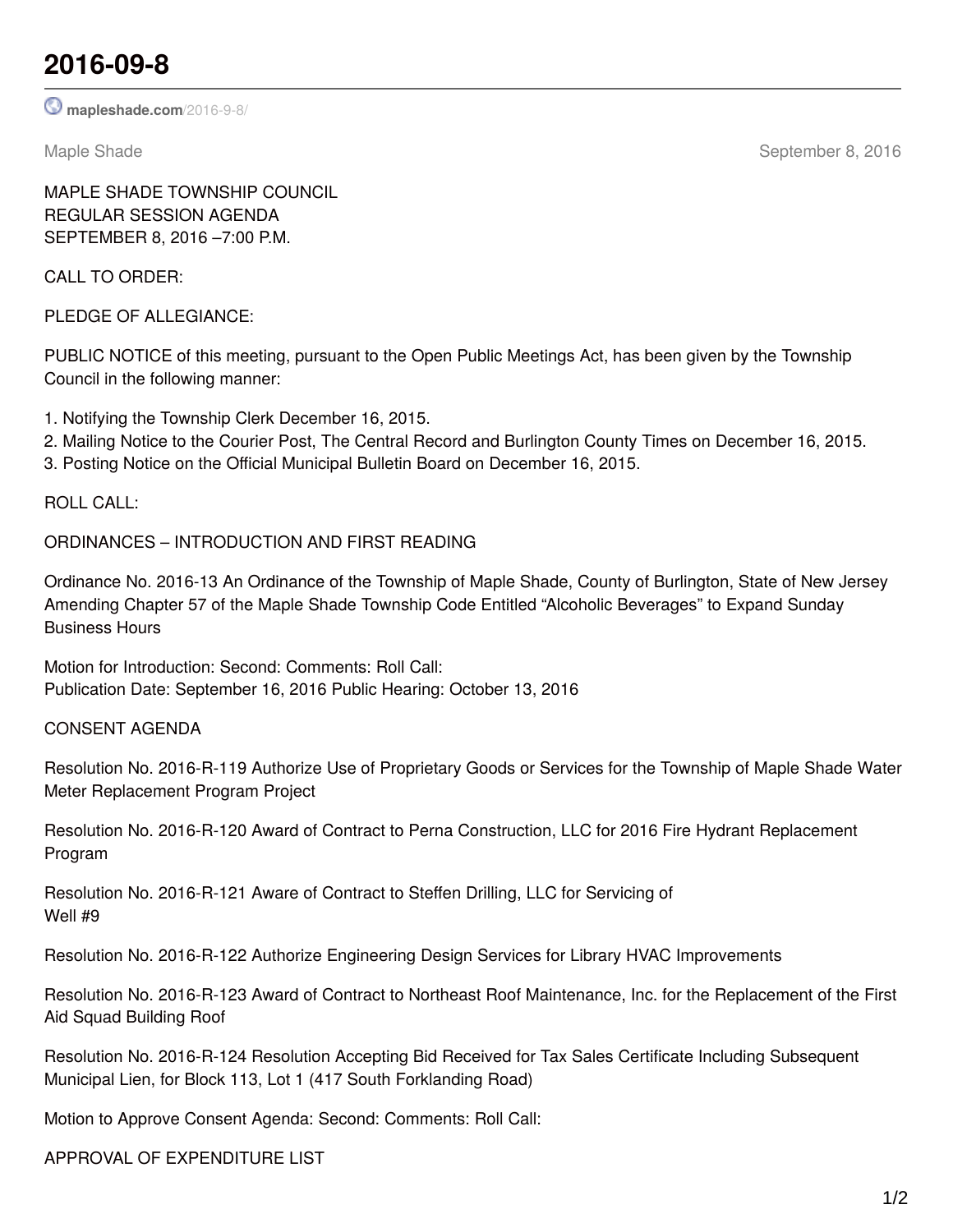Motion to Approve: Second: Comments: Roll Call:

APPROVAL OF AUGUST 2016 MINUTES Motion to Approve: Second: Comments: Roll Call:

PUBLIC COMMENTS: Motion to Close: Second: Comments: All in Favor:

STAFF AND PROFESSIONAL COMMENTS:

OLD BUSINESS:

- 1. Operations
- 2. Engineer's Report
- 3. Main Street Maple Shade
- 4. Site Plan Advisory Board report; Councilman Wells
- 5. Sustainable Maple Shade report; Councilman Kauffman
- 6. Redevelopment
- 7. Housing Inspection Ordinance report; Councilman Wiest
- a. Hotels/Motels Inspections

## NEW BUSINESS

1. Wallace Avenue

2. Bid Results for Community Development Block Grant: N Lippincott between Main Street and Brubaker Lane included Alley way

Resolution No. 2016-R-125 Award Contract for CDBG Project Motion: Second: Comments: Roll Call:

RESOLUTION TO CLOSE MEETING IF REQUIRED:

Motion to Close: Second: Comments: All in Favor:

Mayor of the Township Council then declares the meeting closed and directs that the tape be shut off.

At conclusion of closed portion, Mayor of Township Council calls for a motion to reopen the meeting and turn the tape on.

Motion to Open: Second: Comments: All in Favor:

MOTION TO ADJOURN UNTIL SEPTEMBER 22, 2016 Motion: Second: Comments: All in Favor:

Notice is being forwarded in accordance with The Open Public Meetings Act September 7, 2016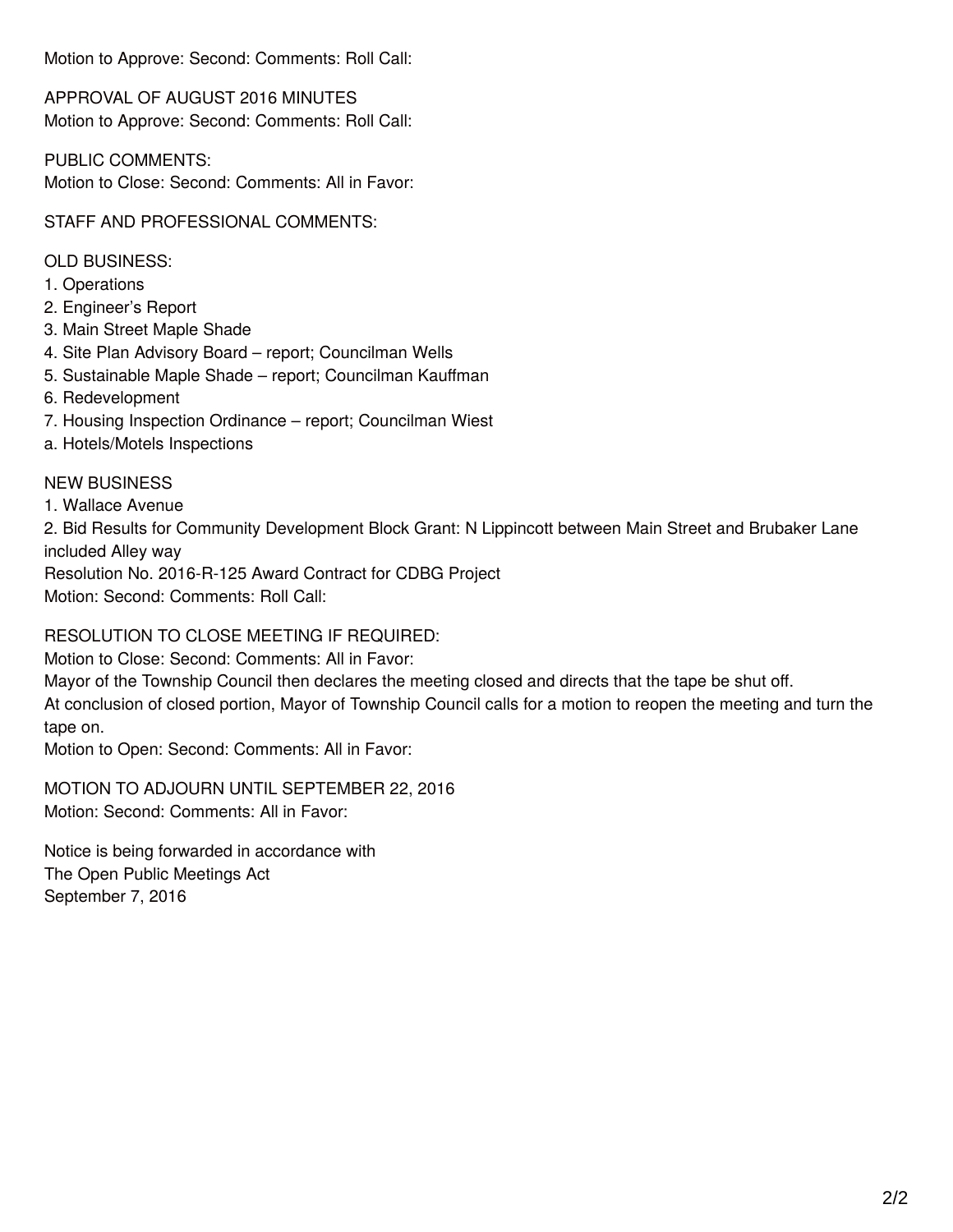## **2016-09-22**

**[mapleshade.com](http://www.mapleshade.com/2016-09-22/)**/2016-09-22/

Debbie Henderson September 21, 2016

MAPLE SHADE TOWNSHIP COUNCIL

REGULAR SESSION AGENDA

SEPTEMBER 22, 2016 –7:00 P.M.

**CALL TO ORDER**:

#### **PLEDGE OF ALLEGIANCE**:

**PUBLIC NOTICE** of this meeting, pursuant to the Open Public Meetings Act, has been given by the Township Council in the following manner:

- 1. Notifying the Township Clerk December 16, 2015.
- 2. Mailing Notice to the Courier Post, The Central Record and Burlington County Times on December 16, 2015.
- 3. Posting Notice on the Official Municipal Bulletin Board on December 16, 2015.

### **ROLL CALL:**

**CONSENT AGENDA**

**Resolution No. 2016-R-126** Authorize Engineering Services for Improvement of Wallace Avenue

**Resolution No. 2016-R-127** Endorse Planning Board Recommendation for Fair Housing Plan

**Resolution No. 2016-R-128** Resolution Confirming Award of Emergency Contracts for Water Meters

**Resolution No. 2016-R-129** Resolution for Renewal of Membership in the Professional Municipal Management Joint Insurance Fund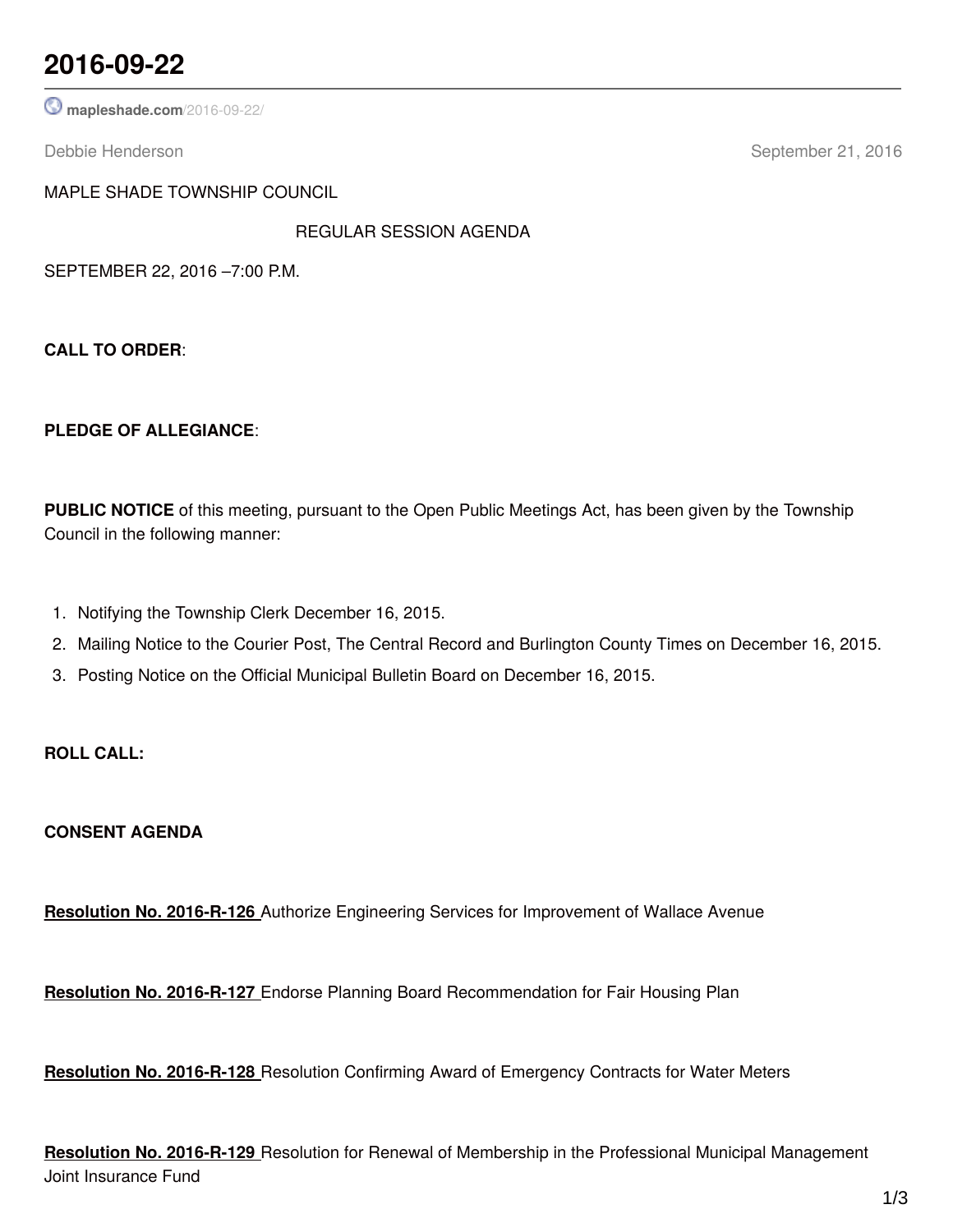**Resolution No. 2016-R-130** Approve Temporary Street Closure for the Maple Shade Fire Department Annual Open House

**Resolution No. 2016-R-131** Authorize the Sale of Surplus Property Through On-Line Auction

| Motion to Approve Consent Agenda: |         | Second:   | Comments:     | Roll Call: |
|-----------------------------------|---------|-----------|---------------|------------|
| APPROVAL OF EXPENDITURE LIST      |         |           |               |            |
| Motion to Approve:                | Second: | Comments: | Roll Call:    |            |
| <b>PUBLIC COMMENTS:</b>           |         |           |               |            |
| Motion to Close:                  | Second: | Comments: | All in Favor: |            |

## STAFF AND PROFESSIONAL COMMENTS:

#### OLD BUSINESS:

- 1. Operations
- 2. Engineer's Report (Engineer Hennessy will be present)
- 3. Main Street Maple Shade
- 4. Site Plan Advisory Board report; Councilman Wells
- 5. Sustainable Maple Shade report; Councilman Kauffman
- 6. Redevelopment Melting Pot; Barron Building (closed)
- 7. Housing Inspection Ordinance report; Councilman Wiest
	- 1. Hotels/Motels Inspections
- 8. Mount Construction (closed)

#### NEW BUSINESS

1. Police Vehicles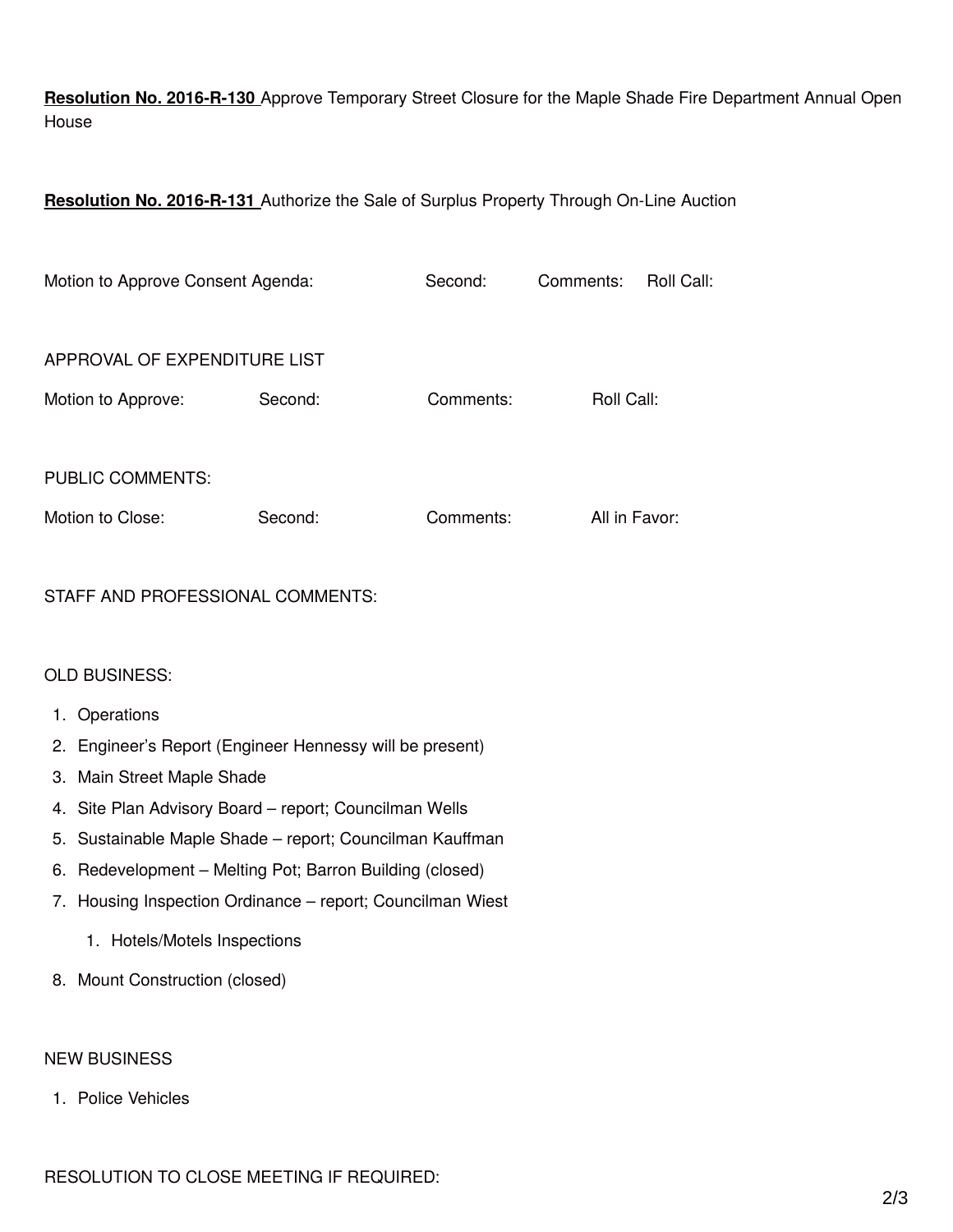| Motion to Close:                                                                                      | Second: | Comments: | All in Favor:                                                                                                    |  |  |
|-------------------------------------------------------------------------------------------------------|---------|-----------|------------------------------------------------------------------------------------------------------------------|--|--|
| Mayor of the Township Council then declares the meeting closed and directs that the tape be shut off. |         |           |                                                                                                                  |  |  |
| tape on.                                                                                              |         |           | At conclusion of closed portion, Mayor of Township Council calls for a motion to reopen the meeting and turn the |  |  |
| Motion to Open:                                                                                       | Second: | Comments: | All in Favor:                                                                                                    |  |  |
|                                                                                                       |         |           |                                                                                                                  |  |  |
| MOTION TO ADJOURN UNTIL OCTOBER 13, 2016                                                              |         |           |                                                                                                                  |  |  |
| Motion:                                                                                               | Second: | Comments: | All in Favor:                                                                                                    |  |  |
|                                                                                                       |         |           |                                                                                                                  |  |  |
| Notice is being forwarded in accordance with                                                          |         |           |                                                                                                                  |  |  |
| The Open Public Meetings Act                                                                          |         |           |                                                                                                                  |  |  |

September 20, 2016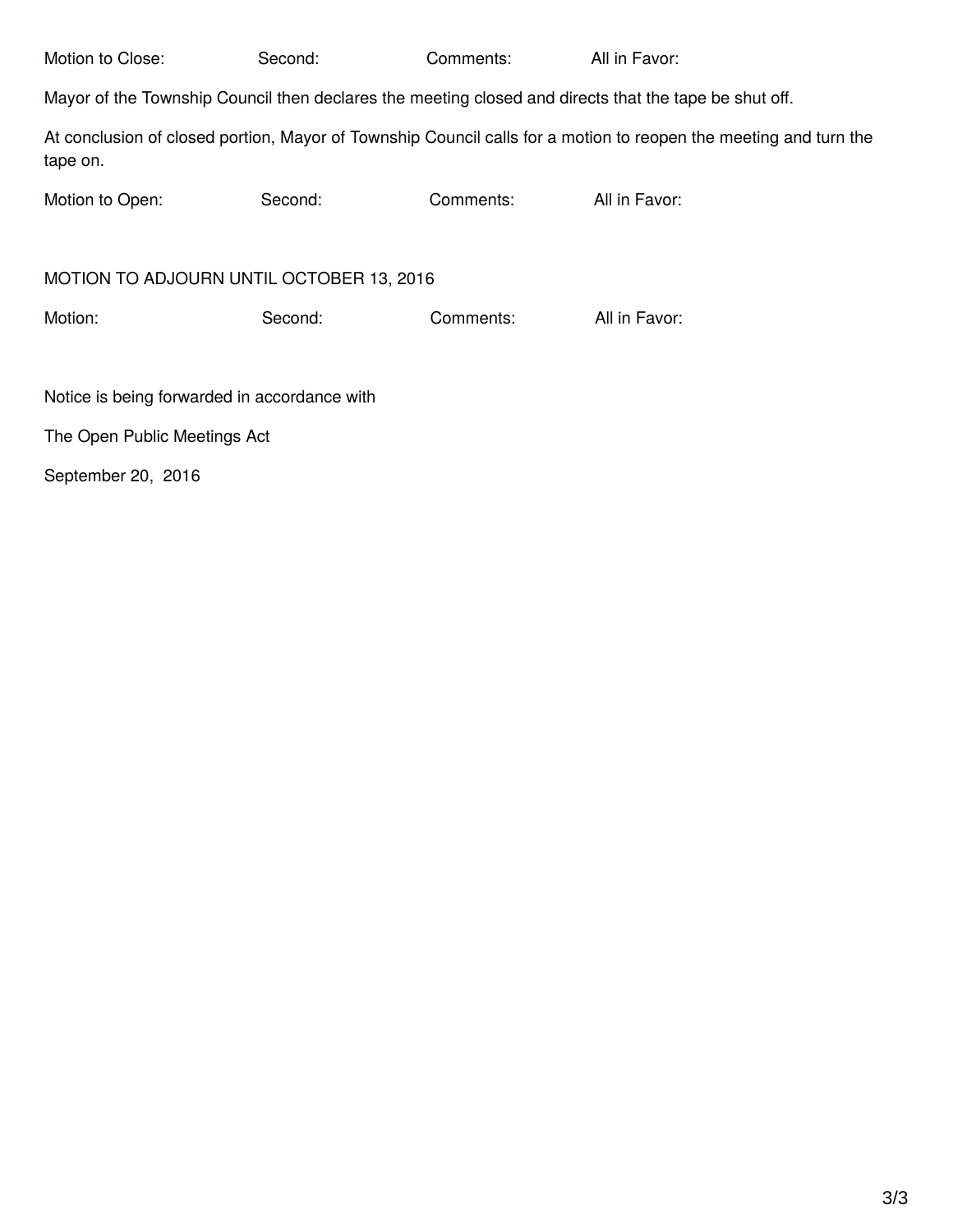# **2016-10-13**

**[mapleshade.com](http://www.mapleshade.com/2016-10-13/)**/2016-10-13/

Debbie Henderson October 12, 2016

MAPLE SHADE TOWNSHIP COUNCIL

REGULAR SESSION AGENDA

OCTOBER 13, 2016 –7:00 P.M.

**CALL TO ORDER**:

## **PLEDGE OF ALLEGIANCE**:

**PUBLIC NOTICE** of this meeting, pursuant to the Open Public Meetings Act, has been given by the Township Council in the following manner:

- 1. Notifying the Township Clerk December 16, 2015.
- 2. Mailing Notice to the Courier Post, The Central Record and Burlington County Times on December 16, 2015.
- 3. Posting Notice on the Official Municipal Bulletin Board on December 16, 2015.

## **ROLL CALL:**

## **OPEN BOARD OF HEALTH MEETING**

Reports – Manager Andl

Public Participation

Motion to Close: Second: Comments: All in Favor:

Motion to Adjourn: Second: All in Favor:

## **ORDINANCES – INTRODUCTION AND FIRST READING**

**Ordinance No. 2016-R-18** An Ordinance of the Township of Maple Shade, in the County of Burlington, State of New Jersey Providing for the Replacement of Water Meters, and Appropriating \$2,175,000 Therefor and Authorizing the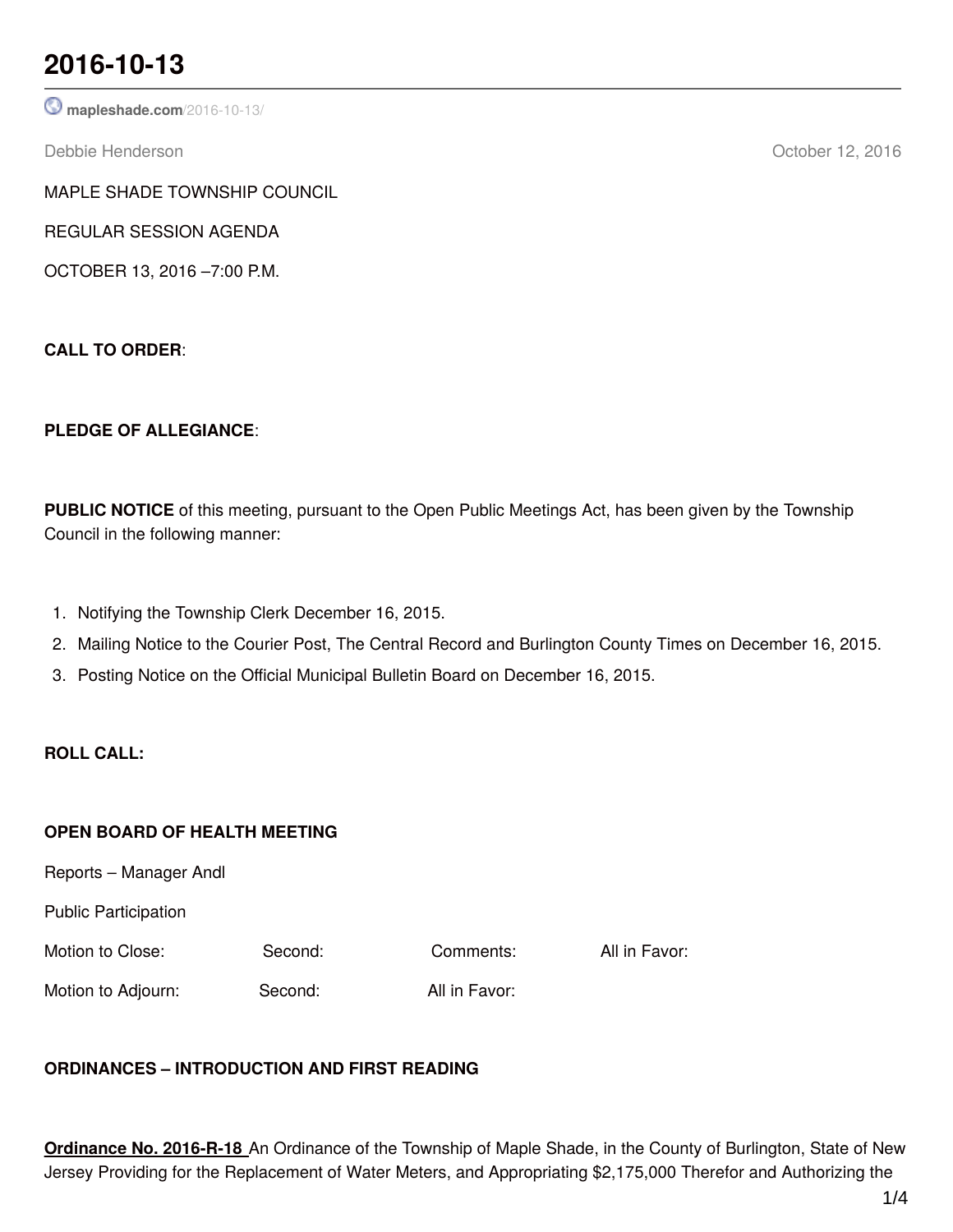Issuance of \$2,175,000 Bonds or Notes of the Township of Maple Shade to Finance the Cost Thereof

| Motion for Introduction:           | Second: | Comments:                         | Roll Call: |
|------------------------------------|---------|-----------------------------------|------------|
| Publication Date: October 20, 2016 |         | Public Hearing: November 10, 2016 |            |

#### **ORDINANCES – SECOND READING AND PUBLIC HEARING**

**Ordinance No. 2016-13** An Ordinance of the Township of Maple Shade, County of Burlington, State of New Jersey Amending Chapter 57 of the Maple Shade Township Code Entitled "Alcoholic Beverages" to Expand Sunday Business Hours

Open Public Hearing

| Motion to Close: | Second: | Comments: | All in Favor: |
|------------------|---------|-----------|---------------|
| Motion to Adopt: | Second: | Comments: | Roll Call:    |

#### **CONSENT AGENDA**

**Resolution No. 2016-R-133** Authorize Purchase of Four (4) Police Interceptor Vehicles Under New Jersey State **Contract** 

**Resolution No. 2016-R-134** Authorize Settlement of Mount Construction Litigation

**Resolution No. 2016-R-135** Authorize Engineering Services for Construction Phase of Water Meter Replacement Program

Motion to Approve Consent Agenda: Second: Comments: Roll Call:

APPROVAL OF EXPENDITURE LIST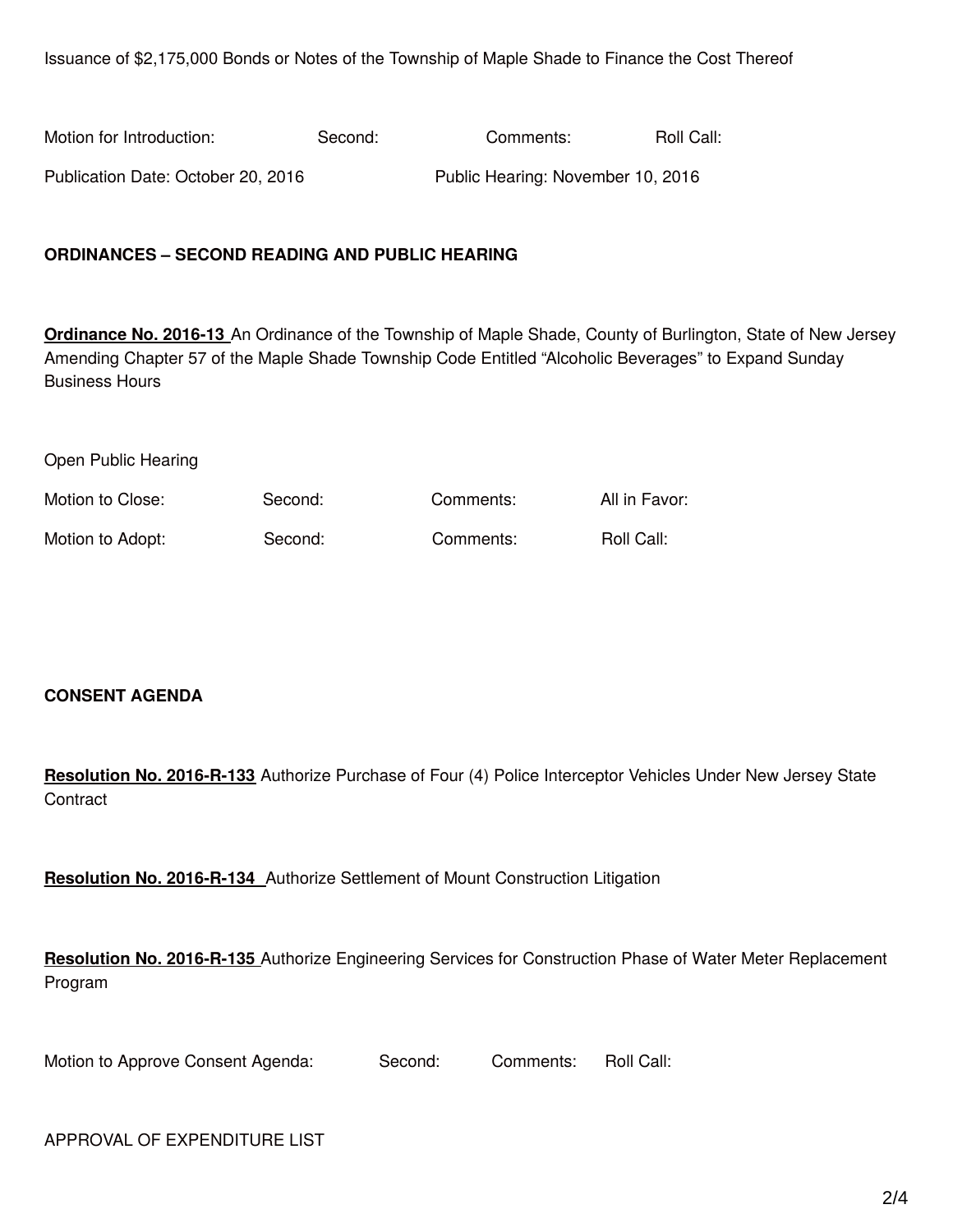| Motion to Approve:                 | Second: | Comments: | Roll Call:    |
|------------------------------------|---------|-----------|---------------|
| APPROVAL OF SEPTEMBER 2016 MINUTES |         |           |               |
| Motion to Approve:                 | Second: | Comments: | Roll Call:    |
| <b>PUBLIC COMMENTS:</b>            |         |           |               |
| Motion to Close:                   | Second: | Comments: | All in Favor: |

## STAFF AND PROFESSIONAL COMMENTS:

#### OLD BUSINESS:

- 1. Operations
- 2. Engineer's Report
- 3. Main Street Maple Shade
- 4. Site Plan Advisory Board report; Councilman Wells
- 5. Sustainable Maple Shade report; Councilman Kauffman
- 6. Redevelopment
- 7. Housing Inspection Ordinance report; Councilman Wiest
	- 1. Hotels/Motels Inspections

#### NEW BUSINESS

- 1. Two COAH Ordinances (See Attached Drafts)
- 2. Two Zoning Ordinances (See Community Development Memo)
- 3. Best Practices

## RESOLUTION TO CLOSE MEETING IF REQUIRED:

Motion to Close: Second: Comments: All in Favor:

Mayor of the Township Council then declares the meeting closed and directs that the tape be shut off.

At conclusion of closed portion, Mayor of Township Council calls for a motion to reopen the meeting and turn the tape on.

Second: Comments: All in Favor: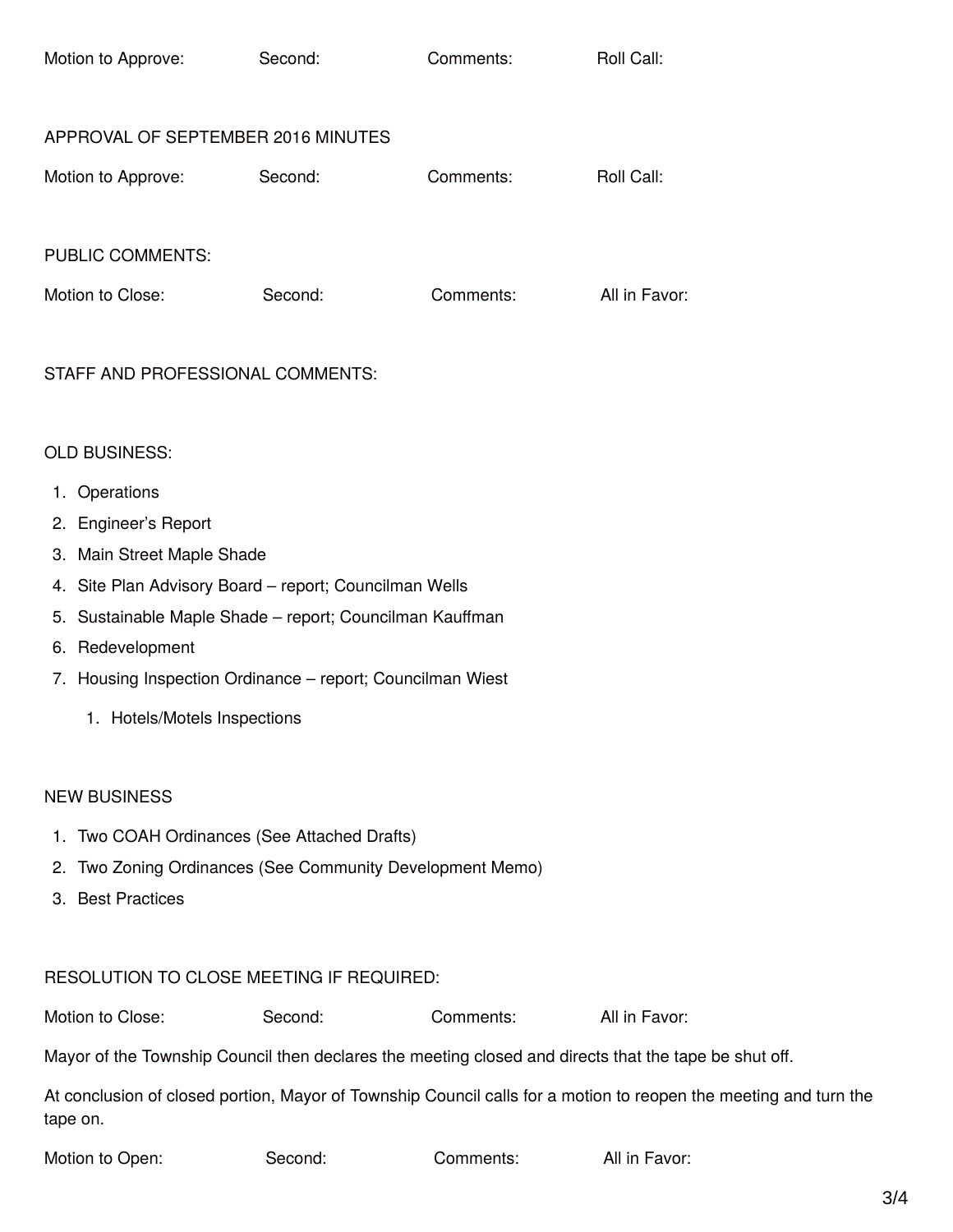## MOTION TO ADJOURN UNTIL OCTOBER 27, 2016

Motion: Second: Comments: All in Favor:

Notice is being forwarded in accordance with

The Open Public Meetings Act

October 11, 2016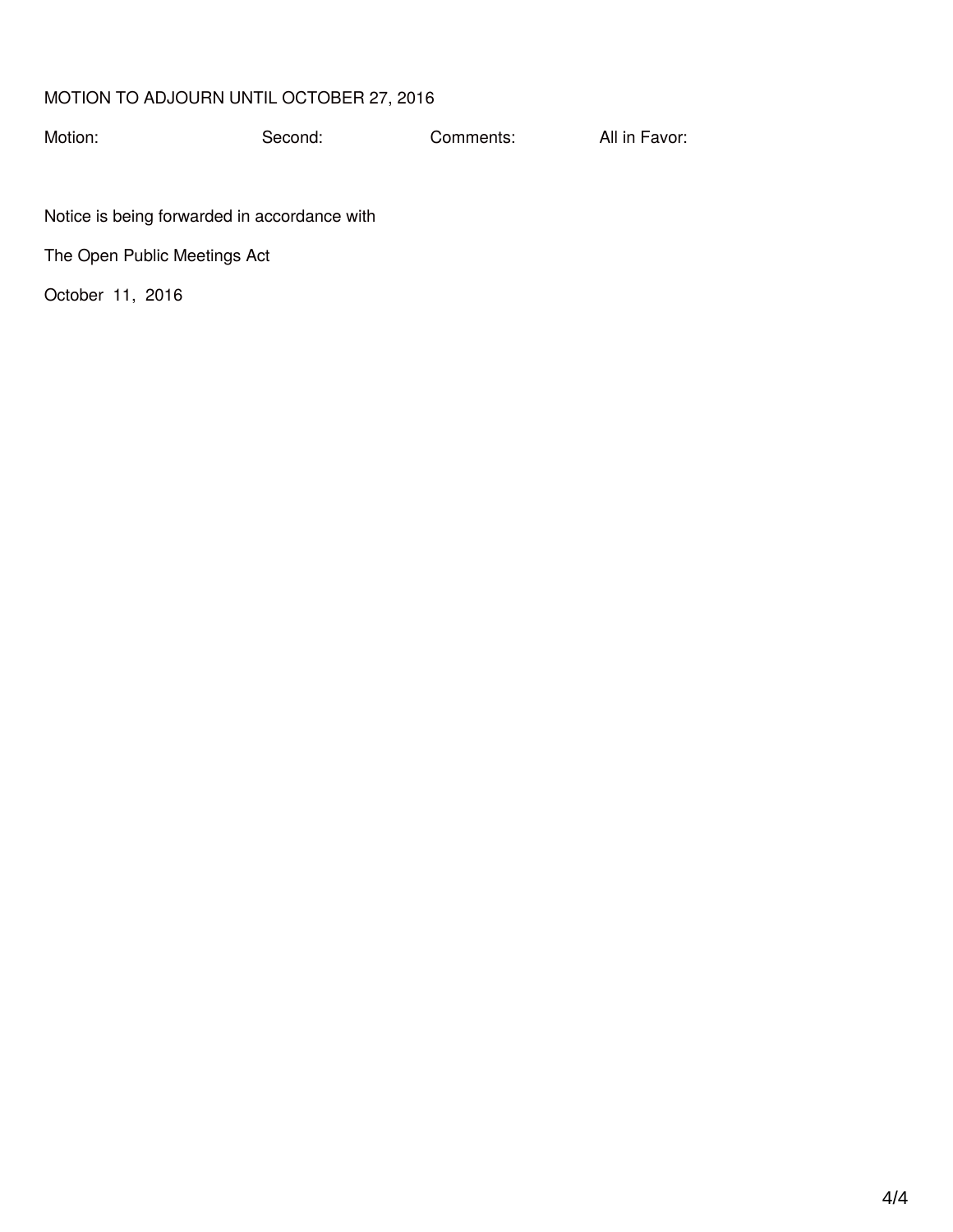# **2016-10-27**

**[mapleshade.com](http://www.mapleshade.com/2016-10-27/)**/2016-10-27/

Debbie Henderson October 27, 2016

MAPLE SHADE TOWNSHIP COUNCIL

REGULAR SESSION AGENDA

OCTOBER 27, 2016 –7:00 P.M.

**CALL TO ORDER**:

## **PLEDGE OF ALLEGIANCE**:

**PUBLIC NOTICE** of this meeting, pursuant to the Open Public Meetings Act, has been given by the Township Council in the following manner:

- 1. Notifying the Township Clerk December 16, 2015.
- 2. Mailing Notice to the Courier Post, The Central Record and Burlington County Times on December 16, 2015.
- 3. Posting Notice on the Official Municipal Bulletin Board on December 16, 2015.

## **PROCLAMATION RIBBON AGAINST PRONOGRAPHY WEEK**

**ROLL CALL:**

## **ORDINANCES – INTRODUCTION AND FIRST READING**

**Ordinance No. 2016-19** An Ordinance of the Township of Maple Shade, in the County of Burlington, State of New Jersey Amending Various Provisions of the Township Code Chapter 95 " Fire Prevention"

| Motion for Introduction:           | Second: | Comments:                        | Roll Call: |
|------------------------------------|---------|----------------------------------|------------|
| Publication Date: November 4, 2016 |         | Public Hearing: December 8, 2016 |            |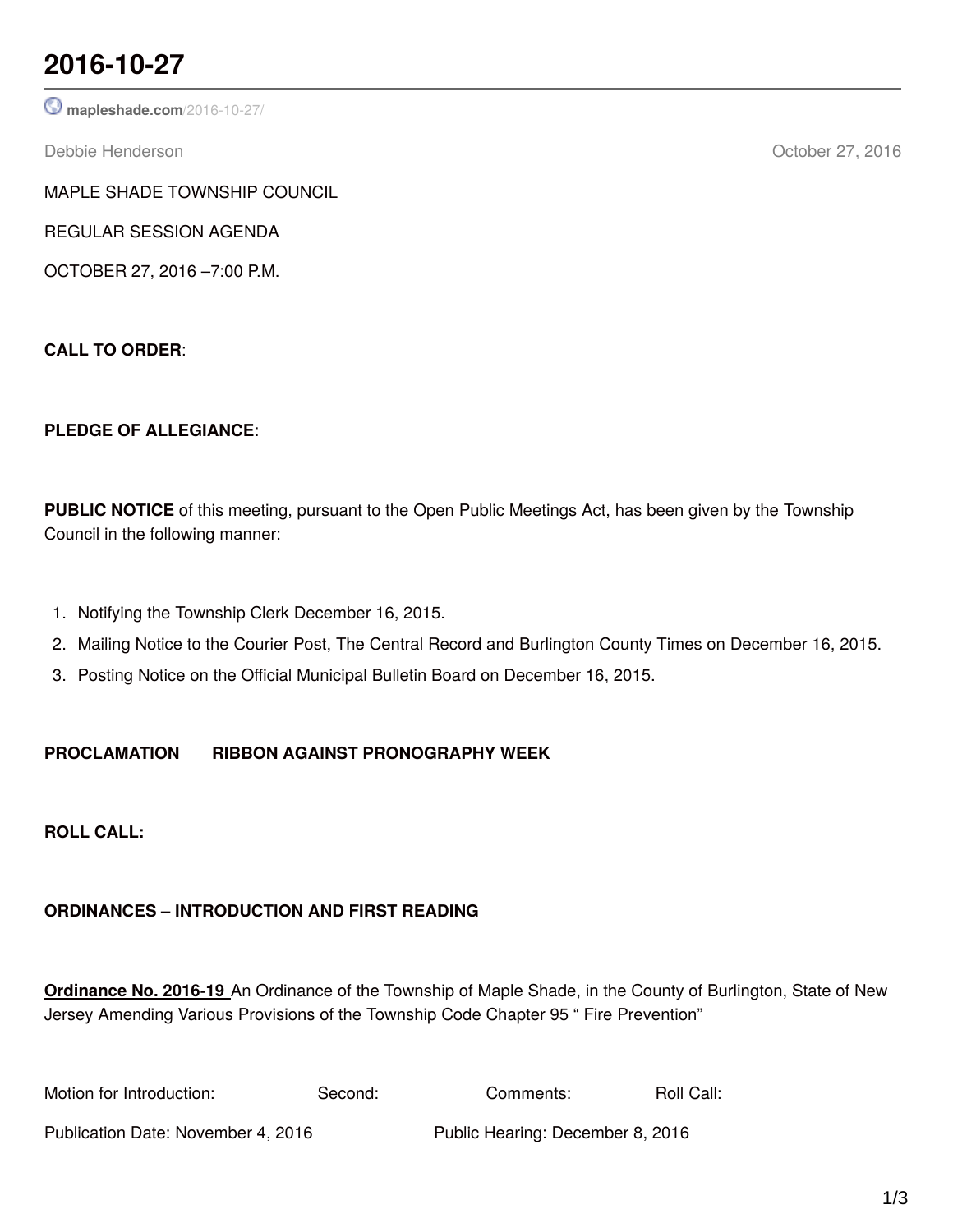**Resolution No. 2016-R-139** Resolution Requesting Approval of Items of Revenue and Appropriation – N.J.S.A. 40A:4-87

**Resolution No. 2016-R-140** Award Contract to Alper Enterprises, Inc., 530 Kings Highway, Moorestown, NJ (08057) for Wastewater Treatment Plant Roof Replacement

**Resolution No. 2016-R-141** Release Performance Guarantee for Burlington County Habitat for Humanity with Respect to Block 173.02, Lot 3.02

|                                                          | Motion to Approve Consent Agenda:                          |         | Second:   | Comments: | Roll Call:    |
|----------------------------------------------------------|------------------------------------------------------------|---------|-----------|-----------|---------------|
|                                                          |                                                            |         |           |           |               |
|                                                          | APPROVAL OF EXPENDITURE LIST                               |         |           |           |               |
|                                                          | Motion to Approve:                                         | Second: | Comments: |           | Roll Call:    |
|                                                          |                                                            |         |           |           |               |
|                                                          | <b>PUBLIC COMMENTS:</b>                                    |         |           |           |               |
|                                                          | Motion to Close:                                           | Second: | Comments: |           | All in Favor: |
|                                                          |                                                            |         |           |           |               |
|                                                          | STAFF AND PROFESSIONAL COMMENTS:                           |         |           |           |               |
|                                                          |                                                            |         |           |           |               |
|                                                          | <b>OLD BUSINESS:</b>                                       |         |           |           |               |
|                                                          | 1. Operations                                              |         |           |           |               |
|                                                          | 2. Engineer's Report                                       |         |           |           |               |
|                                                          | 3. Main Street Maple Shade                                 |         |           |           |               |
|                                                          | 4. Site Plan Advisory Board - report; Councilman Wells     |         |           |           |               |
| 5. Sustainable Maple Shade - report; Councilman Kauffman |                                                            |         |           |           |               |
|                                                          | 6. Redevelopment                                           |         |           |           |               |
|                                                          | 7. Housing Inspection Ordinance - report; Councilman Wiest |         |           |           |               |
|                                                          | 1. Hotels/Motels Inspections                               |         |           |           |               |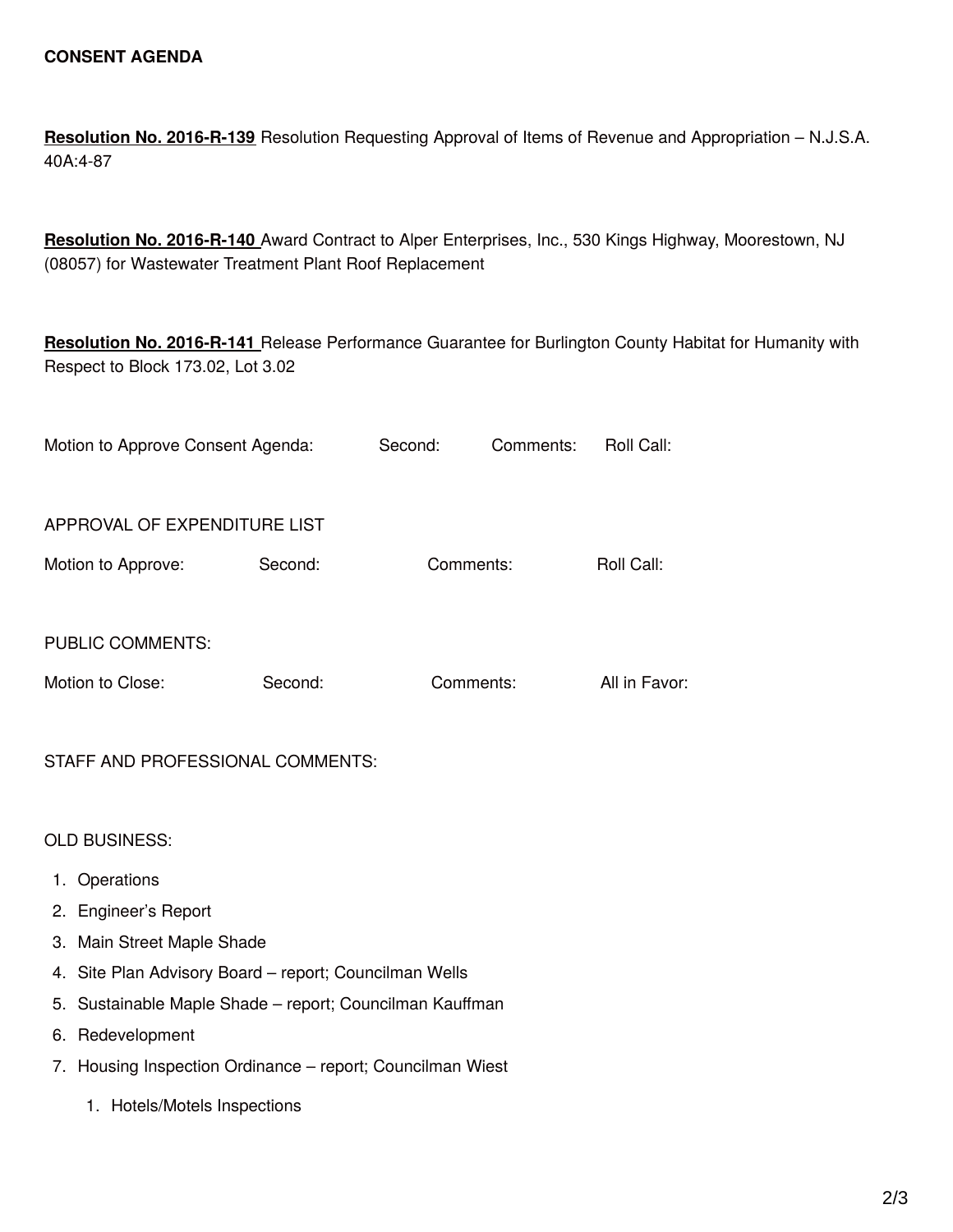## NEW BUSINESS

1. Two Zoning Ordinances (Community Development Director is present)

| RESOLUTION TO CLOSE MEETING IF REQUIRED:                                                              |         |           |                                                                                                                  |  |  |
|-------------------------------------------------------------------------------------------------------|---------|-----------|------------------------------------------------------------------------------------------------------------------|--|--|
| Motion to Close:                                                                                      | Second: | Comments: | All in Favor:                                                                                                    |  |  |
| Mayor of the Township Council then declares the meeting closed and directs that the tape be shut off. |         |           |                                                                                                                  |  |  |
| tape on.                                                                                              |         |           | At conclusion of closed portion, Mayor of Township Council calls for a motion to reopen the meeting and turn the |  |  |
| Motion to Open:                                                                                       | Second: | Comments: | All in Favor:                                                                                                    |  |  |
| MOTION TO ADJOURN UNTIL NOVEMBER 10, 2016                                                             |         |           |                                                                                                                  |  |  |
| Motion:                                                                                               | Second: | Comments: | All in Favor:                                                                                                    |  |  |
| Notice is being forwarded in accordance with                                                          |         |           |                                                                                                                  |  |  |
| The Open Public Meetings Act                                                                          |         |           |                                                                                                                  |  |  |
| October 25, 2016                                                                                      |         |           |                                                                                                                  |  |  |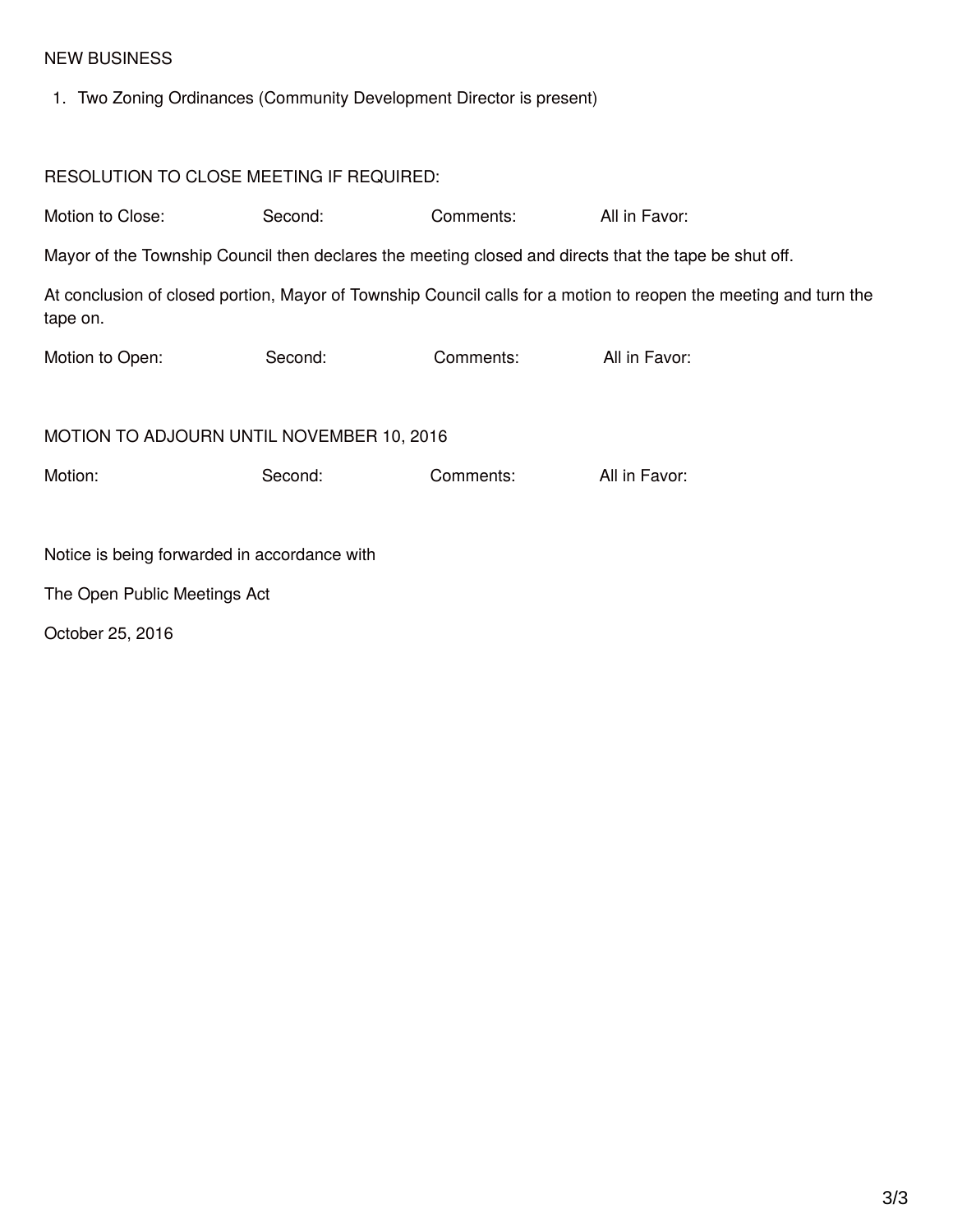## **2016-11-10**

**[mapleshade.com](http://www.mapleshade.com/2016-11-10/)**/2016-11-10/

Debbie Henderson November 10, 2016

MAPLE SHADE TOWNSHIP COUNCIL

REGULAR SESSION AGENDA

NOVEMBER 10, 2016 –7:00 P.M.

**CALL TO ORDER**:

#### **PLEDGE OF ALLEGIANCE**:

**PUBLIC NOTICE** of this meeting, pursuant to the Open Public Meetings Act, has been given by the Township Council in the following manner:

- 1. Notifying the Township Clerk December 16, 2015.
- 2. Mailing Notice to the Courier Post, The Central Record and Burlington County Times on December 16, 2015.
- 3. Posting Notice on the Official Municipal Bulletin Board on December 16, 2015.

### **ROLL CALL:**

#### **OPEN BOARD OF HEALTH MEETING**

Reports – Manager Andl

Public Participation

Motion to Close: Second: Comments: All in Favor:

Motion to Adjourn: Second: All in Favor:

## **ORDINANCES – INTRODUCTION AND FIRST READING**

**Ordinance No. 2016-20** An Ordinance of the Township of Maple Shade, in the County of Burlington, State of New Jersey Amending Chapter 205-81 Zoning Permit Required by Establishing a Duration for Zoning Permits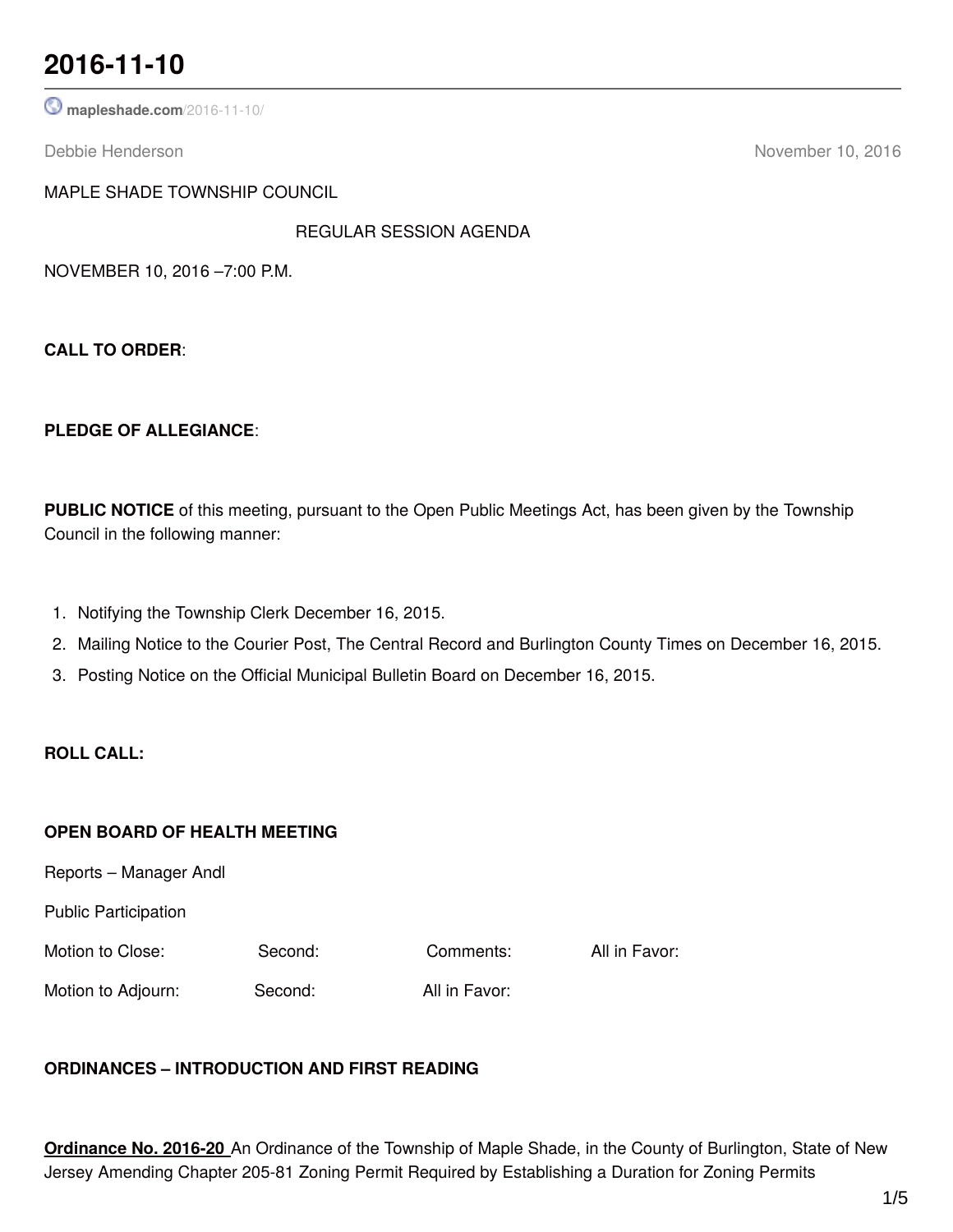| Motion for Introduction:            | Second: | Comments: | Roll Call:                       |  |
|-------------------------------------|---------|-----------|----------------------------------|--|
| Publication Date: November 17, 2016 |         |           | Public Hearing: December 8, 2016 |  |

**Ordinance No. 2016-21** An Ordinance of the Township of Maple Shade, in the County of Burlington, State of New Jersey Amending Chapters 205-16: 205-20; and 2015-13.D Accessory Uses and Structures within the RA, R1, and R-2 Zones Consistent with the Recommendations Contained within the Adopted April 27, 2016 Master Plan Reexamination Report and Master Plan Amendment

| Motion for Introduction:            | Second: | Comments: | Roll Call:                       |
|-------------------------------------|---------|-----------|----------------------------------|
| Publication Date: November 17, 2016 |         |           | Public Hearing: December 8, 2016 |

**Ordinance No. 2016-22** Refunding Bond Ordinance of the Township of Maple Shade, in the County of Burlington, New Jersey, Providing for the Refunding of Certain General Capital General Obligation Bonds of the Township and Appropriating an Amount not Exceeding \$3,120,000 Therefor and Authorizing the Issuance of not to Exceed \$3,120,000 Refunding Bonds of the Township of Maple Shade for Financing the cost Thereof

| Motion for Introduction:            | Second: | Comments: | Roll Call:                       |
|-------------------------------------|---------|-----------|----------------------------------|
| Publication Date: November 17, 2016 |         |           | Public Hearing: December 8, 2016 |

**Ordinance No. 2016-23** Refunding Bond Ordinance of the Township of Maple Shade, in the County of Burlington, New Jersey, Providing for the Refunding of Certain Water and Sewer Utility General Obligation Bonds of the Township and Appropriating an Amount not Exceeding \$3,340,000 Therefor and Authorizing the Issuance of not to Exceed \$3,340,000 Refunding Bonds of the Township of Maple Shade for Financing the Cost Thereof

| Motion for Introduction:            | Second: | Comments: | Roll Call:                       |
|-------------------------------------|---------|-----------|----------------------------------|
| Publication Date: November 17, 2016 |         |           | Public Hearing: December 8, 2016 |

**Ordinance No. 2016-24** An Ordinance Amending the Township Code Chapter 194 "Vehicles and Traffic" to Create a Truck Weight Restriction for Lippincott Avenue Alleyway

| Motion for Introduction:            | Second: | Comments: | Roll Call:                       |
|-------------------------------------|---------|-----------|----------------------------------|
| Publication Date: November 17, 2016 |         |           | Public Hearing: December 8, 2016 |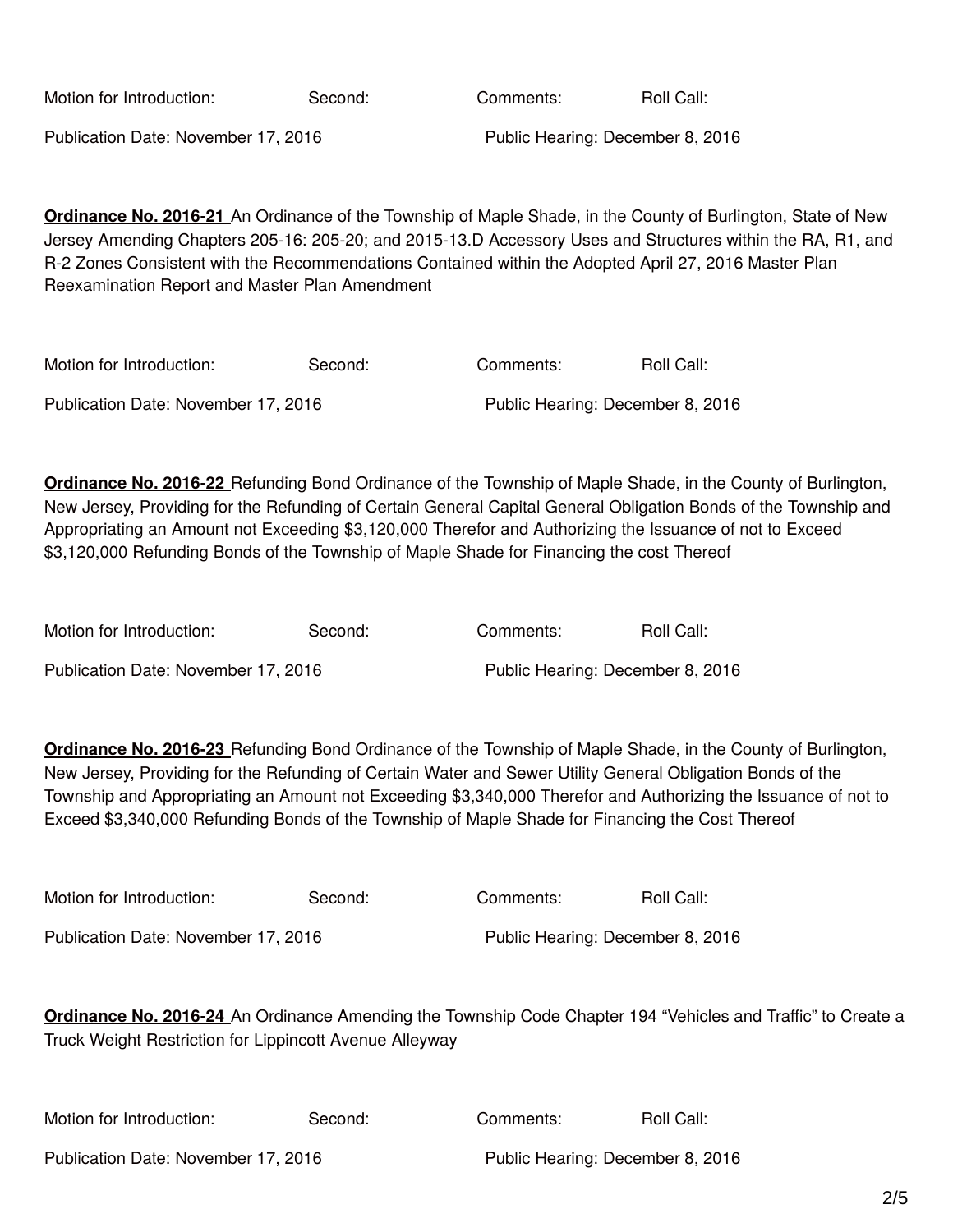**Ordinance No. 2016-25** An Ordinance of the Township of Maple Shade, County of Burlington, State of New Jersey to Repeal and Replace Article XXI & XXII on Chapter 205 Zoning of the Township Code of the Township of Maple Shade

| Motion for Introduction:            | Second: | Comments: | Roll Call:                       |
|-------------------------------------|---------|-----------|----------------------------------|
| Publication Date: November 17, 2016 |         |           | Public Hearing: December 8, 2016 |

#### **ORDINANCES – SECOND READING AND PUBLIC HEARING**

**Ordinance No. 2016-R-18** An Ordinance of the Township of Maple Shade, in the County of Burlington, State of New Jersey Providing for the Replacement of Water Meters, and Appropriating \$2,175,000 Therefor and Authorizing the Issuance of \$2,175,000 Bonds or Notes of the Township of Maple Shade to Finance the Cost Thereof

Open to Public

| Motion to Close: | Second: | Comments: | Roll Call:       |
|------------------|---------|-----------|------------------|
| Motion to Adopt: | Second: | Comments: | <b>Roll Call</b> |

#### **CONSENT AGENDA**

**Resolution No. 2016-R-142** Award of Contract to Lawman Supply for Supply of New Jersey, Inc. for the Purchase of Police Uniforms Accessories

**Resolution No. 2016-R-143** Resolution to Declare Block 129.08, Lot 17 as Tax Exempt and to Cancel Taxes from October 17, 2016 Through December 31, 2016

**Resolution No. 2016-R-144** Transfer of Appropriation Reserves to Insufficient Appropriation Reserves

**Resolution No. 2016-R-145** Cancel Outstanding Checks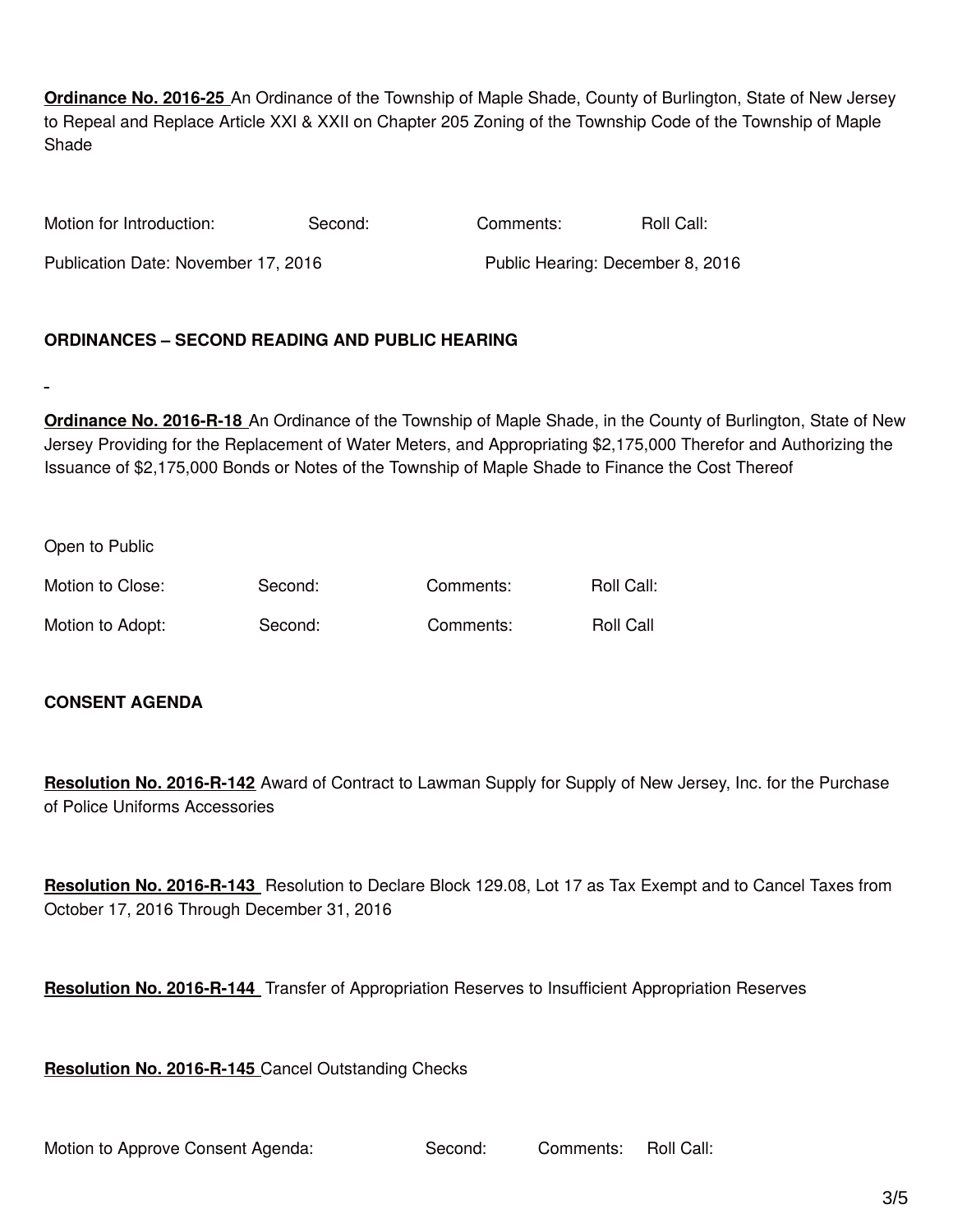### APPROVAL OF EXPENDITURE LIST

| Motion to Approve:      | Second: | Comments: | Roll Call: |
|-------------------------|---------|-----------|------------|
|                         |         |           |            |
|                         |         |           |            |
| <b>PUBLIC COMMENTS:</b> |         |           |            |

| Motion to Close: | Second: | Comments: | All in Favor: |
|------------------|---------|-----------|---------------|
|                  |         |           |               |

#### STAFF AND PROFESSIONAL COMMENTS:

#### OLD BUSINESS:

- 1. Operations
- 2. Engineer's Report
- 3. Main Street Maple Shade
- 4. Site Plan Advisory Board report; Councilman Wells
- 5. Sustainable Maple Shade report; Councilman Kauffman
- 6. Redevelopment
- 7. Housing Inspection Ordinance report; Councilman Wiest
	- 1. Hotels/Motels Inspections

#### NEW BUSINESS

1. Manager Evaluation (Closed Session)

#### RESOLUTION TO CLOSE MEETING IF REQUIRED:

| Motion to Close:<br>All in Favor:<br>Second:<br>Comments: |
|-----------------------------------------------------------|
|-----------------------------------------------------------|

Mayor of the Township Council then declares the meeting closed and directs that the tape be shut off.

At conclusion of closed portion, Mayor of Township Council calls for a motion to reopen the meeting and turn the tape on.

| Motion to Open: | Second: | Comments: | All in Favor: |
|-----------------|---------|-----------|---------------|
|                 |         |           |               |

#### MOTION TO ADJOURN UNTIL DECEMBER 8, 2016

Motion: Second: Comments: All in Favor: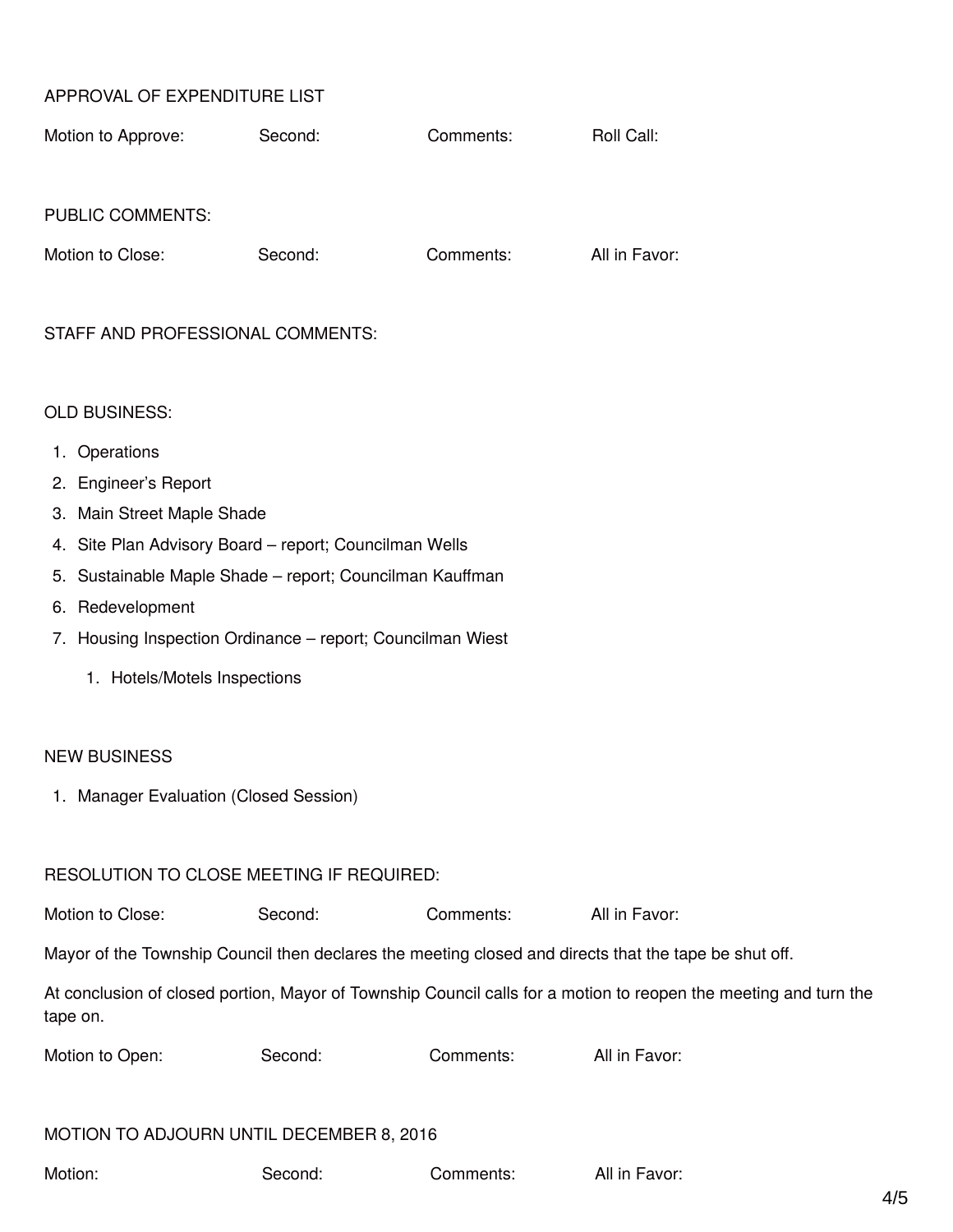Notice is being forwarded in accordance with

The Open Public Meetings Act

November 8, 2016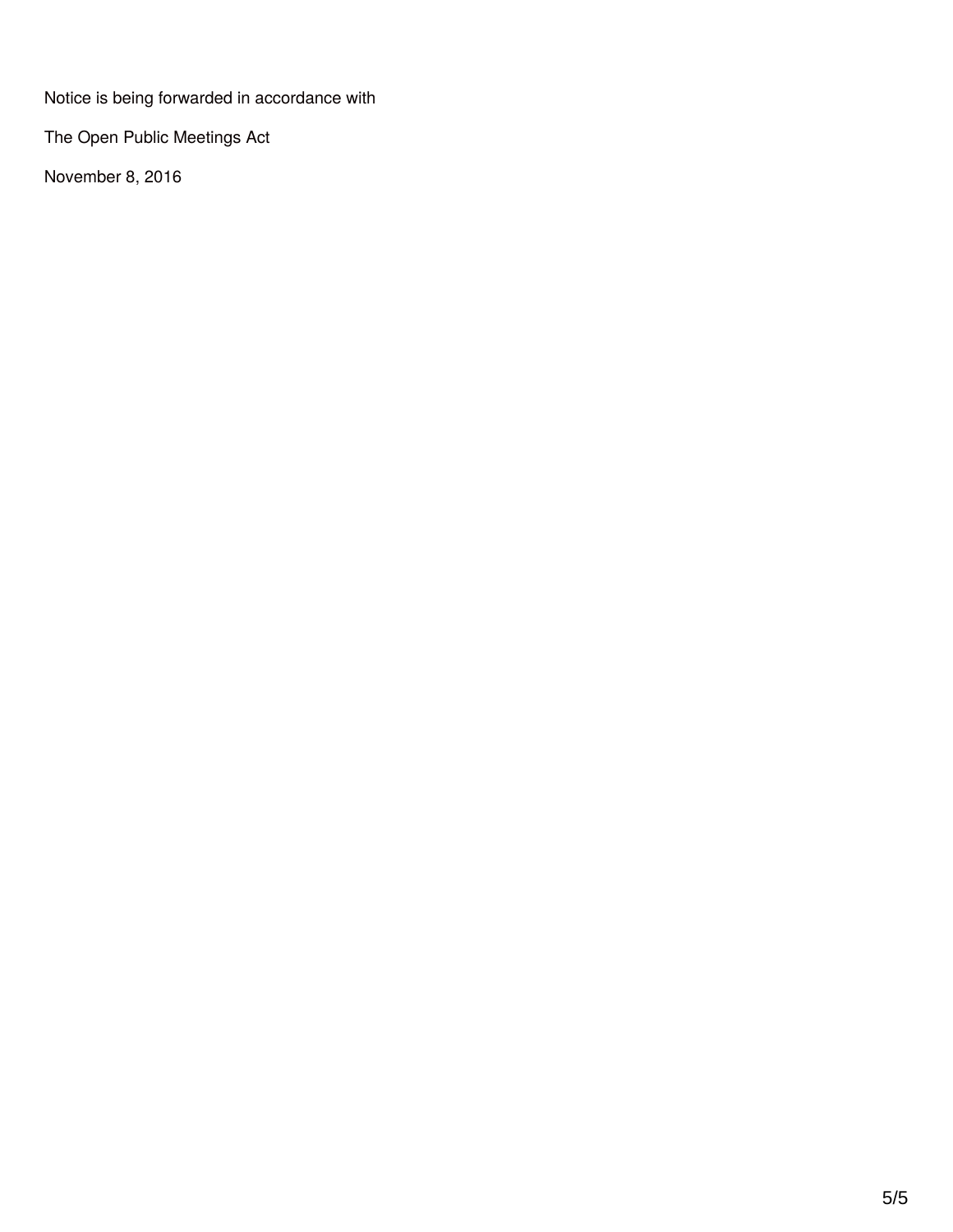## **2016-12-08**

**[mapleshade.com](http://www.mapleshade.com/2016-12-08/)**/2016-12-08/

Debbie Henderson December 7, 2016

MAPLE SHADE TOWNSHIP COUNCIL

REGULAR SESSION AGENDA

DECEMBER 8, 2016 –7:00 P.M.

**CALL TO ORDER**:

## **PLEDGE OF ALLEGIANCE**:

**PUBLIC NOTICE** of this meeting, pursuant to the Open Public Meetings Act, has been given by the Township Council in the following manner:

- 1. Notifying the Township Clerk December 16, 2015.
- 2. Mailing Notice to the Courier Post, The Central Record and Burlington County Times on December 16, 2015.
- 3. Posting Notice on the Official Municipal Bulletin Board on December 16, 2015.

## **ROLL CALL:**

## **OPEN BOARD OF HEALTH MEETING**

Reports – Manager Andl

Public Participation

Motion to Close: Second: Comments: All in Favor:

Motion to Adjourn: Second: All in Favor:

## **ORDINANCES – SECOND READING AND PUBLIC HEARING**

**Ordinance No. 2016-19** An Ordinance of the Township of Maple Shade, in the County of Burlington, State of New Jersey Amending Various Provisions of the Township Code Chapter 95 " Fire Prevention"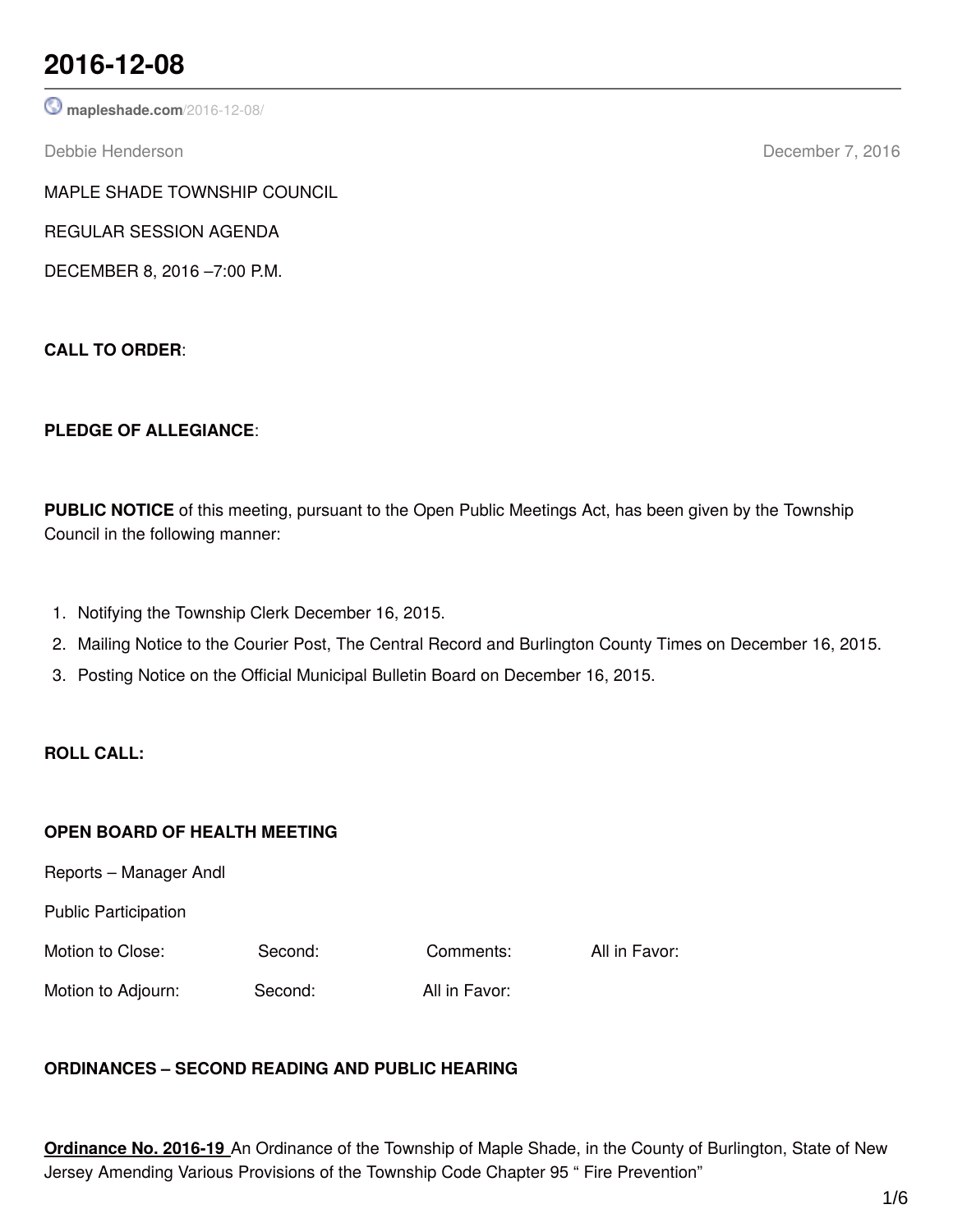Open to Public

Open to Public

| Motion to Close: | Second: | Comments: | Roll Call: |
|------------------|---------|-----------|------------|
| Motion to Adopt: | Second: | Comments: | Roll Call: |

**Ordinance No. 2016-20** An Ordinance of the Township of Maple Shade, in the County of Burlington, State of New Jersey Amending Chapter 205-81 Zoning Permit Required by Establishing a Duration for Zoning Permits

| ODEIT TO L'ADIIC |         |           |            |
|------------------|---------|-----------|------------|
| Motion to Close: | Second: | Comments: | Roll Call: |
| Motion to Adopt: | Second: | Comments: | Roll Call: |

**Ordinance No. 2016-21** An Ordinance of the Township of Maple Shade, in the County of Burlington, State of New Jersey Amending Chapters 205-16: 205-20; and 2015-13.D Accessory Uses and Structures within the RA, R1, and R-2 Zones Consistent with the Recommendations Contained within the Adopted April 27, 2016 Master Plan Reexamination Report and Master Plan Amendment

Open to Public

| Motion to Close: | Second: | Comments: | Roll Call:       |
|------------------|---------|-----------|------------------|
| Motion to Adopt: | Second: | Comments: | <b>Roll Call</b> |

**Ordinance No. 2016-22** Refunding Bond Ordinance of the Township of Maple Shade, in the County of Burlington, New Jersey, Providing for the Refunding of Certain General Capital General Obligation Bonds of the Township and Appropriating an Amount not Exceeding \$3,120,000 Therefor and Authorizing the Issuance of not to Exceed \$3,120,000 Refunding Bonds of the Township of Maple Shade for Financing the cost Thereof

| Open to Public   |         |           |                  |
|------------------|---------|-----------|------------------|
| Motion to Close: | Second: | Comments: | Roll Call:       |
| Motion to Adopt: | Second: | Comments: | <b>Roll Call</b> |

**Ordinance No. 2016-23** Refunding Bond Ordinance of the Township of Maple Shade, in the County of Burlington, New Jersey, Providing for the Refunding of Certain Water and Sewer Utility General Obligation Bonds of the Township and Appropriating an Amount not Exceeding \$3,340,000 Therefor and Authorizing the Issuance of not to Exceed \$3,340,000 Refunding Bonds of the Township of Maple Shade for Financing the Cost Thereof

Open to Public

Motion to Close: Second: Comments: Roll Call: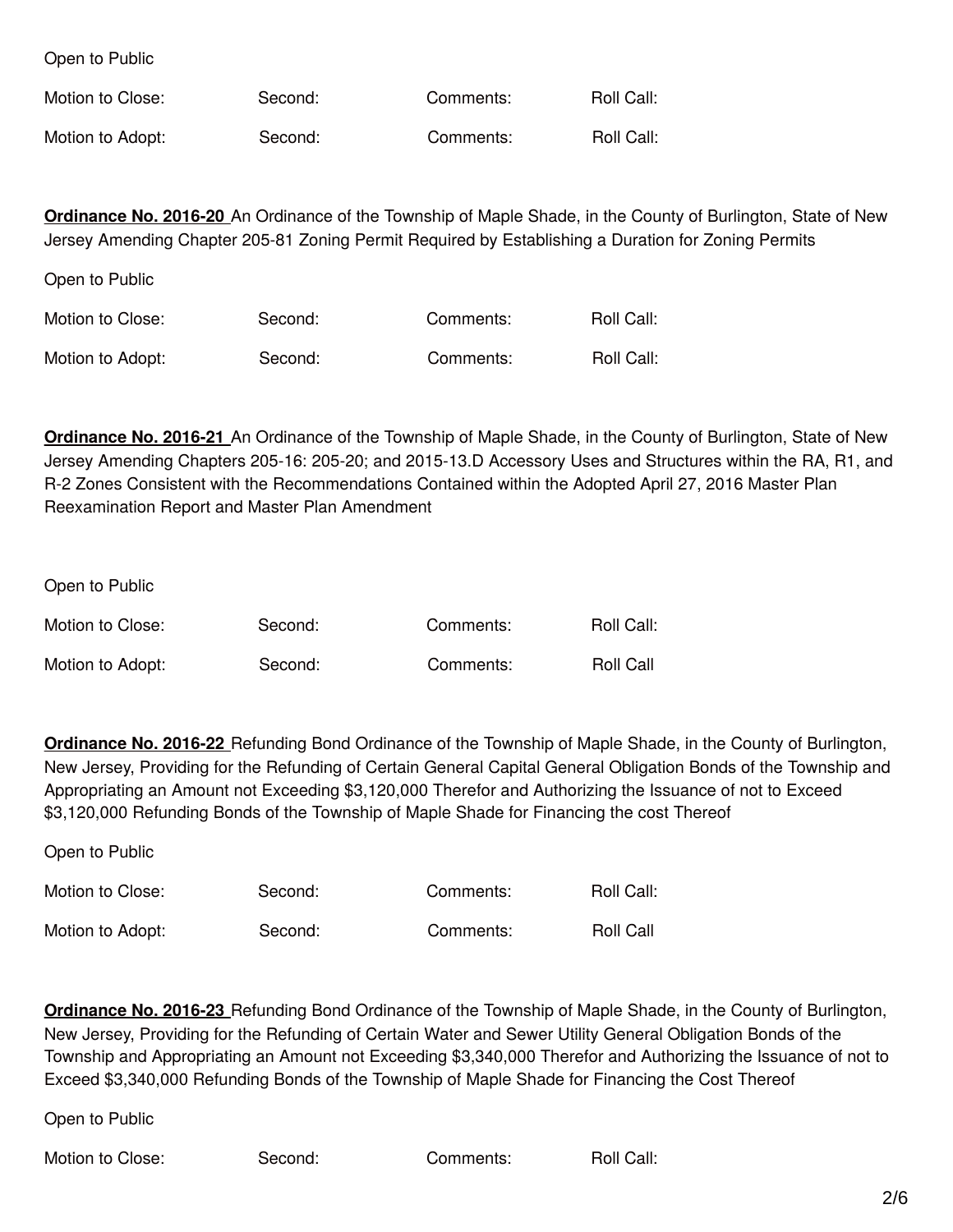**Ordinance No. 2016-24** An Ordinance Amending the Township Code Chapter 194 "Vehicles and Traffic" to Create a Truck Weight Restriction for Lippincott Avenue Alleyway

Open to Public

Motion to Close: Second: Comments: Roll Call:

Motion to Adopt: Second: Comments: Roll Call:

**Ordinance No. 2016-25** An Ordinance of the Township of Maple Shade, County of Burlington, State of New Jersey to Repeal and Replace Article XXI & XXII on Chapter 205 Zoning of the Township Code of the Township of Maple Shade

| Motion to Close: | Second: | Comments: | Roll Call: |
|------------------|---------|-----------|------------|
| Motion to Adopt: | Second: | Comments: | Roll Call: |

## **CONSENT AGENDA**

Open to Public

**Resolution No. 2016-R-147** Authorize Execution of Agreement for Termination of Easement – Block 173.04, Lot 10 (CarMax Auto Superstores)

**Resolution No. 2016-R-148** Resolution Requesting Approval of Items of Revenue and Appropriation – N.J.S.A. 40A:4-87 for Highway Safety Grant 2015 Project

**Resolution No. 2016-R-149** Resolution Authorizing the Township Treasurer to Pay Certain Claims

**Resolution No. 2016-R-150** Transfer of Appropriation Reserves to Insufficient Appropriation

**Resolution No. 2016-R-151** Renew Redemption Amusement Games License for Route 73 Bowling Center, Inc. t/a Laurel Lanes for the 2017 Calendar Year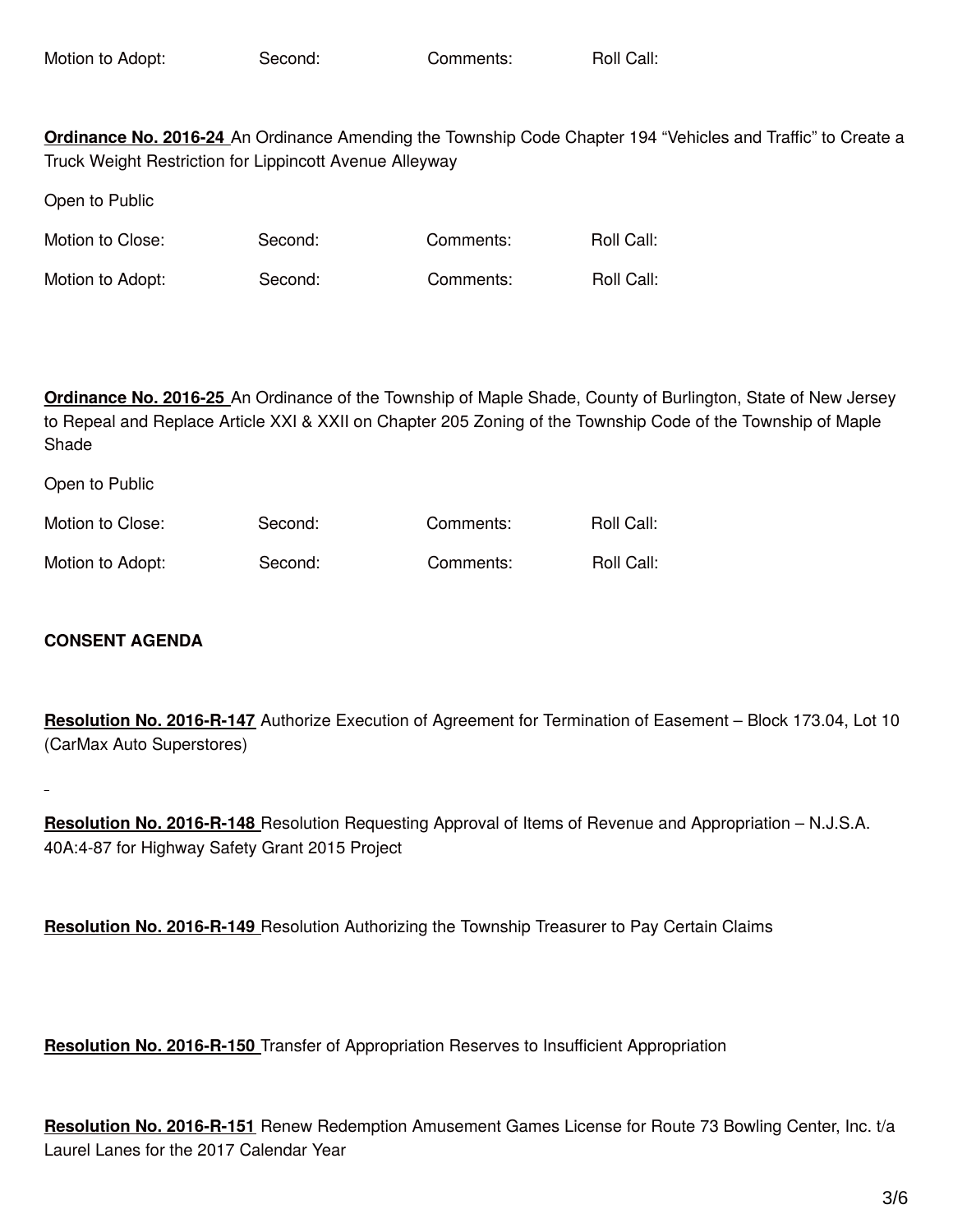**Resolution No. 2016-R-152** Resolution to Declare Block 106, Lot 1.01 as Tax Exempt and to Cancel Taxes from September 26, 2016 Through December 31, 2016 in the Amount of \$1,317.26

**Resolution No. 2016-R-153** Authorize Renewal of 2015-2016 Liquor License for Mikado II Corporation

**Resolution No. 2016-R-154** Authorize Renewal of 2016-2017 Liquor License for Mikado II Corporation

**Resolution No. 2016-R-155** Authorize Sale to the Highest Bidder of Township Owned Property, Known as Block 127, Lot 1 – 16 Margaret Avenue

**Resolution No. 2016-R-156** Authorize Engineering Services for the 2016 Maple Shade Road Program for the Design Phase and Preparation of Bid Documents for Estate Road, South Maple Avenue and Ruth Avenue to CME **Associates** 

**Resolution No. 2016-R-157** Resolution to Join Southern New Jersey Regional Employee Benefits Fund

| Motion to Approve Consent Agenda:             |         | Second:   | Comments:     | Roll Call: |
|-----------------------------------------------|---------|-----------|---------------|------------|
| APPROVAL OF EXPENDITURE LIST                  |         |           |               |            |
| Motion to Approve:                            | Second: | Comments: | Roll Call:    |            |
| APPROVAL OF OCTOBER AND NOVEMBER 2016 MINUTES |         |           |               |            |
| Motion to Approve:                            | Second: | Comments: | Roll Call:    |            |
| <b>PUBLIC COMMENTS:</b>                       |         |           |               |            |
| Motion to Close:                              | Second: | Comments: | All in Favor: |            |

STAFF AND PROFESSIONAL COMMENTS: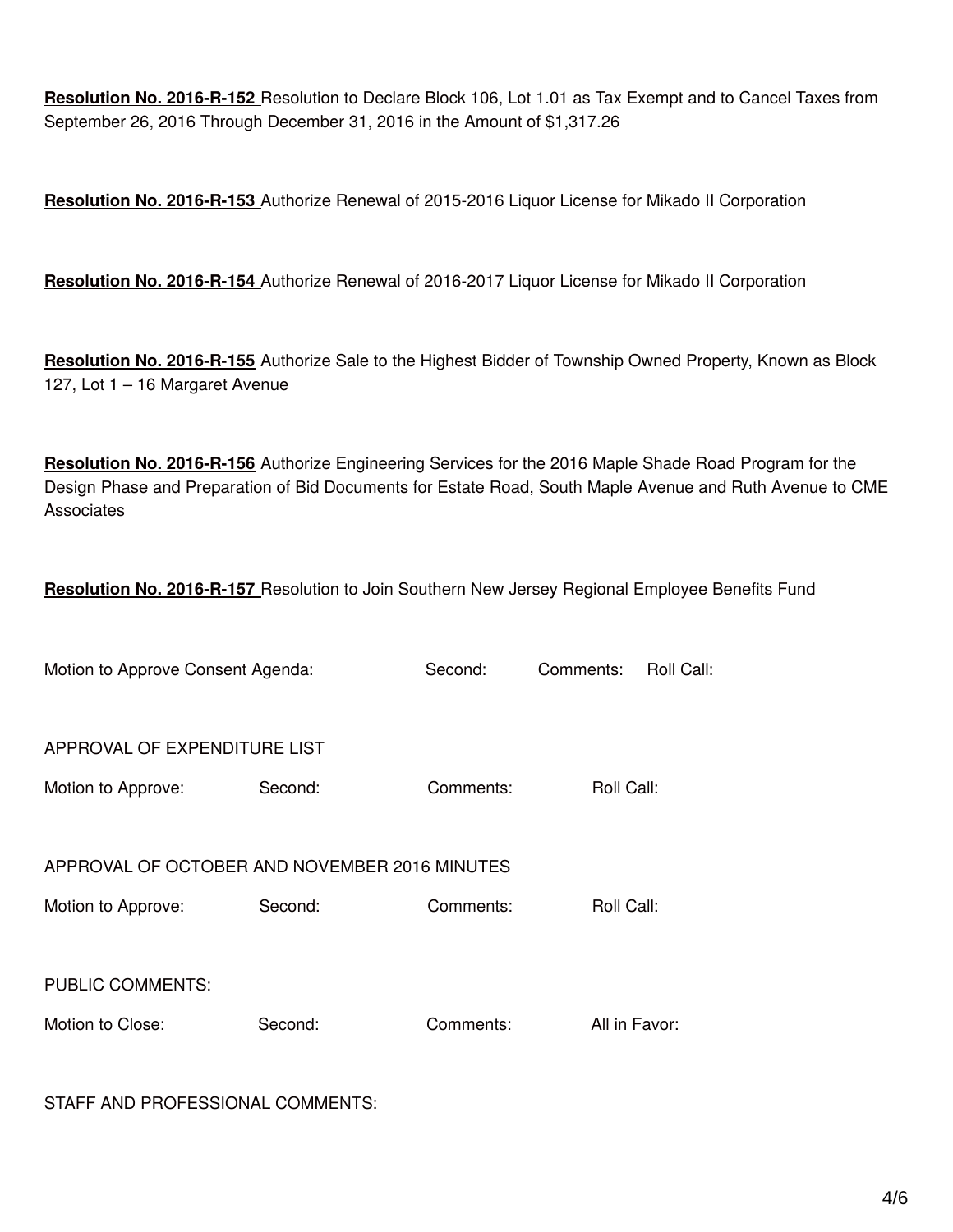#### OLD BUSINESS:

- 1. Operations
- 2. Engineer's Report
- 3. Main Street Maple Shade
- 4. Site Plan Advisory Board report; Councilman Wells
- 5. Sustainable Maple Shade report; Councilman Kauffman
- 6. Redevelopment
- 7. Housing Inspection Ordinance report; Councilman Wiest
	- 1. Hotels/Motels Inspections

#### NEW BUSINESS

- 1. RFP Results (Closed Session)
- 2. Board Appointments (Closed Session)
- 3. Utility Installation in the Right of Way (Closed Session)
- 4. Waiver of Gaming License for VFW
- 5. Resolution No. 2016-R-158 Award Contract to Remington &Vernick Engineers for Ice Pigging to Clean CIP Water Main in an amount not to exceed \$22,500.00

Motion to Approve: Second: Comments: Roll Call:

- 6. Resolution No. 2016-R-159 Award Contract to Remington & Vernick Engineers for Fox Meadow Sewer Easement Improvement in an amount not to exceed \$32,500.00
- Motion to Approve: Second: Comments: Roll Call:

#### RESOLUTION TO CLOSE MEETING IF REQUIRED:

| Motion to Close: | Second: | Comments: | All in Favor: |
|------------------|---------|-----------|---------------|
|------------------|---------|-----------|---------------|

Mayor of the Township Council then declares the meeting closed and directs that the tape be shut off.

At conclusion of closed portion, Mayor of Township Council calls for a motion to reopen the meeting and turn the tape on.

| Motion to Open: | Second: | Comments: | All in Favor: |
|-----------------|---------|-----------|---------------|
|                 |         |           |               |

#### MOTION TO ADJOURN UNTIL REORGANIZATION MEETING JANUARY 5, 2017

| Motion: | Second: | Comments: | All in Favor: |
|---------|---------|-----------|---------------|
|---------|---------|-----------|---------------|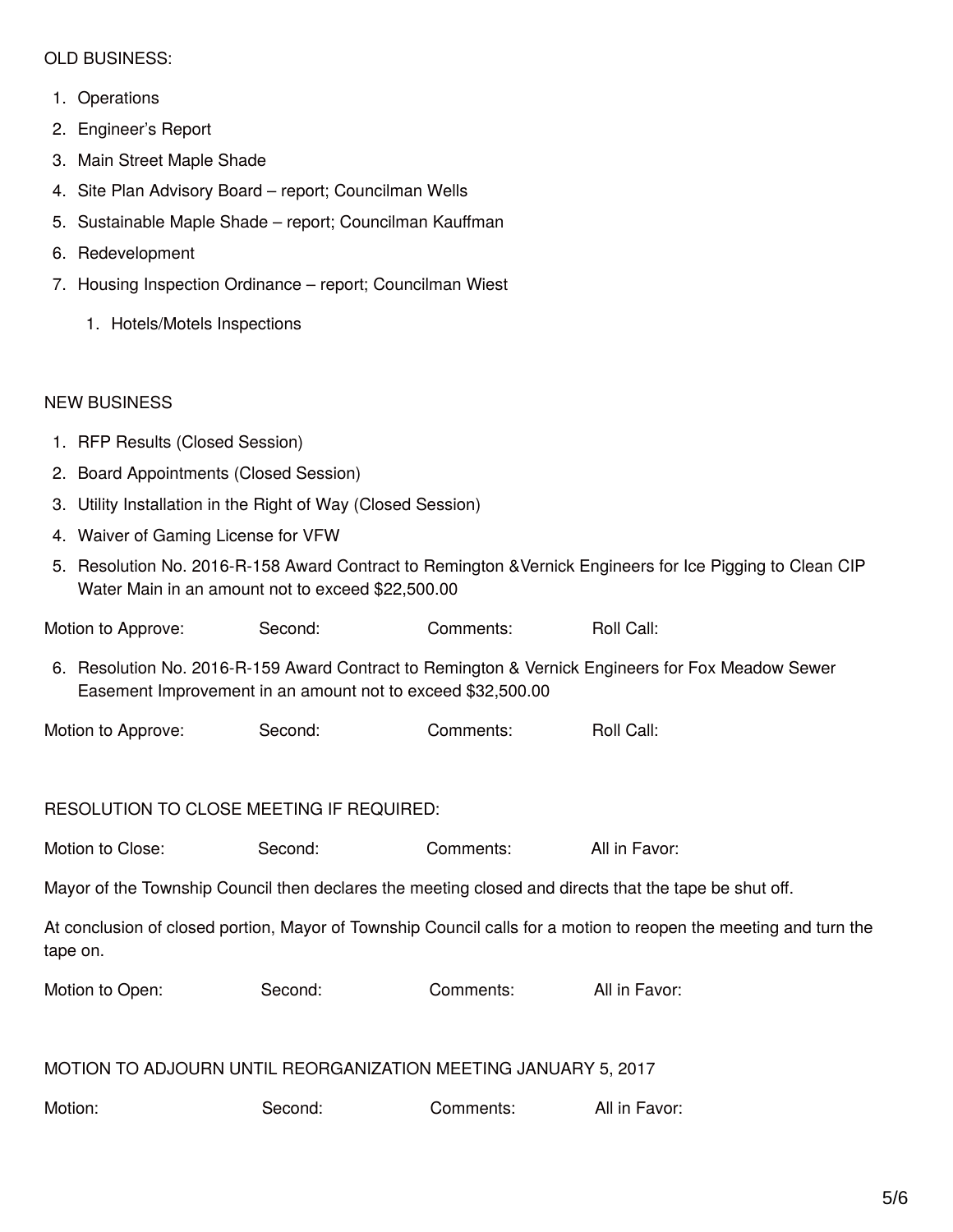Notice is being forwarded in accordance with

The Open Public Meetings Act

December 6, 2016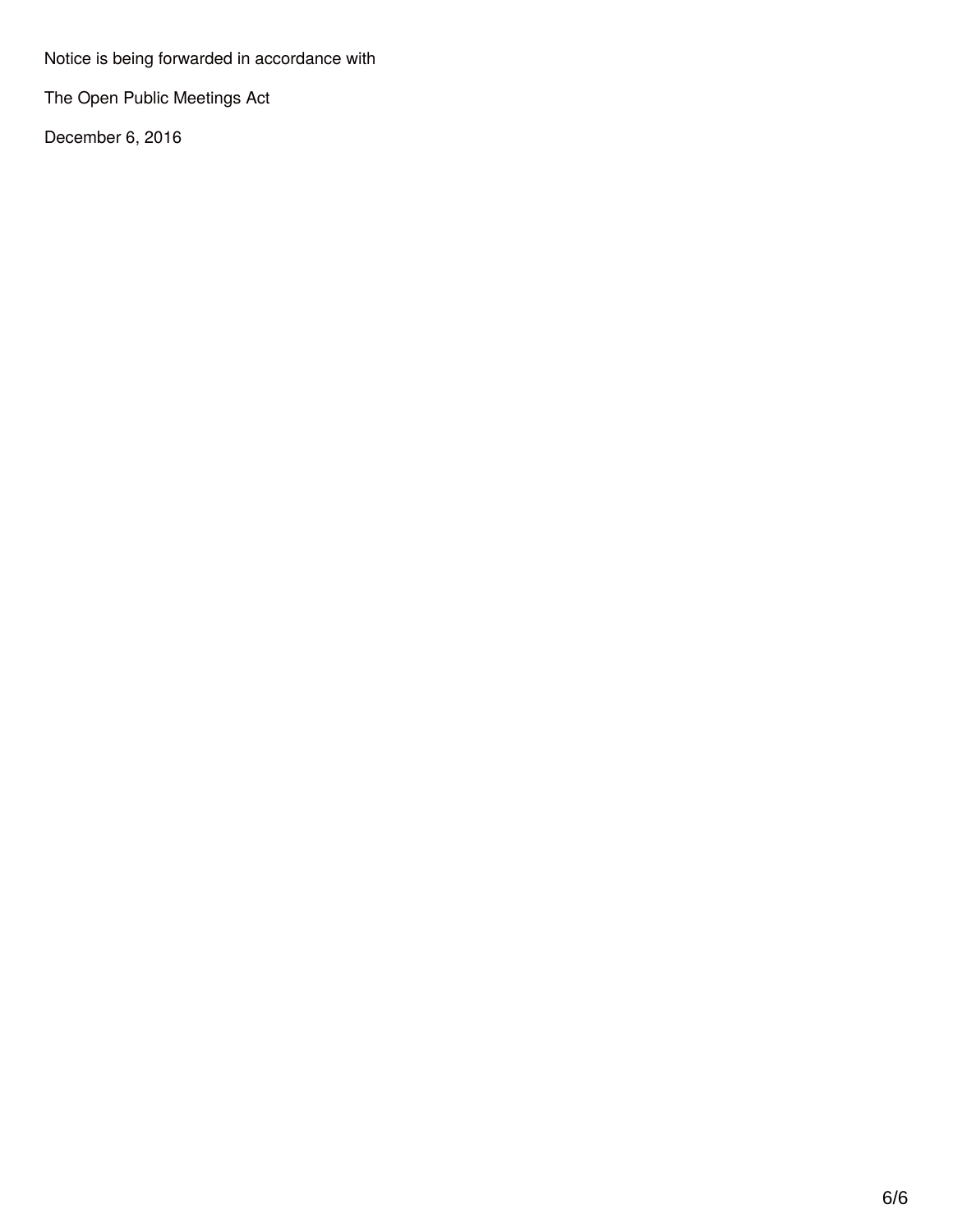Open to Public

| Motion to Close: | Second: | Comments: | All in Favor: |
|------------------|---------|-----------|---------------|
| Motion to Adopt: | Second: | Comments: | Roll Call:    |

### **Resolution No. 2016-R-57** AUTHORIZE READING BUDGET BY TITLE ONLY

**WHEREAS**, N.J.S.A. 40a:4-8, As amended by Chapter 259, P.L. 1995 provides that the Budget may be read by title only at the time of the Public Hearing if a Resolution is passed by not less than a majority of the full Governing Body, providing that at least one week prior to the date of hearing a complete copy of the Budget has been made available for public inspection in the free public library, if any, located within our Municipality and a County Library. If there is no County library located within the municipality, then it must be provided to any County library in the County wherein the municipality is located. Further, the public officer designated with the responsibility for delivery of the copies to said libraries has completed a certification forwarded to the Governing Body that such deliveries were made and copies have been made available by the clerk to persons requesting them; and

**WHEREAS**, these two conditions have been met.

#### **NOW, THEREFORE, BE IT RESOLVED** that the Budget shall be read by title only.

Motion to Approve: Second: Second: Second:

Comments on Motion:

Roll Call:

#### **Resolution No. 2016-R-58** Approve Local Examination of 2016 Municipal Budget

Motion to Approve: Second: Comments: Roll Call:

**Resolution No. 2016-R-56** APPROVE 2016 MUNICIPAL BUDGET

\*\*\***Open Public Hearing of the 2016 Municipal Budget** – Mayor

## **SUMMARY OF REVENUES**

Surplus 1,500,000.00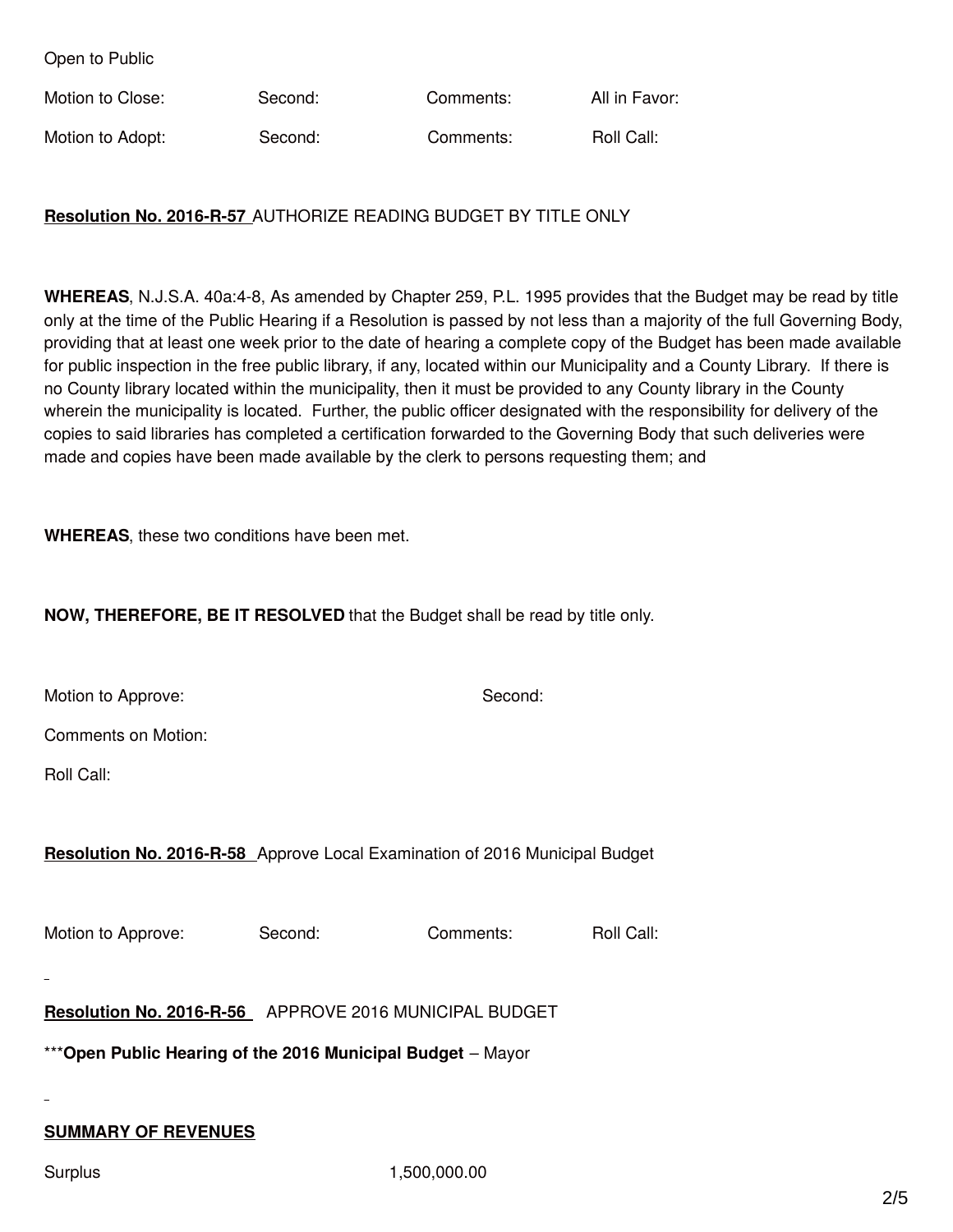| <b>Total Miscellaneous Revenues</b>                                                             | 3,199,734.44 |  |  |
|-------------------------------------------------------------------------------------------------|--------------|--|--|
| Receipts From Delinguent Taxes                                                                  | 550,000.00   |  |  |
| 84. Local Tax for Municipal Purposes 11,079,484.56<br>85. Addition to Local District School Tax |              |  |  |
| Total Amount to be Raised by Taxes for                                                          |              |  |  |
| Support of Municipal Budget                                                                     |              |  |  |
| <b>Total General Revenues</b><br>16,329,219.00                                                  |              |  |  |
| **************************************                                                          |              |  |  |

## **SUMMARY OF APPROPRIATIONS**

| Operating Expenses: Salaries & Wages                 | 5,886,616.73 |              |               |
|------------------------------------------------------|--------------|--------------|---------------|
| Other Expenses 4,984,443.75                          |              |              |               |
| Deferred Charges & Other Appropriations 1,423,569.10 |              |              |               |
| Capital Improvements                                 |              |              | 60,043.00     |
| Debt Service (Including School Purpose)              |              | 2,805,122.00 |               |
| <b>Reserve for Uncollected Taxes</b>                 |              | 1,169,424.42 |               |
| <b>Total General Appropriations</b>                  |              |              | 16,329,219.00 |
|                                                      |              |              |               |
| Motion to Close Public Hearing:                      |              | Second:      |               |
| Comments on the Motion:                              |              |              |               |
| Roll Call:                                           |              |              |               |
|                                                      |              |              |               |
| Motion to Adopt:                                     |              | Second:      |               |
| <b>Comments on Motion:</b>                           |              |              |               |
| Roll Call:                                           |              |              |               |
|                                                      |              |              |               |

## **CONSENT AGENDA**

**Resolution No. 2016-R-59** Award of Contract for Municipal Complex Custodial Services to Able Cleaning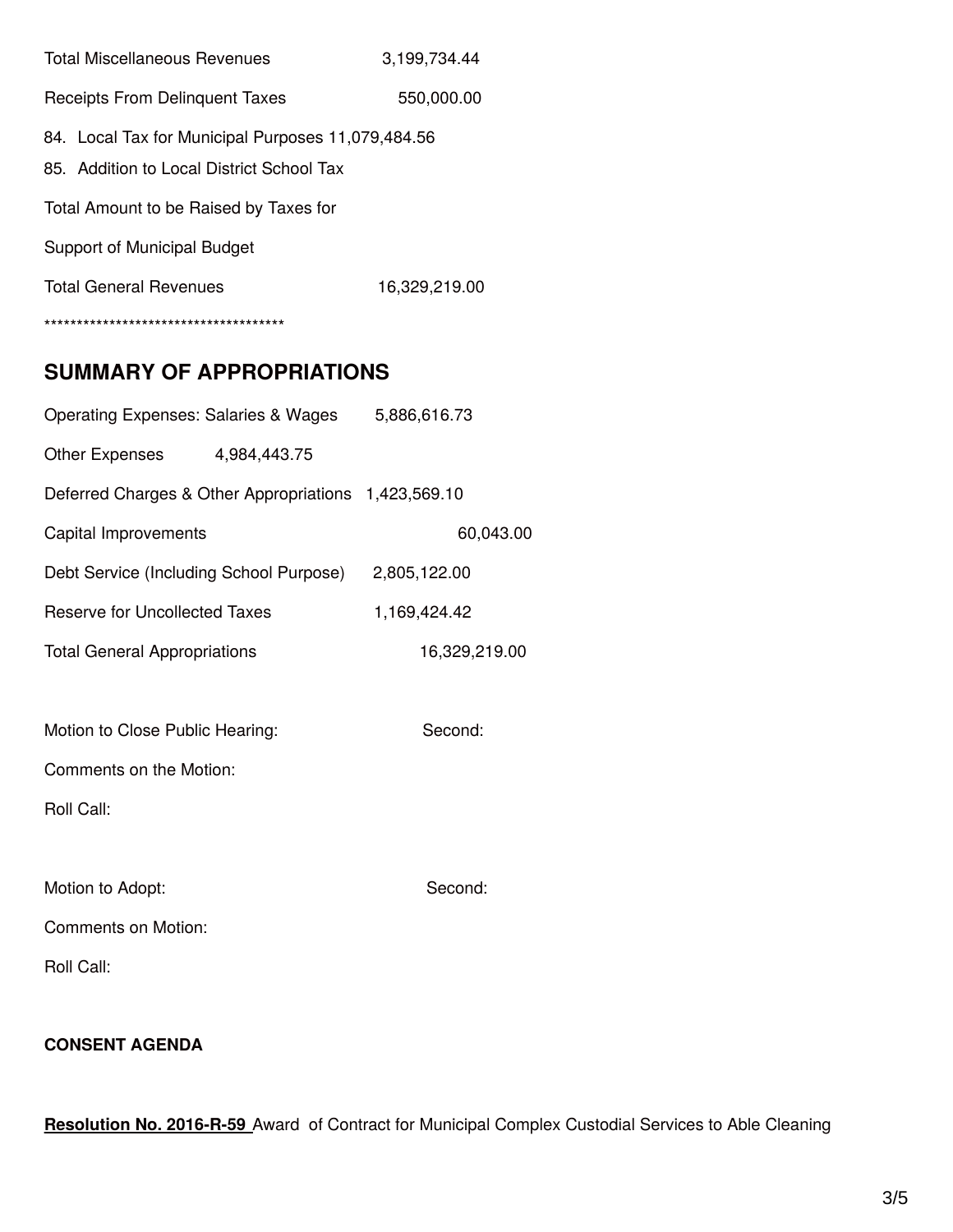**Resolution No. 2016-R-60** Authorize Engineering Services for the Planning and Design Phase of the Water Meter Replacement Project

**Resolution No. 2016-R-61** Award Emergency Contract for the Replacement of Return Activated Sludge Piping to the Basin at the Park Avenue Wastewater Treatment Plant for \$32,870.00

**Resolution No. 2016-R-62** Resolution Authorizing Establishment of a Lien for Property Maintenance for Block 113, Lot 1

**Resolution No. 2016-R-63** Amend Contract for Wastewater Treatment Plant Upgrades & Efficiency Measures and Approve Change Order No. 1 as a Reduction in the Amount of \$3,531.45

| Motion to Approve Consent Agenda: |         | Second:   | Comments:     | Roll Call: |
|-----------------------------------|---------|-----------|---------------|------------|
| APPROVAL OF EXPENDITURE LIST      |         |           |               |            |
| Motion to Approve:                | Second: | Comments: | Roll Call:    |            |
|                                   |         |           |               |            |
| <b>PUBLIC COMMENTS:</b>           |         |           |               |            |
| Motion to Close:                  | Second: | Comments: | All in Favor: |            |
|                                   |         |           |               |            |

#### STAFF AND PROFESSIONAL COMMENTS:

OLD BUSINESS:

- 1. Operations
- 2. Engineer's Report
- 3. Main Street Maple Shade
- 4. Site Plan Advisory Board report; Councilman Wells
- 5. Sustainable Maple Shade report; Councilman Kauffman
- 6. Redevelopment Closed
- 7. Housing Inspections Mr. Wiest
	- 1. Hotels/Motels Inspections